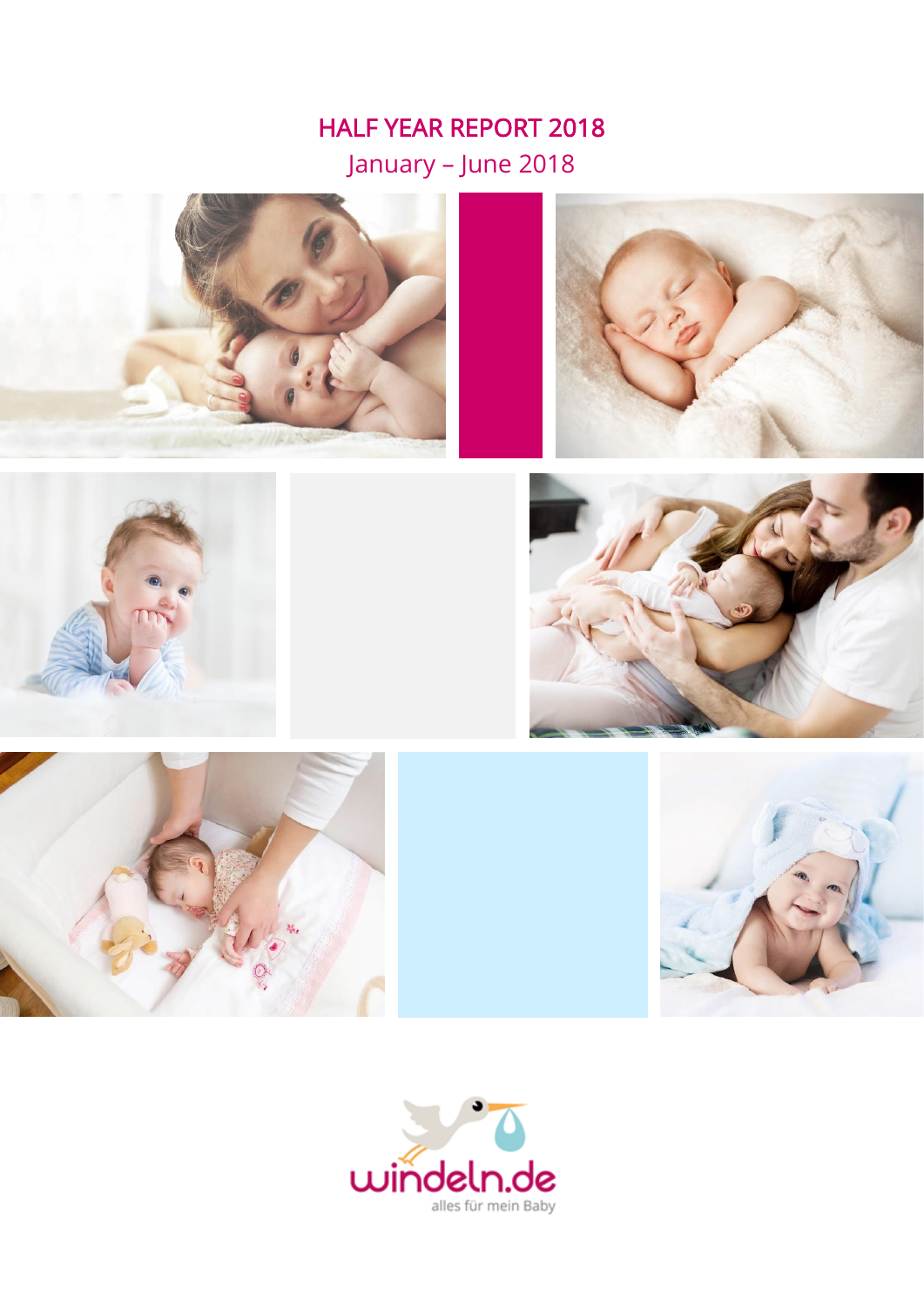## TABLE OF CONTENTS

#### WINDELN.DE GROUP AT A GLANCE

#### INTERIM GROUP MANAGEMENT REPORT

Fundamental information about the Group Reports on economic position Outlook Opportunities and risk report

#### INTERIM CONSOLIDATED FINANCIAL STATEMENTS

Consolidated income statement and other comprehensive income Consolidated statement of financial position Consolidated statement of cash flows Consolidated statement of changes in equity Condensed notes to the interim consolidated financial statements Responsibility statement

#### SERVICE

Glossary Financial calendar Imprint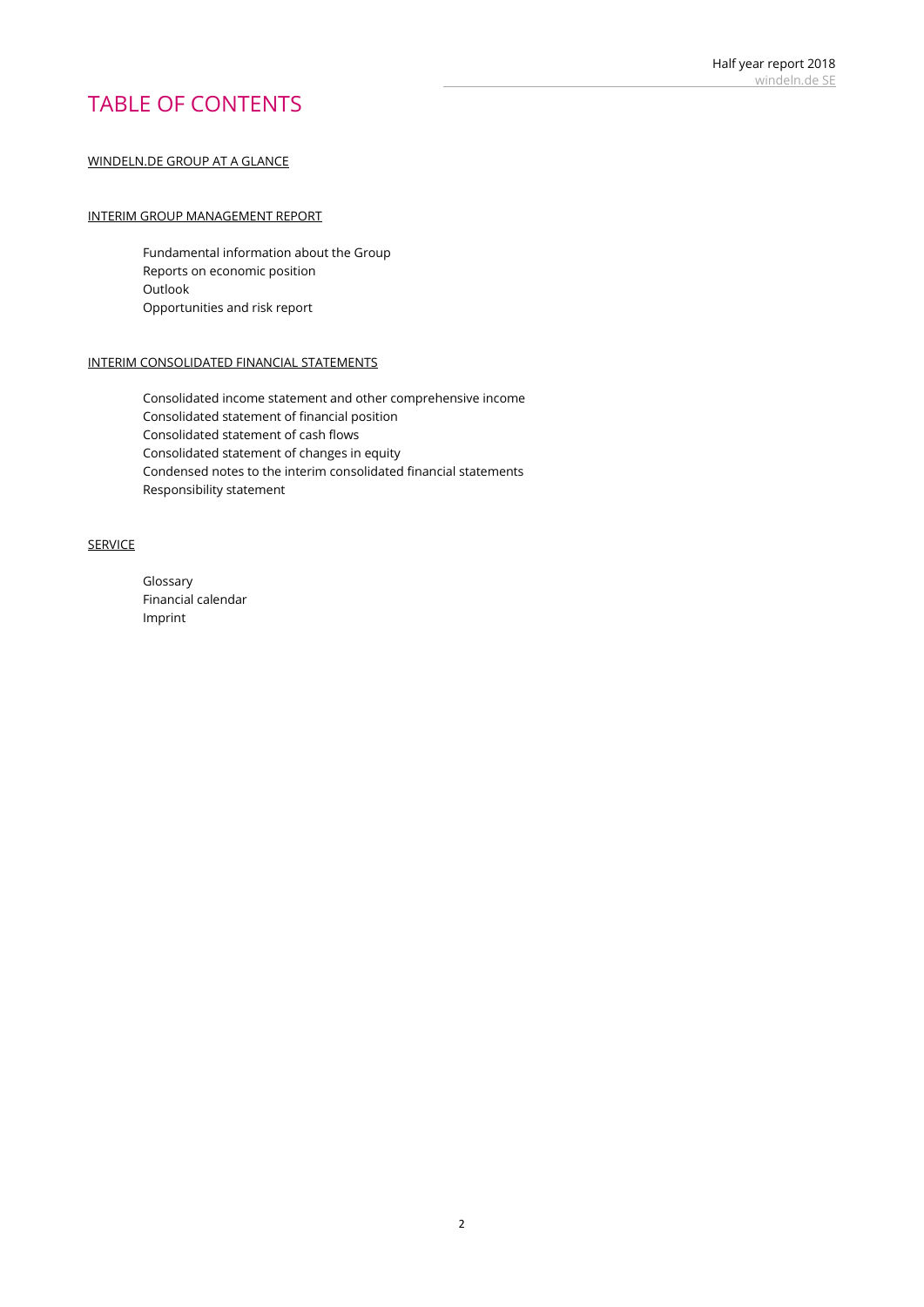## WINDELN.DE GROUP AT A GLANCE

| Performance indicators (continuing operations only)          | H1 2018    | H1 2017 R  | Q2 2018    | Q2 2017 R  |
|--------------------------------------------------------------|------------|------------|------------|------------|
| Site visits                                                  | 21,382,234 | 40,667,318 | 9,126,914  | 18,118,798 |
| Mobile visit share (as % of site visits)                     | 72.1%      | 70.9%      | 71.8%      | 71.4%      |
| Mobile orders (as % of number of orders)                     | 54.2%      | 48.3%      | 55.2%      | 48.8%      |
| Active customers                                             | 681,426    | 914,875    | 681,426    | 914,875    |
| Number of orders                                             | 613,671    | 991,279    | 283,462    | 468,192    |
| Average orders per active customer (as number of orders)     | 2.18       | 2.20       | 2.18       | 2.20       |
| Share of repeat customer orders                              | 74.9%      | 76.2%      | 74.9%      | 76.2%      |
| (as % of orders of last 12 months)                           |            |            |            |            |
| Gross order intake (in EUR)                                  | 55,287,823 | 90,877,992 | 25,514,022 | 45,712,184 |
| Average order value (in EUR)                                 | 90.09      | 91.68      | 90.01      | 97.64      |
| Returns (as % of Net revenues from orders)                   | 3.5%       | 3.4%       | 3.6%       | 2.8%       |
| Marketing cost ratio (as % of revenues)                      | 4.6%       | 5.2%       | 4.6%       | 4.8%       |
| Adjusted fulfilment cost ratio (as % of revenues)            | 17.5%      | 15.1%      | 19.7%      | 14.5%      |
| Adjusted other SG&A expenses (as % of revenues)              | 22.1%      | 17.2%      | 24.6%      | 17.8%      |
|                                                              |            |            |            |            |
| Earnings position (continuing operations only)               |            |            |            |            |
| Revenues (in kEUR)                                           | 56,371     | 94,909     | 23,548     | 48,324     |
| Gross profit (in kEUR)                                       | 13,459     | 24,058     | 5,589      | 12,952     |
| Gross profit (as % of revenues)                              | 23.9%      | 25.3%      | 23.7%      | 26.8%      |
| Operating contribution (in kEUR)                             | 1,270      | 4,833      | $-52$      | 3,653      |
| Operating contribution (as % of revenues)                    | 2.3%       | 5.1%       | $-0.2%$    | 7.6%       |
| Adjusted EBIT (in kEUR)                                      | $-11,061$  | $-11,530$  | $-5,855$   | $-4,968$   |
| Adjusted EBIT (as % of revenues)                             | $-19.8%$   | $-12.1%$   | $-24.9%$   | $-10.3%$   |
|                                                              |            |            |            |            |
| <b>Financial position</b>                                    |            |            |            |            |
| Cash flow from operating activities (in kEUR)                | $-13,784$  | $-13,114$  | 2,430      | $-5,975$   |
| Cash flow from investing activities (in kEUR)                | 1,387      | $-328$     | 884        | 378        |
| Cash flow from financing activities (in kEUR)                | 1,590      | $-26$      | 19         | $-50$      |
| Net increase / decrease in cash and cash equivalents (Group  | $-10,807$  | $-13,468$  | 3,333      | $-5,647$   |
| cash flow)                                                   |            |            |            |            |
| Cash and cash equivalents at the end of the period (in kEUR) | 15,656     | 37,837     | 15,656     | 37,837     |
| Current time deposits (in kEUR)                              | 1,250      | 2,500      | 1,250      | 2,500      |
| Non-current time deposits (in kEUR)                          |            | 1,250      |            | 1,250      |
| Restricted cash                                              | 226        | 297        | 226        | 297        |
| Total cash available (in kEUR)                               | 17,132     | 41,884     | 17,132     | 41,884     |
|                                                              |            |            |            |            |
| Other                                                        |            |            |            |            |
| Basic earnings per share (in EUR)                            | $-0.73$    | $-0.73$    | $-0.21$    | $-0.39$    |
| Diluted earnings per shares (in EUR)                         | $-0.70$    | $-0.64$    | $-0.20$    | $-0.34$    |

pp = Prozentpunkte

All performance indicators and the section earnings position include amounts from continuing operations only. Since end of March 2018, the Feedo Group has been classified as held for sale. As a result, the Feedo Group is presented as discontinued operation in the consolidated income statement.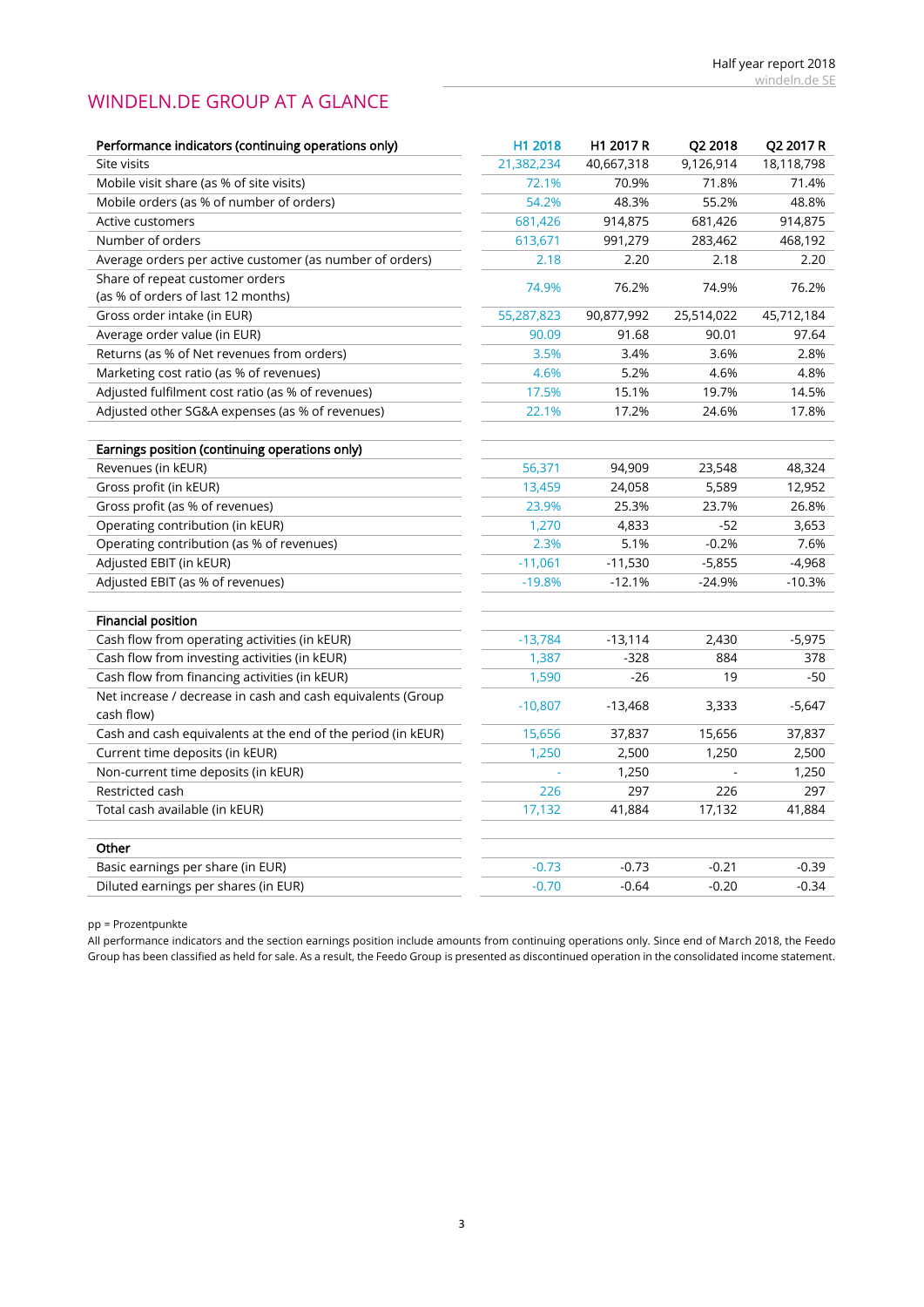## INTERIM GROUP MANAGEMENT REPORT AS OF JUNE 30, 2018

## 1. Fundamental information about the Group

The statements on the business model, strategy and competitive situation of the Group as well as research and development made in the Annual Report 2017 still apply as of June 30, 2018.

#### Group structure

The Group structure is unchanged on June 30, 2018. The expected divestiture of the Feedo Group, comprising the legal entities Feedo Sp. z o.o. and MyMedia s.r.o. will change the future Group structure from July 20, 2018, onwards. Details are outlined in note [2.3](#page-5-0) in the Interim Group Management Report.

#### Management system

The most important performance indicators for the management of the Group comprise revenues, operating contribution as percentage of revenues and adjusted earnings before interest and taxes as percentage of revenues (adjusted EBIT as percentage of revenues). At the beginning of 2018, the Group cash flow was added to the key perfomance indicators as this indicator determines the liquidity of the Group.

For the purposes of managing the Group, earnings before interest and taxes (EBIT) are adjusted for expenses and income in connection with share-based compensation, reorganization measures and income and expenses of the closed shop pannolini.it. In the prior year comparative period, expenses for the integration of subsidiaries were adjusted.

Group cash flow is defined as change in cash and cash equivalents as presented in the consolidated statement of cash flows.

The management board manages at Group level.

Non-financial key performance indicators remain unchanged compared to prior year.

#### 2. Report on economic position

#### 2.1. Macroeconomic conditions

**.** 

The German economy has seen a good start in 2018 after having already grown by 2.2% (price-adjusted) in 2017. The business situation and expectations in the retail sector continue to be positive. In 2018, according to the forecast of the trade association Germany HDE, retail sales will increase by around 2% to about EUR 523 billion.<sup>1</sup>

Retail sales increased for the eighth time in a row in 2017. Since 2010, sales have increased by around 20%, which shows that retailers are sustainably benefiting from the consumer-friendly environment of recent years. Growth driver remains e-commerce, which recorded total sales of EUR 58.5 billion in 2017 (growth of approximately 10% compared to 2016). In the meantime, every tenth Euro in the German retail trade is redeemed via e-commerce. In 2018, a growth of 9% to around EUR 63 billion is expected. Especially the personal needs and the leisure equipment are in the focus of the consumers.<sup>2</sup>

Gross domestic product (GDP) rose by 0.3% in the first quarter of 2018 and has now risen for the  $15<sup>th</sup>$  consecutive quarter. Nevertheless, the increase is lower than in previous years. For the current year, however, a continuation of the strong economic growth in Germany is expected. <sup>3</sup>

There was also an increase in sales across Europe in 2017. For 2018, growing consumer spending is expected in all European countries as well. <sup>4</sup> European online sales are expected to generate sales of approximately EUR 313 billion. 5

<sup>1</sup> HDE Handelsverband Deutschland; https://www.einzelhandel.de/presse/aktuellemeldungen/11145-hde-prognose-handel-2018-mit-zwei-prozent-umsatzplus; retrieved on July 11, 2018

 $^2$  EHI Handelsdaten; https://www.handelsdaten.de/branchen/e-commerce-und-versandhandel; retrieved on July 11, 2018

<sup>3</sup> Spiegel Online; http://www.spiegel.de/wirtschaft/soziales/bruttoinlandsprodukt-deutsche-wirtschaft-waechst-langsamer-a-1207736.html; retrieved on July 12, 2018

<sup>4</sup> GfK Geomarketing; http://www.gfk-geomarketing.de/fileadmin/gfkgeomarketing/de/DE\_European\_Retail\_Study\_2018.pdf; retrieved on July 12, 2018

<sup>5</sup> Statista; https://de.statista.com/outlook/243/102/ecommerce/europa; retrieved on July 12, 2018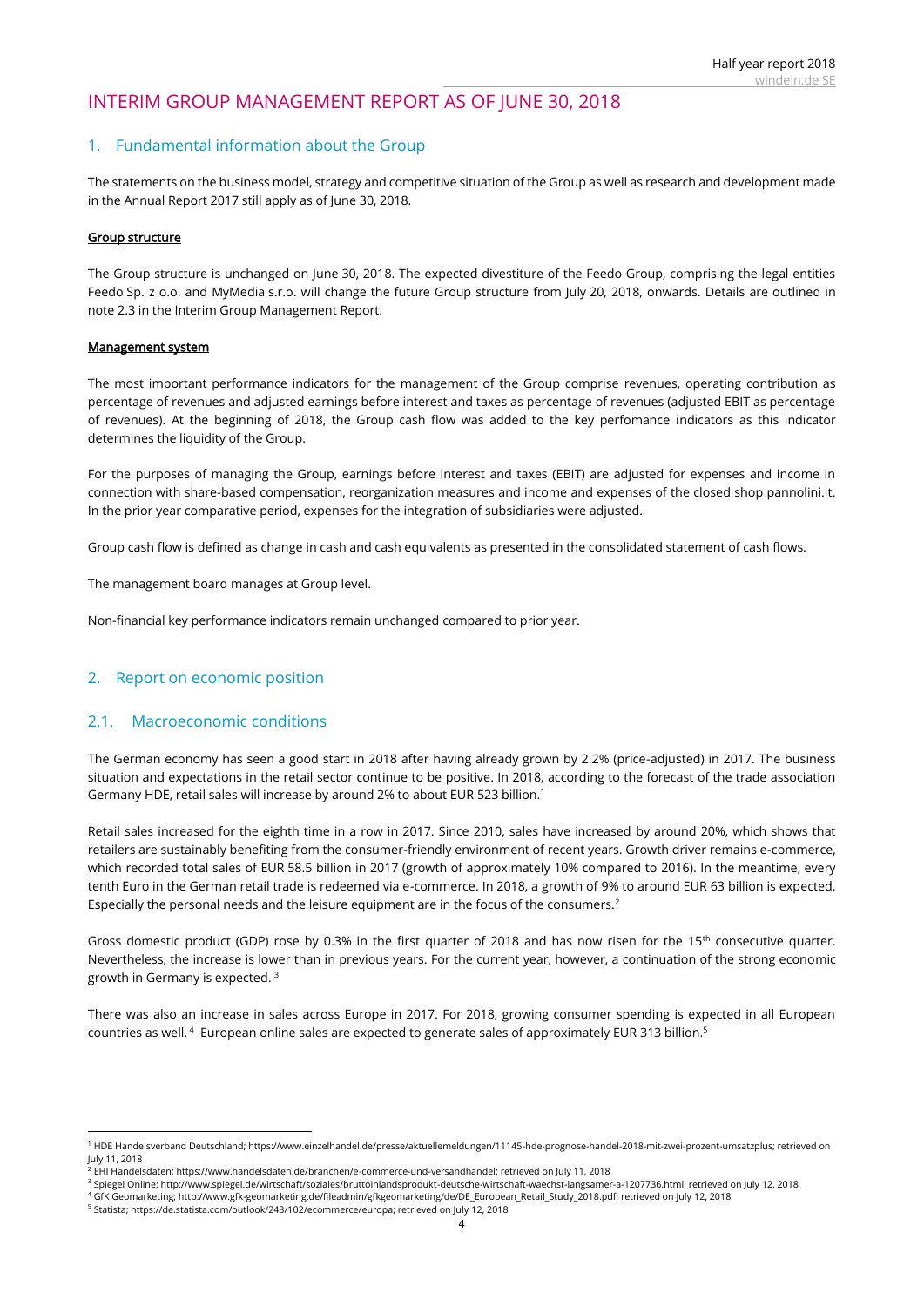In 2017, retail sales in China grew by 10.2% compared to the previous year. In online retail, sales of EUR 543 billion were recorded; sales of around EUR 576 billion are expected for 2018. The Group therefore expects further strong growth and an annual growth rate of about 12% by 2022.<sup>6</sup>

Due to the continuing positive development of e-commerce, the Group continues to see growing market opportunities for the business model of selling products for babies and children.

The exit of the United Kingdom from the European Union ("Brexit") has no impact on the Group. windeln.de SE and its subsidiaries delivered (and obtained respectively) products to an immaterial extent in 2017 and the first half of 2018. For the future, there are no plans to expand the business into the UK.

## 2.2. Sector specific environment – market for products for babies, toddlers and children

#### German and European market

The growth of the e-commerce market for consumables for babies and other baby and toddler products is decisive for the success of the Group. According to internal estimates, e-commerce in the segment baby and toddler products amounted to EUR 1.9 billion in Germany in 2017 and is expected to grow by 3.5% per year until 2022. For 2018, sales of around EUR 2 billion are expected.<sup>7</sup> The market is characterized by low cyclicity as well as a high degree of predictable demand and is supported by a stable birth rate. Since 2012, a strong positive birth trend has been observed in Germany. In 2016, around 792,000 children were born. A slight decline of 0.9% was recorded in 2017 with 785,000 births, also because the number of births in the previous years had increased significantly.<sup>8</sup> From the Group's perspective, therefore, the medium-term growth of the whole market for baby and children's products is very probable.

Sales in the segment baby and toddler products in Europe are estimated around EUR 11.2 billion for 2018. The penetration rate is currently around 15.5% and is expected to reach 18.7% in 2022. The Group expects growth of the e-commerce share and the online infrastructure as well as a continued increase of the use of online content in all parts of Europe.<sup>9</sup>

The online channel generally offers a good possibility to sell consumables for babies, toddlers and children, which are typically branded articles, durable and bought frequently. Convenient home delivery provides significant convenience compared to traditional offline shopping.

#### Mobile devices

The constant rise of the use of smartphones and tablets is one of the main reasons for the increasing penetration of online facilities in Europe. Smartphones and tablets offer customers a comfortable option to shop at anytime and anywhere. This is a great advantage, especially for working parents and large families. In addition, online marketing via mobile devices (e.g. push notifications) offers a new opportunity to increase daily interaction with customers. The Group is constantly working to improve the mobile shopping experience for the customer and, among other things, introduced new functionalities in the windeln.de App in H1 2018. The share of mobile page views at windeln.de was 72.1% in the first half of 2018 (the share of mobile orders was 54.2%).

#### Cross-border e-commerce market in China

windeln.de is also active in the Chinese cross-border e-commerce market. Chinese customers make purchases directly from foreign online dealers. In 2018, 24% of Chinese online shoppers are expected to buy cross-border, and the trend is upward. The total volume of Chinese cross-border e-commerce is expected to amount to around USD 100 billion, which is a growth of 28% to the previous year.<sup>10</sup> For 2018, a volume of USD 125 billion is expected.<sup>11</sup>

While the population's disposable income increases, the demand for foreign high-quality products continues to grow too. The main product categories are cosmetics, body care as well as product for mother and child.<sup>12</sup> Moreover, China's middle class purchasing power is also growing at a rate of around 9% per capita GDP from 2017 to 2022.<sup>13</sup> According to McKinsey, the middle class is

<sup>11</sup> Cision PR Newswire; https://www.prnewswire.com/news-releases/chinas-cross-border-online-shopping-market-set-to-exceed-us125-billion-in-2018-says-frost--sullivan-300647492.html; retrieved on July 12, 2018

 6 Statista; https://de.statista.com/outlook/243/117/ecommerce/china#; retrieved on July 12, 2018

<sup>7</sup> Statista; https://de.statista.com/outlook/257/137/spielzeug-baby/deutschland; retrieved on July 13, 2018

<sup>8</sup> Statista; https://de.statista.com/infografik/14691/geburtenzahl-in-deutschland/; retrieved on July 16, 2018

<sup>9</sup> Statista; https://de.statista.com/outlook/257/102/spielzeug-baby/europa; retrieved on July 7, 2018

<sup>&</sup>lt;sup>10</sup> eMarketer; https://www.emarketer.com/Article/Cross-Border-Ecommerce-Spending-China-Top-100-Billion-Threshold-2017/1016697; retrieved on July 11, 2018

<sup>12</sup> Unit m; https://www.unit-m.de/china-als-ecommerce-markt-zahlen-und-fakten// China Daily; http://www.chinadaily.com.cn/business/2017-10/30/content\_33890583.htm;

retrieved on July 11, 2018<br><sup>13</sup> International Monetary Fund, World Economic Outlook Database, October 2017; retrieved on July 12, 2018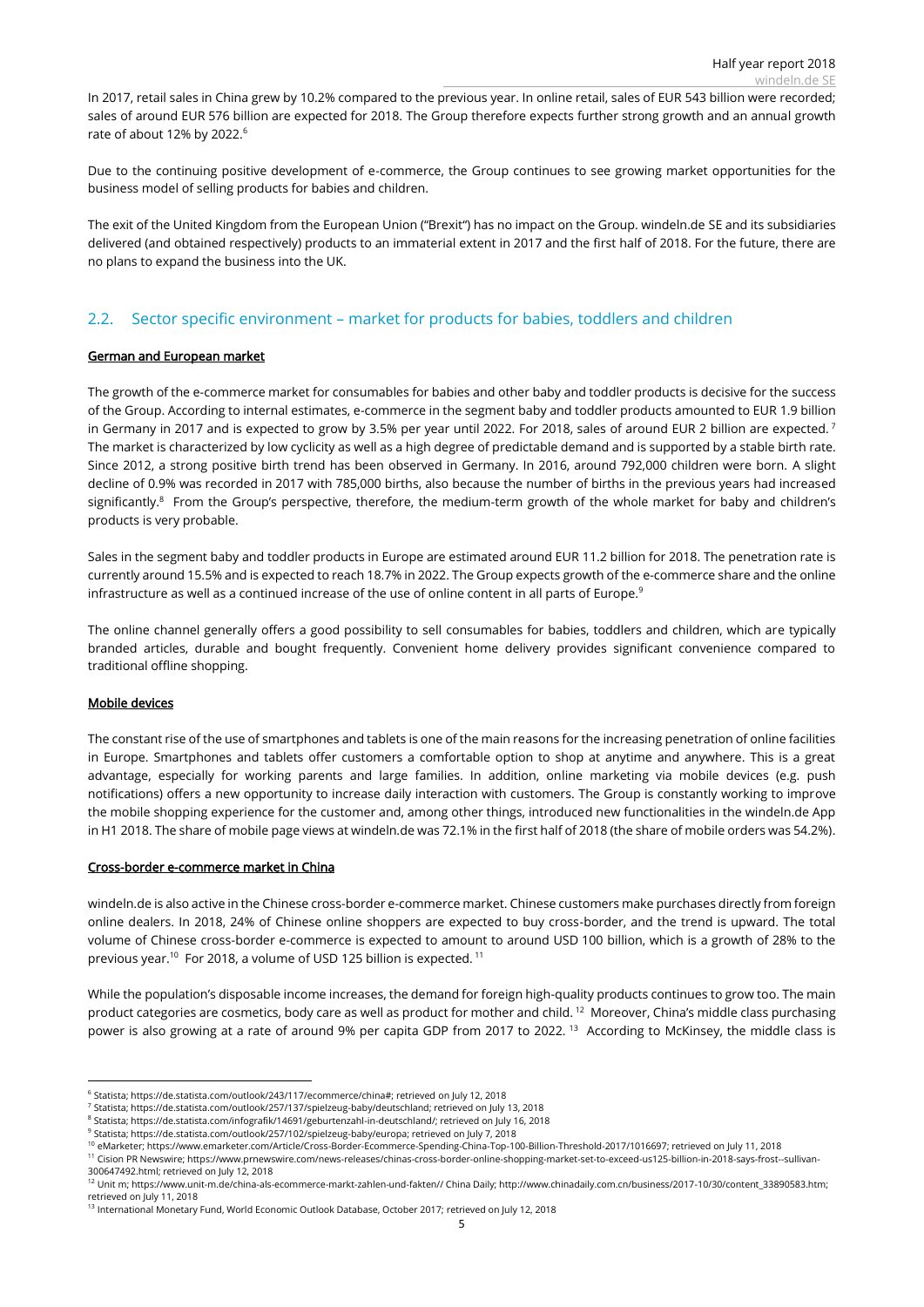expected to reach 630 million by 2022, with a high demand for authentic, high-quality foreign products. <sup>14</sup> Especially German products are very popular among the Chinese consumers. The higher demand for foreign products is also boosted by past scandals with local milk formula products. For example, Aptamil brand milk powder was named one of the top five products sold on Tmall Global on November 11, 2017.<sup>15</sup> Despite the structural attractiveness of the Chinese market, demand is volatile as customer demand is subject to market changes such as new laws and regulations, product changes or temporarily intensified inspections by customs authorities. In addition, it has to be taken into account that – as a result of the attractiveness of the Chinese market – competition and therefore downward pressure on prices are expected to increase.

With more than 7.2 million births in 2017 and the rising purchasing power, the Chinese market for baby and toddler products is geared towards growth though. 16

## <span id="page-5-0"></span>2.3. Course of business

#### Set of measures to improve efficiency and profitability

As part of the meanwhile completed change of CEO, the management board and supervisory board of windeln.de SE authorized several measures to improve efficiency and profitability on February 6, 2018. These measures are or will be implemented in the current year in order to achieve break even (on basis of adjusted EBIT) early 2019.

#### • Reorganization and reduction of costs of the Group

In the first six months 2018, the number of employees was reduced in all sales and administrative departments in the German headquarter and in the Spanish offices, and some of the departments were reorganized. This results in a reduction in active full time equivalents (FTE's) of 82 FTE's to 311 FTE's as of June 30, 2018. Those 311 FTE's include 21 FTE's that had or will have their last work day on June 30, 2018, or in H2 2018, plus 74 FTE's of the Feedo Group.

#### • Divestiture of the Feedo Group

In February 2018, the management board and the supervisory board of windeln.de SE decided to assess the sale of Feedo Group in form of a share deal, as Feedo Group's operating results and cash flows are highly negative.

In February 2018, windeln.de got in contact with several potential purchasers to assess the chances of a potential divestiture. The result of this evaluation was positive. At the end of March 2018, the management board decided on a plan to sell the Feedo Group. Negotiations were completed on July 20, 2018, with the signing of an agreement to sell Feedo Group, comprising the legal entities Feedo Sp. z o.o. and MyMedia s.r.o. with all their assets (including domains) and liabilities.

As the requirements of IFRS 5 are met, the Feedo Group was classified as a disposal group held for sale. The assets and liabilities of the Feedo Group are presented as "Assets held for sale" and "Liabilities associated with assets held for sale" on the face of the balance sheet of the Group. As a result, the Feedo Group is remeasured at each balance sheet date in accordance with IFRS 5, resulting in expenses amounting to EUR 7,598k in H1 2018.

In addition, the Feedo Group meets the requirement of a discontinued operation in accordance with IFRS 5. As a result, profit or loss of the Feedo Group is presented in the separate position "Profit or loss after taxes from discontinued operations" in the consolidated income statement.

Further information on the divestiture of the Feedo Group is presented in note [10](#page-30-0) in the notes to the consolidated financial statements.

#### • Closure of local Italian business

In Q1 2018, the local Italian business was closed, including the dissolution of the local warehouse and office. Customers visiting the website pannolini.it are routed to our shop windeln.de. They can still receive shipments in Italy. The employees of the local company pannolini.it S.r.l. left the Group in Q1 2018. As a result of a high share of consumable products and a high cost base, pannolini.it's operating results and cash flows are also highly negative.

#### • Optimization of assortment and reduction of marketing costs

The assortment of products in the shops was further optimized in order to improve margins. Marketing spent was also further lowered in all the shops in H1 2018 and managed on a more profit-focused basis.

 <sup>14</sup> China Daily; http://www.chinadaily.com.cn/business/tech/2017-02/16/content\_28218209.htm; retrieved on July 12, 2018

<sup>15</sup> Technode; https://technode.com/2017/11/11/alibaba-records-rmb-168-2-billion-in-singles-day-sales/; retrieved on July 12, 2018

<sup>16</sup> German.China.org; http://german.china.org.cn/txt/2018-01/26/content\_50313680.htm; retrieved on July 12, 2018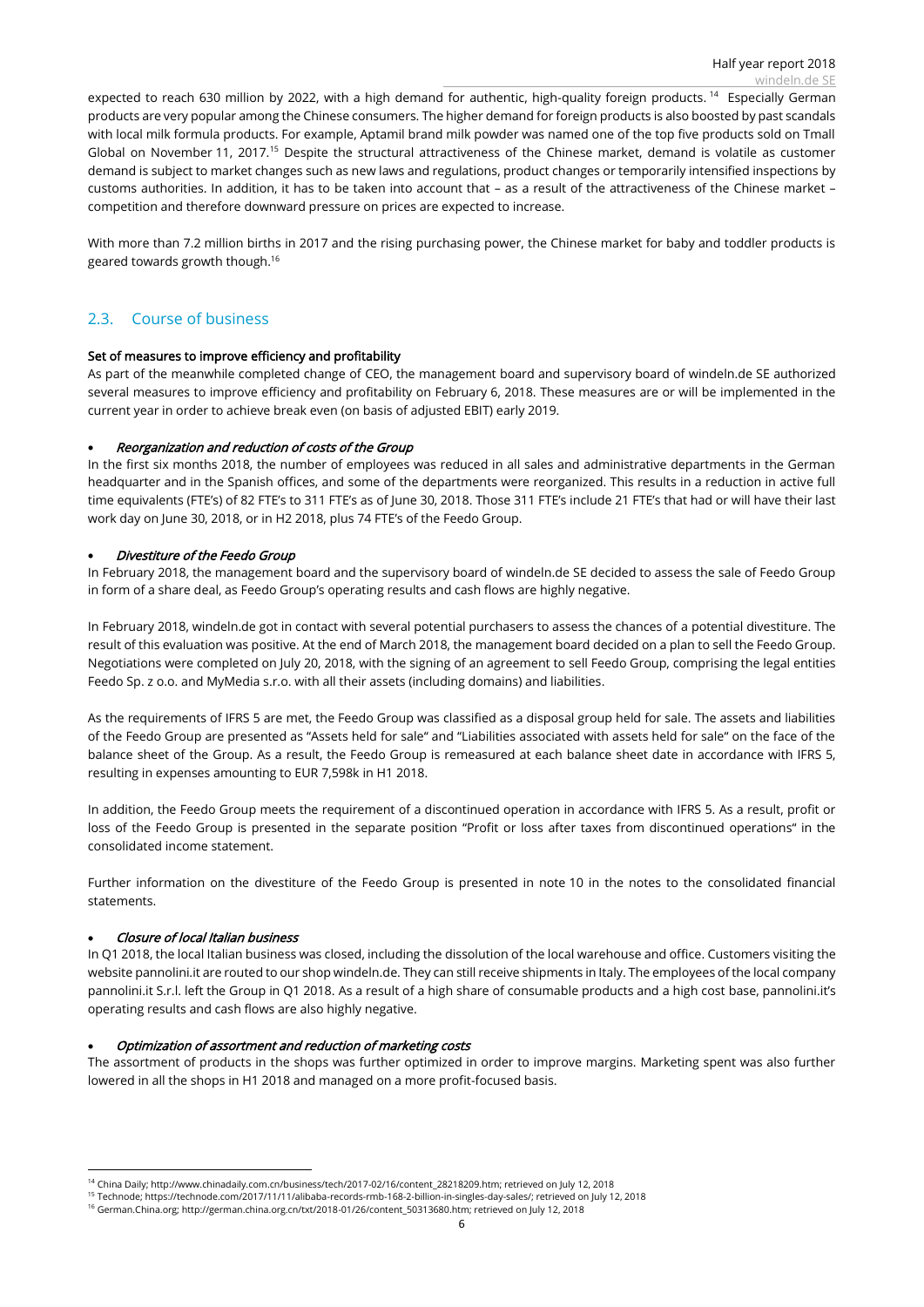#### Borrowing Base

On March 31, 2018, the credit line agreements with Deutsche Bank and Commerzbank expired. The borrowing base had a total maximum limit of EUR 10 million. The credit line was undrawn at the time of expiry.

#### Change in credit card payment provider

Since the end of H1 2018, all incoming credit card payment transactions are processed by the payment provider Worldpay. As a last step, the payment provider was implemented in our windeln.de shop; all other shops were already migrated to Worldpay in 2017. The migration to a single provider allows to optimize processes and achieve synergies. The migration also allows to further decrease credit card payment fees in future.

#### Office relocation of windeln.ro labs Srl.

In H1 2018, windeln.ro labs Srl. moved to new office spaces in Sibiu, Romania. The new office will the basis for an expansion of activities in Romania. The positive pay level drives the expansion of the location. windeln.ro labs Srl. is rendering IT development and product data services within the windeln.de Group.

#### Final settlement agreement with the founders of Feedo Group

In H1 2018, windeln.de and the two founders of Feedo Group agreed on a final settlement about windeln.de's claims from seller guarantees and potential subsequent purchase prices. The main results of the settlement agreement are outlined as follows:

- The founders of Feedo Group agreed to settle the claims from seller guarantees by immediate payment in the amount of EUR 365k and a further payment of EUR 70k in 2019.
- The founders waive their claims from subsequent purchase price payments for the year 2018.
- In return, windeln.de waives its claims from seller guarantees of EUR 145k.

As a result of the settlement agreement, the Group received cash payment of EUR 365k in June 2018.

#### Management board

Konstantin Urban and Alexander Brand, both members of the management board, retired from their positions on March 31, 2018. Their successor as CEO is Matthias Peuckert since May 1, 2018.

#### Management change at Bebitus

Dr. Guillem Sanz, founder and former CEO of Bebitus Retail S.L.U., left the company and transferred his management responsibilities for the Southern European activities of windeln.de Group to Erich Renfer, the former head of the Swiss market. The management change was planned since Q4 2017. The transition phase started in April 2018, and is now finalized by the leave of Dr. Sanz.

#### Capital increase

On February 6, 2018, windeln.de SE successfully completed a capital increase. A total of 2,628,323 shares were issued. As a result, share capital increased by EUR 2,628,323. The shares were offered at a price of EUR 1.98, leading to gross issuing proceeds of EUR 5,204,080. Shareholders' subscription rights were excluded. The new shares are entitled to dividend payments from January 1, 2018, onwards.

#### Annual General Meeting of windeln.de SE

On June 25, 2018, the Annual General Meeting of windeln.de SE was held. 71.28% of the voting share capital was present. All resolutions submitted in the invitation were approved. The Annual General Meeting elected Dr. Hanna Eisinger and Clemens Jakopitsch as new members of the supervisory board. The previous members Petra Schäfer and Nenad Marovac were not available for re-election.

The Annual General Meeting approved changes to Authorized and Conditional Capital. We refer to note [8.5](#page-28-0) in the notes to the consolidated financial statements.

#### Enhancement of the windeln.de App

In June 2018, the windeln.de App was enhanced by the section "pregnancy". Expectant parents can enter the expected date of birth. This is used as a basis to provide information on the prenatal development of the baby and the mother in the various stages of pregnancy. The App offers useful tips and checklists. Furthermore, products are being presented in this section that may meet the mothers' interests.

#### China – Test of a new sales platform

windeln.de is constantly striving for new sales channels. For this purpose, the platform EURGO was tested since April 2018, in order to sell specific products to Chinese end customers. The test phase was completed in June 2018, and is currently being evaluated.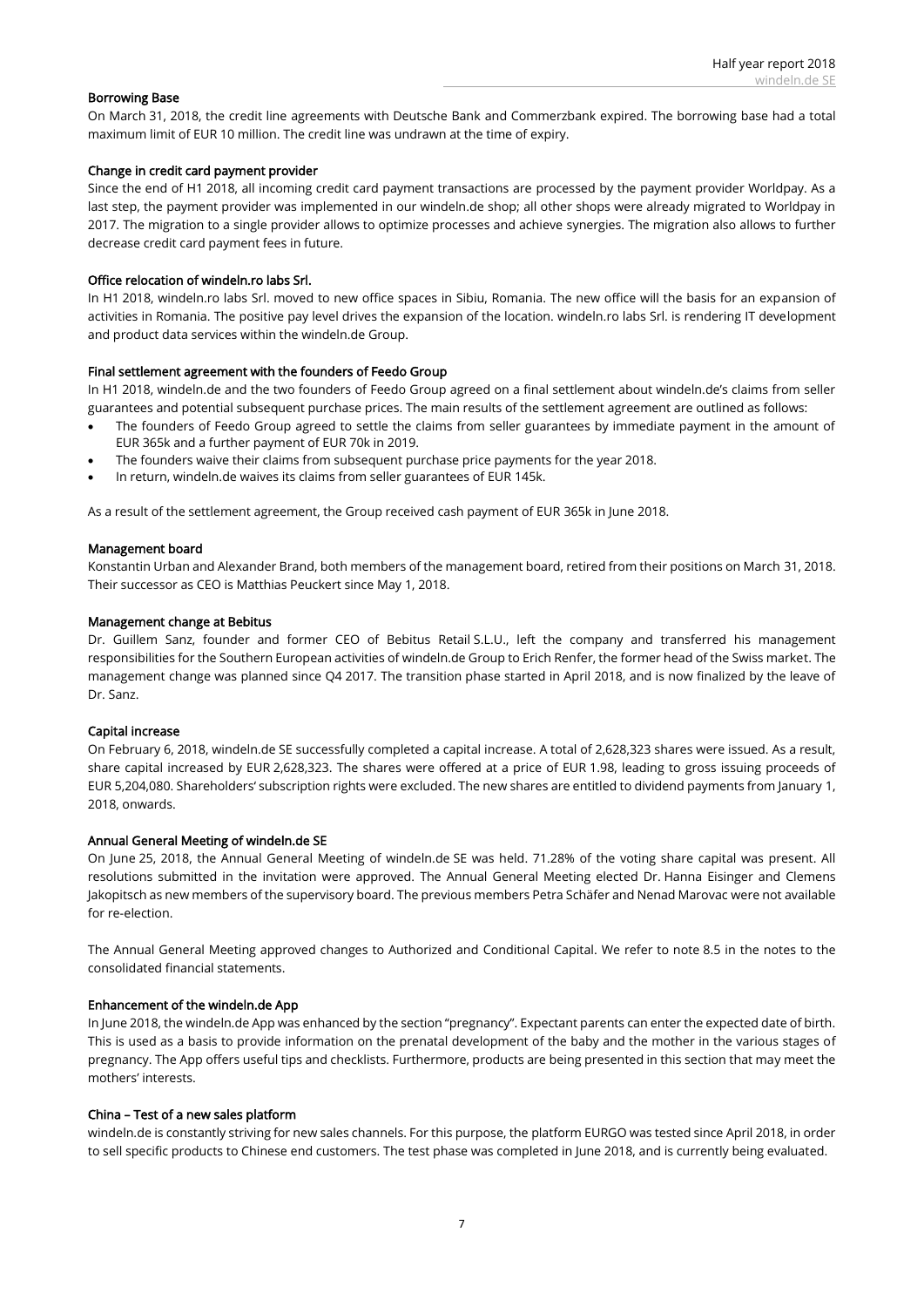#### China – TMall Global Award

On February 6, 2018, windeln.de was again awarded at the "Annual Forum" of TMall Global (TMG). TMG honored six companies, each in a different category, for their role to build up the most popular products on its e-commerce platform in 2017. windeln.de received the award in the category "mother & baby" for driving the growth of popular German baby milk powder brands.

### 2.4. Net assets, financial position and results of operations of the windeln.de Group

## <span id="page-7-0"></span>2.4.1. Results of operations

#### Consolidated income statement

|                                                                  |           |                | Change         |          |                | Change         |           |          |
|------------------------------------------------------------------|-----------|----------------|----------------|----------|----------------|----------------|-----------|----------|
|                                                                  | <b>H1</b> | H1             | absolute       | relative | Q <sub>2</sub> | Q <sub>2</sub> | absolute  | relative |
| <b>kEUR</b>                                                      | 2018      | 2017 R         | in kEUR        | in %     | 2018           | 2017R          | in kEUR   | in %     |
| <b>Continuing operations</b>                                     |           |                |                |          |                |                |           |          |
| Revenues                                                         | 56,371    | 94,909         | $-38,538$      | $-41%$   | 23,548         | 48,324         | $-24,776$ | $-51%$   |
| Cost of sales                                                    | $-42,912$ | $-70,851$      | 27,939         | -39%     | $-17,959$      | $-35,372$      | 17,413    | -49%     |
| Gross profit                                                     | 13,459    | 24,058         | $-10,599$      | $-44%$   | 5,589          | 12,952         | $-7,363$  | $-57%$   |
| Selling and distribution<br>expenses                             | $-21,637$ | $-29,103$      | 7,466          | $-26%$   | $-9,307$       | $-14,544$      | 5,237     | $-36%$   |
| Administrative<br>expenses                                       | $-4,291$  | $-11,889$      | 7,598          | $-64%$   | $-1,707$       | $-7,381$       | 5,674     | $-77%$   |
| Other operating<br>income                                        | 479       | 297            | 182            | 61%      | 317            | 224            | 93        | 42%      |
| Other operating<br>expenses                                      | $-456$    | $-491$         | 35             | $-7%$    | $-351$         | $-465$         | 114       | $-25%$   |
| <b>Earnings before</b>                                           |           |                |                |          |                |                |           |          |
| interest and taxes                                               | $-12,446$ | $-17,128$      | 4,682          | $-27%$   | $-5,459$       | $-9,214$       | 3,755     | $-41%$   |
| (EBIT)                                                           |           |                |                |          |                |                |           |          |
| Financial income                                                 | 6         | $\overline{4}$ | $\overline{2}$ | 50%      | 3              | 2              | 1         | 50%      |
| Financial expenses                                               | $-26$     | $-40$          | 14             | $-35%$   | $-2$           | $-12$          | 10        | $-83%$   |
| <b>Financial result</b>                                          | $-20$     | $-36$          | 16             | -44%     | 1              | $-10$          | 11        | < 100%   |
| Earnings before taxes<br>(EBT)                                   | $-12,466$ | $-17,164$      | 4,698          | $-27%$   | $-5,458$       | $-9,224$       | 3,766     | -41%     |
| Income taxes                                                     | $-14$     | 3              | $-17$          | < 100%   | $-11$          | $\mathbf{1}$   | $-12$     | < 100%   |
| Profit or loss from<br>continuing operations                     | $-12,480$ | $-17,161$      | 4,681          | $-27%$   | $-5,469$       | $-9,223$       | 3,754     | $-41%$   |
| Profit or loss after<br>taxes from<br>discontinued<br>operations | $-9,862$  | $-2,079$       | $-7,783$       | >100%    | $-985$         | $-982$         | 3         | 0%       |
| PROFIT OR LOSS FOR<br><b>THE PERIOD</b>                          | $-22,342$ | $-19,240$      | $-3,102$       | 16%      | $-6,454$       | $-10,205$      | 3,751     | $-37%$   |

In the first six months of 2018, the Group generates revenues of EUR 56,371k, a decrease of 41% compared to the first six months of 2017 (EUR 94,909k). The decrease relates mainly to the optimization of assortment and reduction of marketing costs in the German and European webshops. The Chinese shop had significantly lower revenues, due to an excess supply of milk powdered products in the Chinese market, and due to a change of milk powdered products and changed recipe formulas by leading suppliers. Additionally, Chinese customs authorities have increased their inspections temporarily at one customs point. Therefore, delivery times for direct shipments have increased by four to eight weeks. Many Chinese customers have cancelled their orders with negative impacts on revenues in China. Also the closure of the Italian webshop contributes to the decrease in revenues.

In H1 2018, the margin (gross profit as % of revenues) decreased by 1.4pp to 23.9% compared to the prior year period. As a result of the optimization of assortment, the margins for some product categories could be improved in Europe. The excess supply in China, as described above, triggers a decrease in market prices with negative impacts on margins. Delayed shipments due to the temporarily increased customs inspection lead to cost of sales without corresponding revenues. The affected customer orders partially had to be scrapped or were given to customers for free. Additionally, the valuation of inventories made mainly in Q1 2018, had further negative impacts on the margin. Especially the optimization of assortment and the closure of the Italian warehouse gave rise to the valuation expense.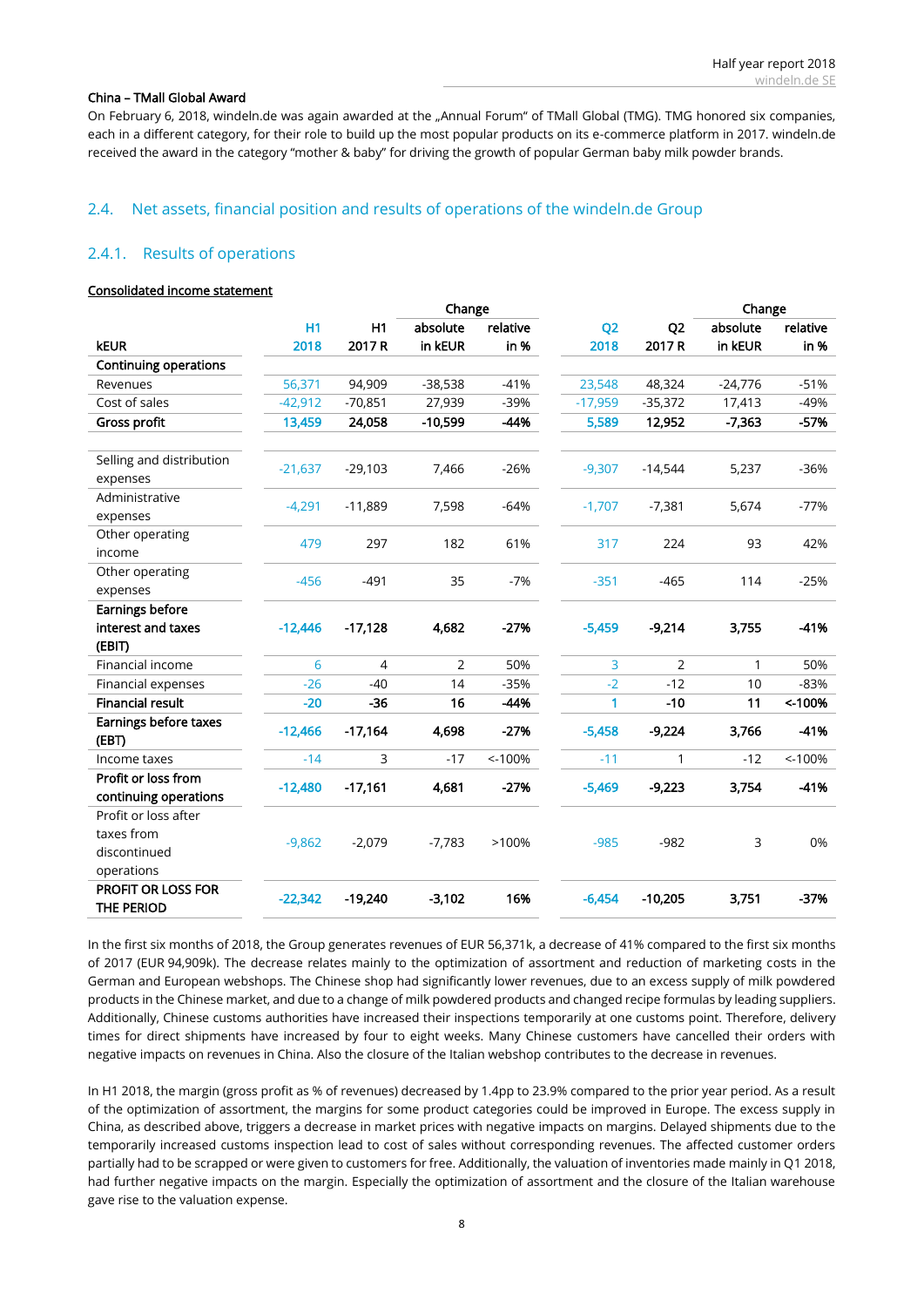Selling and distribution expenses decreased by EUR 7,466k or 26% compared to the prior year period. This was mainly driven by lower logistics expenses (minus 32%) and payment processing costs (minus 35%), as a result of decreased order volumes. Also the closure of the Italian warehouse in Q1 2018 and the engagement of PostNL as transportation supplier in the end of Q1 2017 have positive impacts on logistics expenses. The ratio of marketing expenses as % of revenues could be improved from 5.2% in H1 2017 to 4.7% in H1 2018, with positive impacts on selling and distribution expenses. The online marketing activities in the GSA region focussed on the optimization of transaction costs as % of the realizable margin. A further decrease is seen at warehouse expenses (minus 17%) as a result of the reduction in inventories. Personnel expenses within selling and distribution expenses have increased by 11%. This results mainly from one-time effects from provisions for severances and continued pay, incurred from the restructuring measures implemented in Q1 2018. Additionally, in some departments headcount was increased compared to the prior year. The cost savings from restructuring measures materialize in Q2 2018 through a reduction in personnel expenses by 20%, compared to Q2 2017.

Administrative expenses decreased by EUR 7,598k or 64% compared to the prior year period, which results mainly from personnel expenses. In H1 2018, windeln.de had no expenses for share-based payments in connection with the acquisition of Bebitus (prior year period: EUR 5,203k). Other personnel expenses also decreased by EUR 1,803k compared to the prior year period, attributable to a natural employee fluctuation, not filling job vacancies, and a write-back of share-based compensation due to changes in the numeral structure of the stock option plan LTIP-SO. A decrease in expenses is also seen in legal fees (EUR 297k or 42%), external services (EUR 125k or 87%) and recruitment (EUR 104k or 90%).

In H1 2018, other operating income increased by EUR 185k to EUR 479k. The increase stems mainly from foreign exchange gains (EUR 302k, prior year: EUR 98k). Other operating expenses decreased by EUR 35k to EUR 456k, mostly attributable to decreased foreign exchange losses by EUR 84k to EUR 363k.

Financial result has improved in H1 2018 by EUR 16k to EUR 20k (expense). The expense in 2018 mainly comprises interest fees from short-term money market loans that were fully redeemed in February 2018.

The loss from discontinued operations amounts to EUR 9,682kk (prior year period: EUR 2,079k). Discontinued operations comprise the Feedo Group. The loss includes losses from regular operations in H1 2018 (EUR 2,264k) and expenses arising from the remeasurement according to IFRS 5 (EUR 7,598k).

#### Financial and non-financial key performance indicators

#### Financial key performance indicators

The financial key performance indicators of the Group consist of revenues, operating contribution as percentage of revenues, adjusted EBIT as percentage of revenues and Group cash flow. The development of revenues is described in the paragraph above. The development of operating contribution as percentage of revenues is described in note [2.5](#page-13-0) "[Other financial performance](#page-13-0)  [indicators](#page-13-0)". The Group cash flow is decribed in note 2.4.2 "Financial position".

For the purposes of managing the Group, earnings before interest and taxes (EBIT) are adjusted for expenses and income in connection with share-based compensation, reorganization measures and income and expenses of the closed shop pannolini.it. In the prior year comparative period, expenses for the integration of subsidiaries were adjusted.

|                          |                |           | Change   |          |                |                | Change   |           |
|--------------------------|----------------|-----------|----------|----------|----------------|----------------|----------|-----------|
|                          | H <sub>1</sub> | H1        | absolute | relative | Q <sub>2</sub> | Q <sub>2</sub> | absolute | relative  |
| <b>kEUR</b>              | 2018           | 2017 R    | in kEUR  | in %     | 2018           | 2017 R         | in kEUR  | in %      |
| Earnings before          |                |           |          |          |                |                |          |           |
| interest and taxes       | $-12.466$      | $-17,128$ | 4,682    | $-27%$   | $-5,459$       | $-9,214$       | 3,755    | $-41%$    |
| (EBIT)                   |                |           |          |          |                |                |          |           |
| adjusted for costs of    |                |           |          |          |                |                |          |           |
| acquisition, integration |                | 198       | $-198$   | $-100%$  |                | 80             | -80      | $-100%$   |
| and expansion            |                |           |          |          |                |                |          |           |
| adjusted for share-      | $-387$         |           | $-5,890$ | < 100%   |                |                | $-4,662$ | $< -100%$ |
| based compensation       |                | 5,503     |          |          | $-472$         | 4,190          |          |           |
| adjusted for costs of    |                | $-103$    |          | < 100%   | $\overline{2}$ | $-24$          | 26       |           |
| reorganization           | 1,058          |           | 1,161    |          |                |                |          | < 100%    |
| adjusted for closure of  | 714            |           | 714      |          | 74             | ٠              | 74       |           |
| pannolini.it             |                |           |          |          |                |                |          |           |
| <b>Adjusted EBIT</b>     | $-11,061$      | $-11,530$ | 469      | $-4%$    | $-5,855$       | 4,968          | $-887$   | 18%       |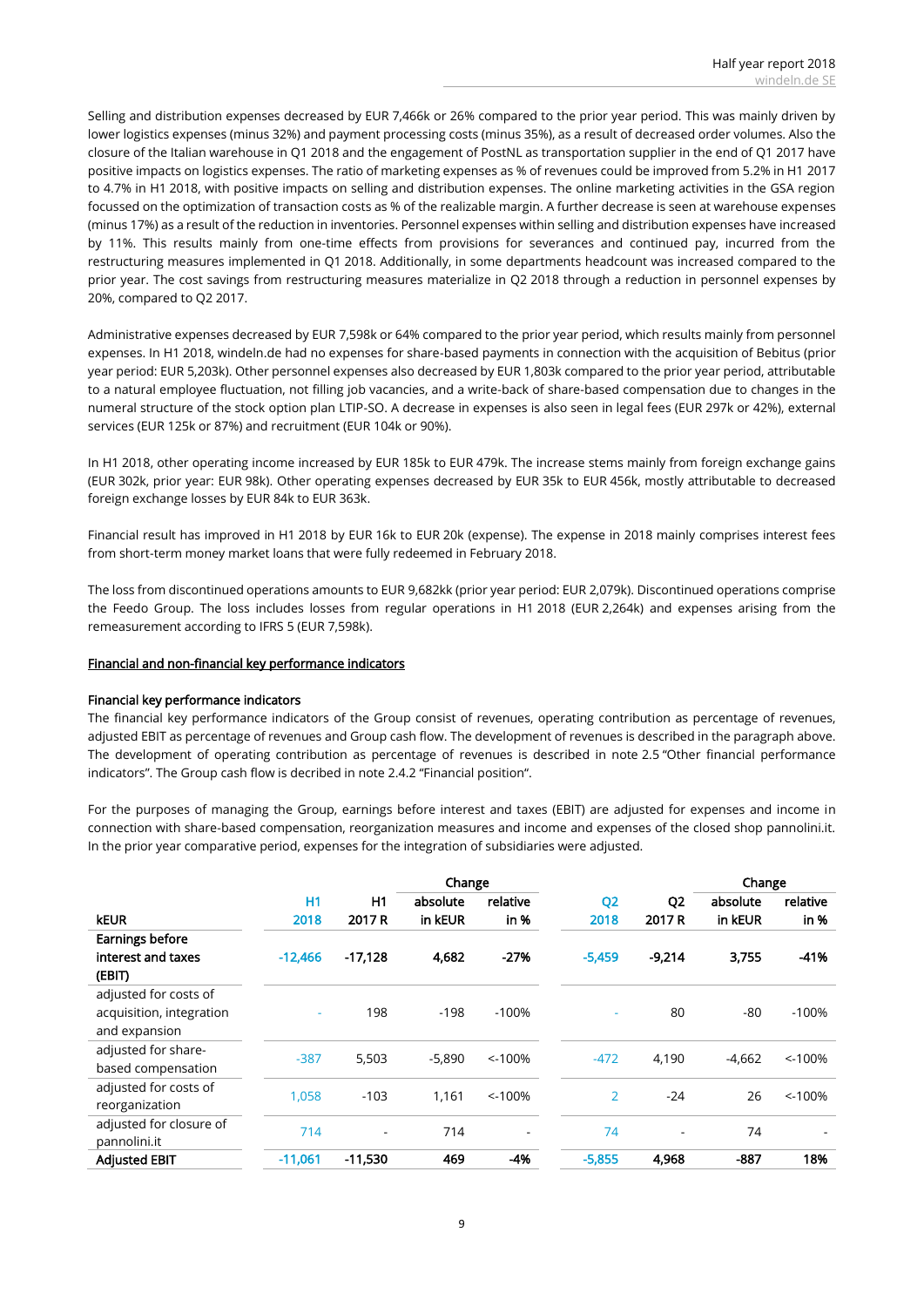Adjusted EBIT in H1 2018 is minus EUR 11,061k and has improved by EUR 496k compared to the prior year period. Adjusted EBIT in % of revenues has significantly deteriorated in H1 2018 with minus 19.8% compared to minus 12.1% in H1 2017. This is mainly related to the decrease in revenues in H1 2018.

#### Non-financial key performance indicators

The non-financial key performance indicators comprise the number of active customers, the average number of order per active customers, the average order value and the share of repeat customers.

- The number of active customers decreased by 233,449 to 681,429. The decreased number of site visits is a direct result of our adjusted marketing strategy. Another effect stems from a GDPR compliant adjustment of our tracking systems.
- The average number of orders from active customers amounts to 2.18 as of June 30, 2018, and remains at a similar level as the prior year.
- The average order value slightly decreased in H1 2018 by EUR 1.58 to EUR 90.09.
- The share of repeat customers as of June 30, 2018, amounts 74.9% and is slightly below prior year (H1 2017: 76.2%).

Other non-financial performance indicators are outlined in note [2.6](#page-15-0) "[Other non-financial performance indicators](#page-15-0)".

#### Regional results of operations

|                                        |        |        | Change    |          |                |                | Change    |          |
|----------------------------------------|--------|--------|-----------|----------|----------------|----------------|-----------|----------|
|                                        | H1     | H1     | absolute  | relative | Q <sub>2</sub> | Q <sub>2</sub> | absolute  | relative |
| <b>kEUR</b>                            | 2018   | 2017 R | in kEUR   | in %     | 2018           | 2017 R         | in kEUR   | $in %$   |
| Revenues from<br>continuing operations | 56,371 | 94.909 | $-38.538$ | $-41%$   | 23,548         | 48.324         | $-24.766$ | $-51%$   |
| Germany,                               |        |        |           |          |                |                |           |          |
| Switzerland, Austria<br>(GSA)          | 12,599 | 24.306 | $-11.707$ | -48%     | 5,316          | 10.963         | $-5,647$  | $-52%$   |
| China                                  | 29,089 | 50,920 | $-21.831$ | $-43%$   | 11.624         | 27.280         | $-15.656$ | $-57%$   |
| Other / Rest of<br>Europe              | 14,683 | 19,683 | $-5,000$  | $-25%$   | 6,608          | 10,081         | $-3,473$  | $-34%$   |

Information on regional results of operations are included in the paragraphs on revenues.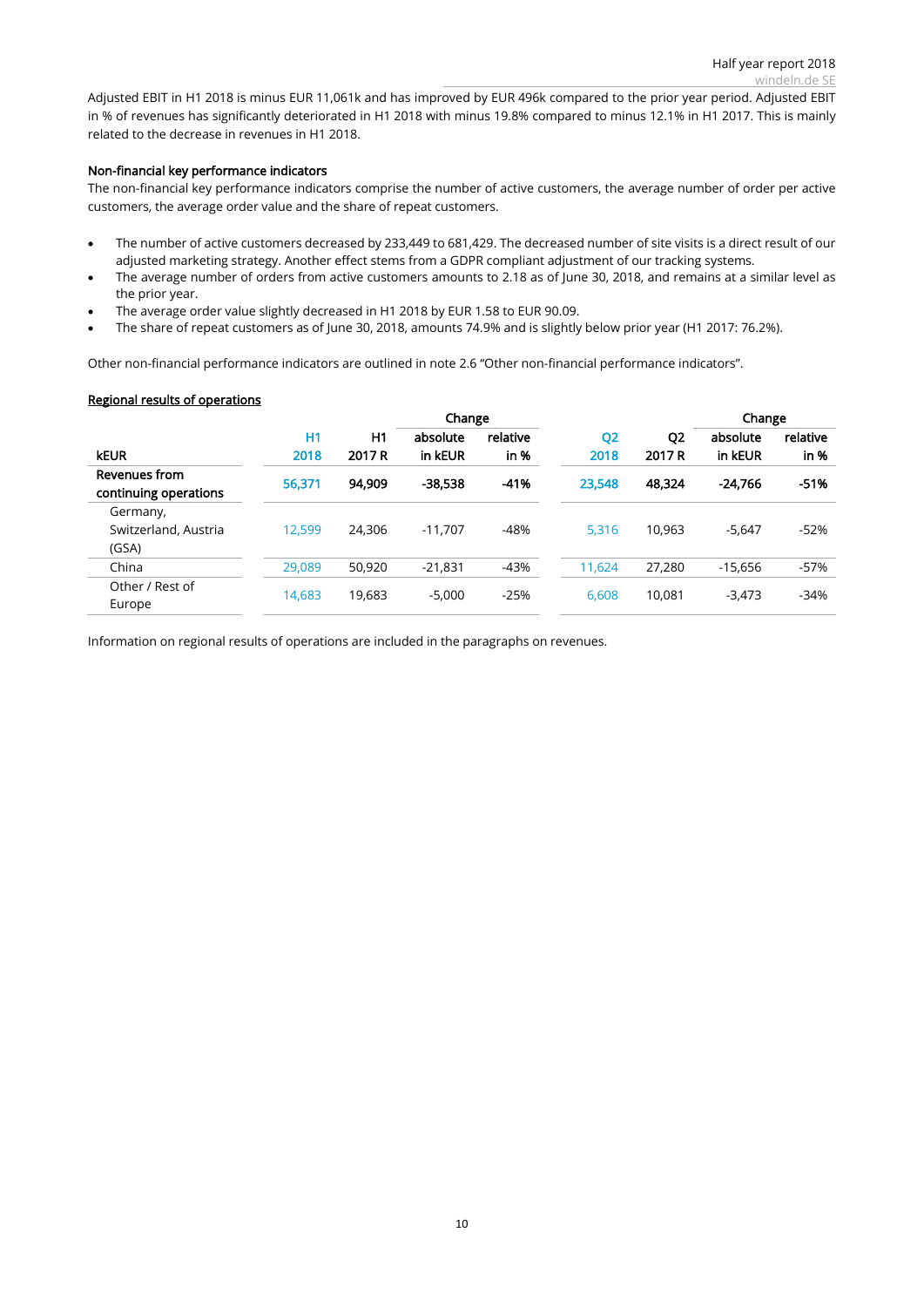## <span id="page-10-0"></span>2.4.2. Financial position

|                         |                |           | Change    |          |                |                | Change    |          |
|-------------------------|----------------|-----------|-----------|----------|----------------|----------------|-----------|----------|
|                         | H <sub>1</sub> | H1        | absolute  | relative | Q <sub>2</sub> | Q <sub>2</sub> | absolute  | relative |
| <b>kEUR</b>             | 2018           | 2017 R    | in kEUR   | in %     | 2018           | 2017 R         | in kEUR   | in %     |
| Profit or loss for the  | $-22,342$      | $-19,240$ | $-3,102$  | 16%      | $-6,454$       | $-10,205$      | 3,751     | $-37%$   |
| period                  |                |           |           |          |                |                |           |          |
| Net cash flows from/    |                |           |           |          |                |                |           |          |
| used in operating       | $-13,784$      | $-13,114$ | $-670$    | 5%       | 2,430          | $-5,975$       | 8,405     | ~100%    |
| activities              |                |           |           |          |                |                |           |          |
| Net cash flows from/    |                |           |           |          |                |                |           |          |
| used in investing       | 1,387          | $-328$    | 1,715     | < 100%   | 884            | 378            | 506       | >100%    |
| activities              |                |           |           |          |                |                |           |          |
| Net cash flows from/    |                |           |           |          |                |                |           |          |
| used in financing       | 1,590          | $-26$     | 1,616     | < 100%   | 19             | -50            | 69        | < 100%   |
| activities              |                |           |           |          |                |                |           |          |
| Cash and cash           |                |           |           |          |                |                |           |          |
| equivalents at the      | 26,465         | 51,302    | $-24,837$ | $-48%$   | 12,324         | 43,487         | $-31,163$ | $-72%$   |
| beginning of the period |                |           |           |          |                |                |           |          |
| Net increase / decrease |                |           |           |          |                |                |           |          |
| in cash and cash        | $-10,807$      | $-13,468$ | 2,661     | $-20%$   | 3,333          | $-5,647$       | 8,980     | < 100%   |
| equivalents (Group      |                |           |           |          |                |                |           |          |
| cash flow)              |                |           |           |          |                |                |           |          |
| Change in cash and      |                |           |           |          |                |                |           |          |
| cash equivalents due to | $-2$           | 3         | $-5$      | < 100%   | $-1$           | $-3$           | 2         | $-67%$   |
| foreign exchange rates  |                |           |           |          |                |                |           |          |
| Cash and cash           |                |           |           |          |                |                |           |          |
| equivalents at the end  | 15,656         | 37,837    | $-22,181$ | -59%     | $-15,656$      | 37,837         | $-22,181$ | -59%     |
| of the period           |                |           |           |          |                |                |           |          |
| Time deposits           | 1,250          | 3,750     | $-2,500$  | $-67%$   | 1,250          | 3,750          | $-2,500$  | $-67%$   |
| Restricted cash         | 226            | 297       | $-71$     | $-24%$   | 226            | 297            | $-71$     | $-24%$   |
| Total cash available    | 17,132         | 41,884    | $-24,752$ | $-59%$   | 17,132         | 41,884         | $-24,752$ | -59%     |

The decrease in cash and cash equivalents by EUR 10,807k is only partially attributable to the loss of the period (EUR 22,342k) since expenses of EUR 7,598 related to the sale of Feedo Group are not cash relevant. Furthermore, the Group has reduced its inventory by EUR 4,332k, other financial assets by EUR 2,746k and trade receivables by EUR 789k with positive impacts on the cash flows from operating activities. The developments of trade receivables (decrease by EUR 6,215k) and deferred revenues (decrease by EUR 1,019k) negatively impact operating cash flows. Overall, cash outflows from operating activities were EUR 13,784k.

Cash inflows from investing activities (EUR 1,387k) result from the redemption of time deposits of EUR 1,250k. The founders of Feedo Group have paid EUR 365k to windeln.de pursuant to the final settlement agreement.

Cash inflows from financing activities (EUR 1,590k) result from the capital increases in Q1 2018 (EUR 5,204k) and Q2 2018 (EUR 38k). Howwever, the Group saw cash outflows of EUR 3,500k from the redemption of short-term money market loans.

Overall, Group cash flow improved by EUR 2,661k to minus EUR 10,807k. Total cash and cash equivalents of the windeln.de Group thereby amount to EUR 15,656k as of June 30, 2018. Thereof, EUR 302k are held by Feedo Group and EUR 15,354k by the other legal entities of the Group. Cash and cash equivalents of Feedo Group and subsumed in the balance sheet line item "assets held for sale".

The equity capital ratio improved from 64.9% as of December 31, 2017, to 69.7% as of June 30, 2018. This results from two capital increases in the total amount of EUR 5,242k in H1 2018, and from the significant decrease in total assets.

The credit line agreement with Commerzbank of EUR 5 million and the secured revolving cash credit line agreement with Deutsche Bank of EUR 5 million expired as scheduled in H1 2018. Based on these credit lines, short-term money market loans of EUR 3,500k were taken up in the end of 2017. The money market loans were fully redeemed in Q1 2018.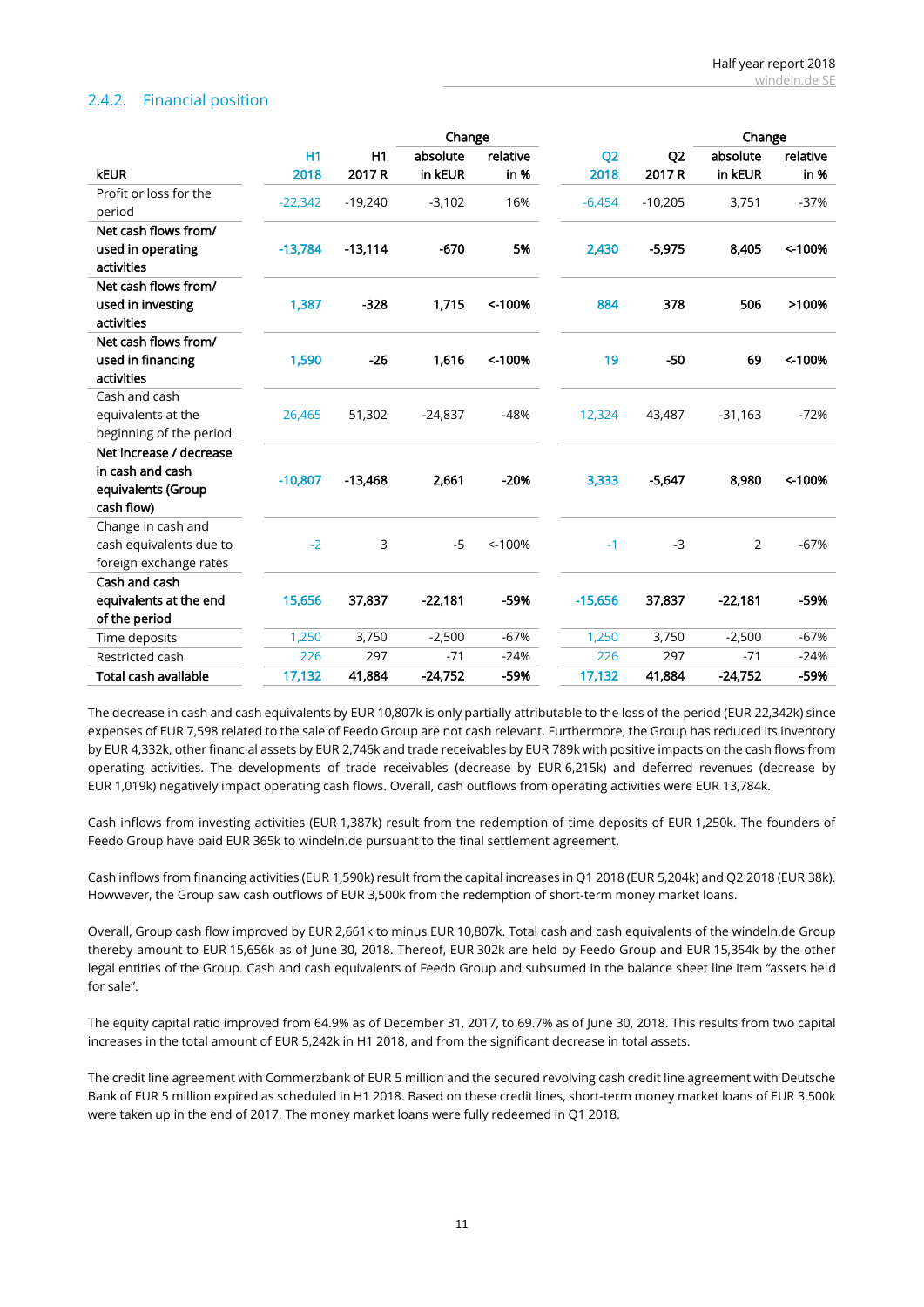## 2.4.3. Net assets

| <b>Assets</b>               |                 |               | Change      |               |  |
|-----------------------------|-----------------|---------------|-------------|---------------|--|
|                             | <b>June 30,</b> | December 31,2 | absolute in |               |  |
| <b>kEUR</b>                 | 2018            | 017 R         | <b>kEUR</b> | relative in % |  |
| <b>NON-CURRENT ASSETS</b>   |                 |               |             |               |  |
| Intangible assets           | 11,898          | 21,002        | $-9,104$    | $-43%$        |  |
| Fixed assets                | 188             | 625           | $-437$      | $-70%$        |  |
| Other financial assets      | 247             | 866           | $-619$      | $-71%$        |  |
| Other non-financial assets  | 191             | 206           | $-15$       | -7%           |  |
| Deferred tax assets         | 10              | 15            | -5          | $-33%$        |  |
| Total non-current assets    | 12,534          | 22,714        | $-10,180$   | -45%          |  |
| <b>CURRENT ASSETS</b>       |                 |               |             |               |  |
| Inventories                 | 12,886          | 19,174        | $-6,288$    | $-33%$        |  |
| Prepayments                 | 82              | 332           | $-250$      | -75%          |  |
| Trade receivables           | 1,151           | 2,258         | $-1,107$    | $-49%$        |  |
| Income tax receivables      | 4               | 3             |             | 33%           |  |
| Other financial assets      | 3,802           | 7,783         | $-3,981$    | $-51%$        |  |
| Other non-financial assets  | 2,726           | 3,266         | $-540$      | $-17%$        |  |
| Cash and cash equivalents   | 15,354          | 26,465        | $-11,111$   | $-42%$        |  |
| <b>Total current assets</b> | 36,005          | 59,281        | $-23,276$   | -39%          |  |
| Assets held for sale        | 2,874           |               | 2,874       |               |  |
| TOTAL ASSETS                | 51,413          | 81,995        | $-30,582$   | -37%          |  |

The expected divestiture of the Feedo Group significantly impacted the Group's net assets in H1 2018. Both assets and liabilities are affected. Since the divestiture of Feedo Group was deemed highly probably at the end of March 2018, assets and liabilities of Feedo Group were reclassified as of March 31, 2018. The assets of Feedo Group are subsumed in the balance sheet line item "assets held for sale", and the liabilities of Feedo Group are subsumed in the balance sheet line item "liabilities associated with assets held for sale".

As a result of the reclassification made end of March 2018, intangible assets decrease by EUR 8,560k and fixed assets by EUR 326k. Larger reclassifications were also necessary for inventories (EUR 1,981k) and other current financial assets (EUR 416k). For the liabilities, mostly trade payables (EUR 2,455k) and deferred tax liabilities (EUR 1,626k) were reclassified. Overall, assets amounting to EUR 12,450k and liabilities amounting to EUR 4,663k were reclassified to the new positions. Pursuant to IFRS 5, after reclassification as "held for sale", a remeasurement of the Feedo Group as a whole at fair value less costs of disposal is necessary at each balance sheet date. The remeasurement resulted in expenses amounting to EUR 7,598k in H1 2018.

Non-current assets have decreased by EUR 10,180k in H1 2018, which results mainly from changes in intangible assets (EUR 9,104k), fixed assets (EUR 437k), and other financial assets (EUR 619k). Except for the impacts of the reclassification of Feedo Group, intangible assets decreased due to regular amortization (EUR 664k). Also fixed assets decrease due to the reclassification of Feedo Group and depreciation expenses (EUR 134k). The decrease in other financial assets results from the final settlement agreement with the founders of Feedo Group. This leads to a decrease in other financial assets of EUR 576k.

Current assets have decreased in H1 2018 by EUR 23,276k, mainly from the decrease in cash and cash equivalents (EUR 11,111k), inventories (EUR 6,288k) other financial assets (EUR 3,981k) and trade receivables (EUR 1,107k). The development of cash and cash equivalents is described in note [2.4.2](#page-10-0) "[Financial position](#page-10-0)". The decrease in inventories stems from the reclassification of Feedo Group (EUR 1,981k) and a reduction of inventories on stock in the regular operating business (EUR 4,802k). At the end of the business year 2017, the Group had high receivables from advertising subsidies from suppliers. Those turned into cash inflows in H1 2018. Although new receivables from suppliers were incurred in H1 2018, overall receivables from accrued advertising subsidies decreased by EUR 2,308k. Another decrease in other financial assets results from the redemption of time deposits in the amount of EUR 1,250k. The remaining change is mainly attributable to the reclassification of Feedo Group. The decrease in trade receivables corresponds to the decrease in revenues.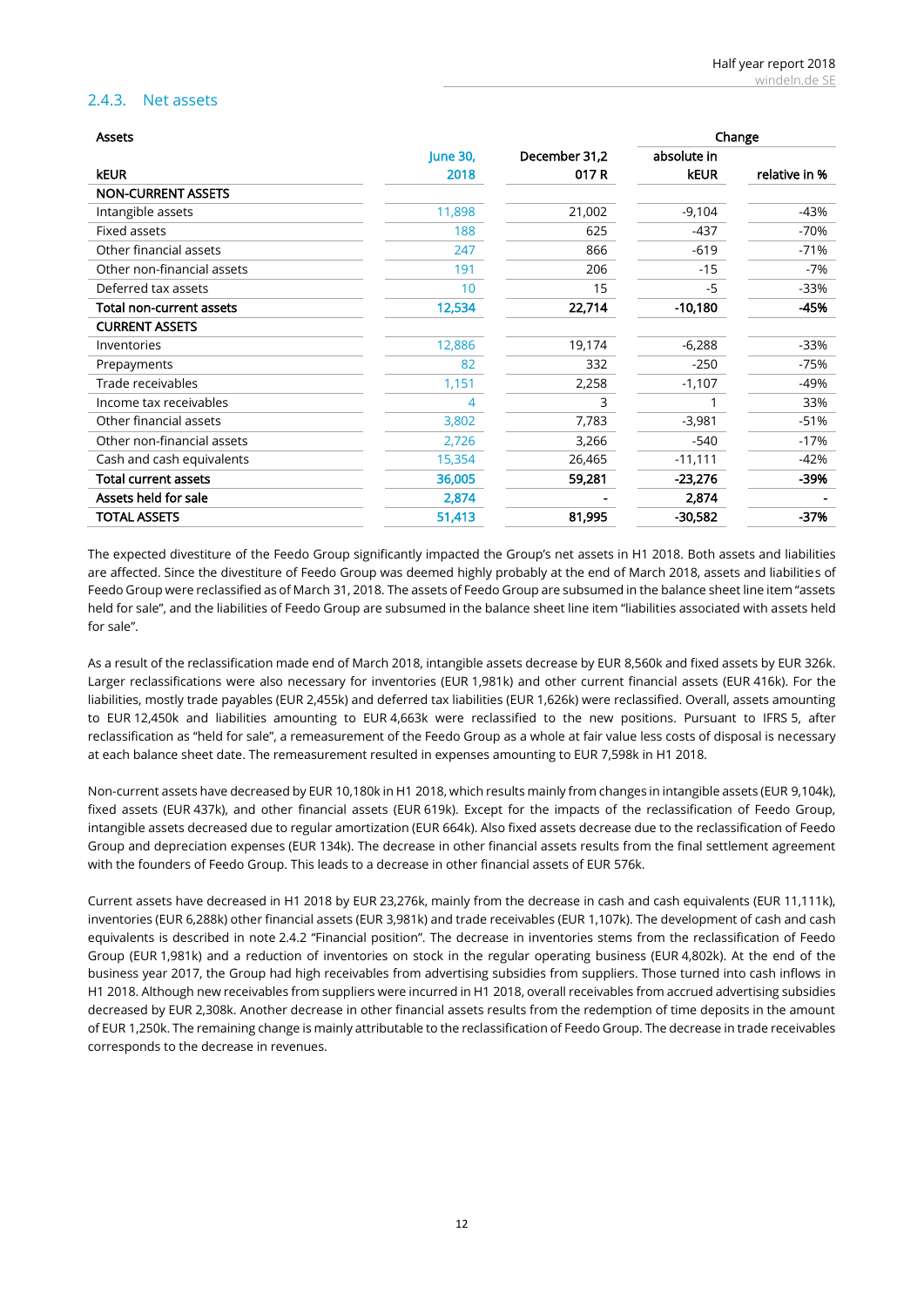| <b>Equity and liabilities</b>               |                 |                | Change         |               |  |
|---------------------------------------------|-----------------|----------------|----------------|---------------|--|
|                                             | <b>June 30,</b> | December 31,2  | absolute in    |               |  |
| <b>kEUR</b>                                 | 2018            | 017R           | <b>kEUR</b>    | relative in % |  |
| <b>EQUITY</b>                               |                 |                |                |               |  |
| Issued capital                              | 31,136          | 28,472         | 2,664          | 9%            |  |
| Share premium                               | 170,437         | 168,486        | 1,951          | 1%            |  |
| <b>Accumulated loss</b>                     | $-165,769$      | $-143.427$     | $-22,342$      | 16%           |  |
| Cumulated other comprehensive income        | 18              | $-298$         | 316            | < 100%        |  |
| <b>Total equity</b>                         | 35,822          | 53,233         | $-17,411$      | $-33%$        |  |
| <b>NON-CURRENT LIABILITIES</b>              |                 |                |                |               |  |
| Defined benefit obligations and other       | 5               | 51             | $-46$          | $-90%$        |  |
| accrued employee benefits                   |                 |                |                |               |  |
| Other provisions                            | 4               | 5              | $-1$           | $-20%$        |  |
| <b>Financial liabilities</b>                | 24              | 59             | $-35$          | $-59%$        |  |
| Other financial liabilities                 | 37              | 59             | $-22$          | $-37%$        |  |
| Deferred tax liabilities                    | 475             | 2,115          | $-1,640$       | $-78%$        |  |
| Total non-current liabilities               | 545             | 2,289          | $-1,744$       | $-76%$        |  |
| <b>CURRENT LIABILITIES</b>                  |                 |                |                |               |  |
| Other provisions                            | 185             | 315            | $-130$         | $-41%$        |  |
| <b>Financial liabilities</b>                | 54              | 3,575          | $-3,521$       | $-98%$        |  |
| Trade payables                              | 5,919           | 14,779         | $-8,860$       | $-60%$        |  |
| Deferred revenues                           | 1,947           | 3,057          | $-1,110$       | $-36%$        |  |
| Income tax payables                         | 4               | $\overline{2}$ | $\overline{2}$ | 100%          |  |
| Other financial liabilities                 | 2,602           | 3,055          | $-453$         | $-15%$        |  |
| Other non-financial liabilities             | 1,461           | 1,690          | $-229$         | $-14%$        |  |
| <b>Total current liabilities</b>            | 12,172          | 26,473         | $-14,301$      | $-54%$        |  |
| Liabilities associated with assets held for | 2,874           |                | 2,874          |               |  |
| sale                                        |                 |                |                |               |  |
| TOTAL EQUITY AND LIABILITIES                | 51,413          | 81,995         | $-30,582$      | $-37%$        |  |

The decrease in non-current liabilities is almost fully attributable to deferred taxes. The reclassification of Feedo Group at the end of March 2018 resulted in a decrease in deferred tax liabilities of EUR 1,626k.

Current liabilities decrease mainly due to lower trade payables (EUR 8,860k), financial liabilities (EUR 3,521k), deferred revenues (EUR 1,110k) and other financial liabilities (EUR 453k). In Q2 2018, windeln.de reduced its purchases of merchandise with direct impacts on trade payables. At the end of 2017, windeln.de has taken up EUR 3,500k of short-term money market loans in order to finance inventory purchases. The loans were fully redeemed in Q1 2018. The decrease in deferred revenue corresponds to the decrease in revenues. The decrease in other financial liabilities results from lower expenses for advisors (EUR 276k), from the reclassification of financial liabilities of Feedo Group (EUR 207k) and from lower debtors with credit balances (EUR 131k).

## <span id="page-12-0"></span>2.4.4. Net overall statement

The first half year of 2018 has developed both positively and negatively. The successful capital increase in February 2018 was positive. The Group raised new capital of EUR 5,204k. In addition, the cost base has generally decreased. This results from reduced headcount as well as reorganization and optimization of processes. The gross profit margins have improved in Europe, resulting from the optimization of assortment. Further, windeln.de Group made progress in reducing its net working capital. The reduction in inventory and accrued advertising subsidies due from suppliers were crucial topics in the second quarter of 2018. As a result, windeln.de Group has an available liquidity basis of EUR 17,132k as of June 30, 2018, which exceeds the amount as of March 31, 2018. These developments are generally satisfactory and provide the Group a profound basis for the remaining business year.

The development of revenues, especially in China, is significantly lower than expected at the beginning of the year. Since mid February 2018, the business of windeln.de in China is negatively influenced by an excess supply of milk powdered products due to overproduction and by upcoming changes of product relaunches by leading suppliers. Additionally, Chinese customs authorities have increased their inspections temporarily at one customs point. Therefore, delivery times for direct shipments have increased by four to eight weeks. This fact made Chinese customers return their orders. Revenues in the GSA region and rest of Europe are decreasing as well. However, his decrease results mainly from a deliberately stronger focus on profitability.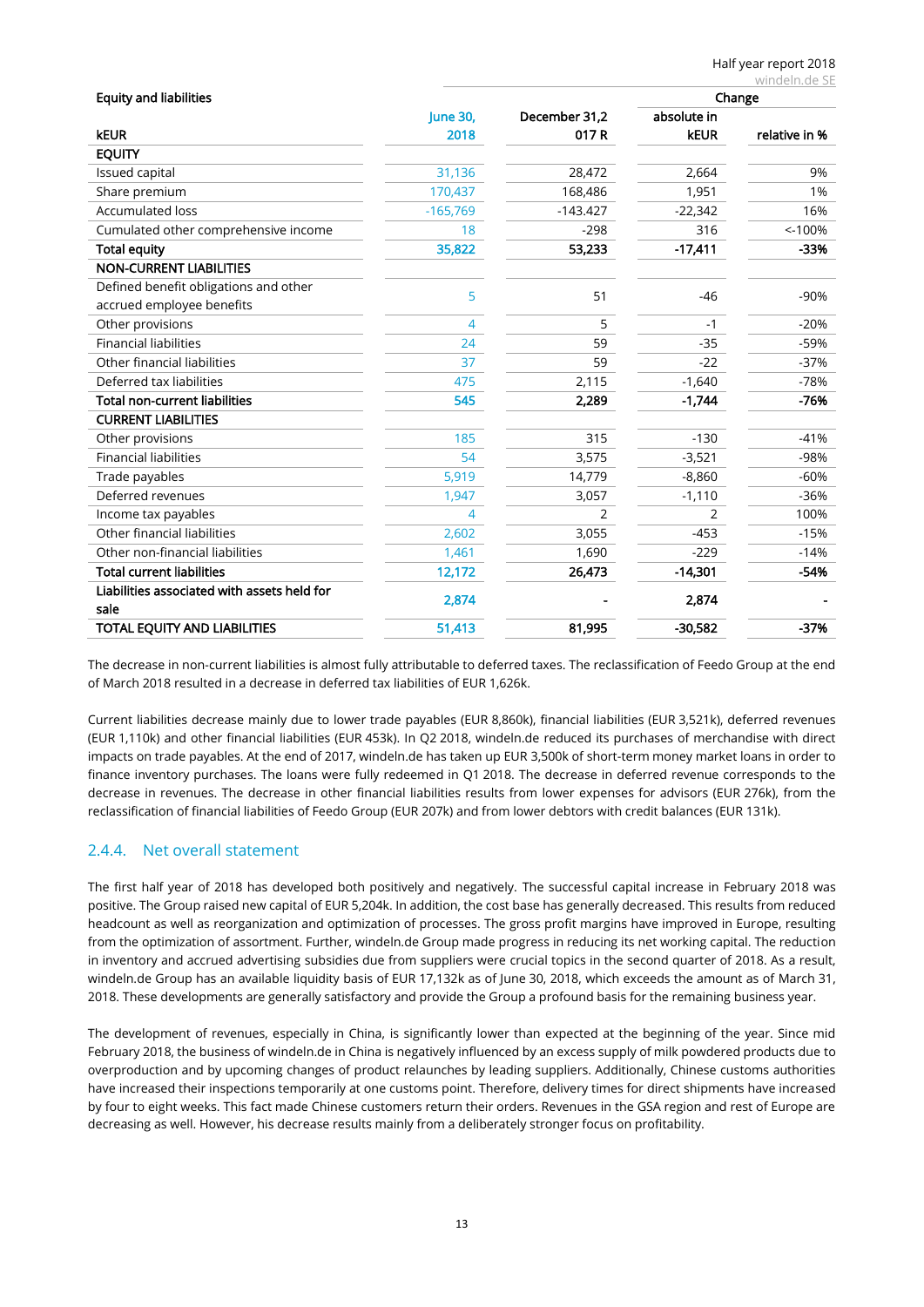## <span id="page-13-0"></span>2.5. Other financial performance indicators

|                                                      | H1<br>2018 | H1<br>2017 R | Change            | Q <sub>2</sub><br>2018 | Q <sub>2</sub><br>2017 R | Change            |
|------------------------------------------------------|------------|--------------|-------------------|------------------------|--------------------------|-------------------|
| Adjusted marketing cost ratio<br>(as % of revenues)  | 4.6%       | 5.2%         | $-0.6$ pp         | 4.6%                   | 4.8%                     | $-0.2$ pp         |
| Adjusted fulfilment cost ratio<br>(as % of revenues) | 17.5%      | 15.1%        | 2.4 <sub>pp</sub> | 19.7%                  | 14.5%                    | 5.2 <sub>pp</sub> |
| Adjusted other SG&A costs<br>(as % of revenues)      | 22.1%      | 17.2%        | 4.9 <sub>pp</sub> | 24.6%                  | 17.8%                    | 6.8 <sub>pp</sub> |
| Operating contribution<br>(as % of revenues)         | 2.3%       | 5.1%         | $-2.8$ pp         | $-0.2%$                | 7.6%                     | $-7.8$ pp         |

In the consolidated statement of profit and loss, marketing costs are recognized within selling and distribution expenses. Marketing costs mainly consist of advertising expenses, including search engine marketing, online display and other marketing channel expenses, as well as costs for the marketing tools of the Group. Marketing expenses incurred in the shop pannolini.it are adjusted until the shop's closure. In H1 2018, adjusted marketing costs amounted to EUR 2,561k (H1 2017: EUR 4,925k). We define adjusted marketing cost ratio as adjusted marketing costs divided by revenues for the measurement period. The adjusted marketing cost ratio decreased by 0.6pp to 4.6% compared to prior year.

Fulfilment costs consist of logistics and warehouse rental expenses which are recognized within selling and distribution expenses in the consolidated statement of profit and loss. Fulfilment expenses incurred in the shop pannolini.it are adjusted until the shop's closure. In 2017, costs related to the closure of the Swiss location and income from the release of provisions for onerous contracts are adjusted. We define adjusted fulfilment cost ratio as adjusted fulfilment costs divided by revenues for the measurement period.

|                                                                |        |        | Change   |           |                |                | Change   |           |
|----------------------------------------------------------------|--------|--------|----------|-----------|----------------|----------------|----------|-----------|
|                                                                | H1     | H1     | absolute | relative  | Q <sub>2</sub> | Q <sub>2</sub> | absolute | relative  |
| <b>keur</b>                                                    | 2018   | 2017 R | in kEUR  | $in %$    | 2018           | 2017 R         | in kEUR  | $in %$    |
| Logistics                                                      | 8,475  | 12,452 | $-3,977$ | $-32%$    | 3,927          | 6,085          | $-2,158$ | $-35%$    |
| Warehouse rent                                                 | 1.464  | 1,765  | $-301$   | $-17%$    | 712            | 866            | $-154$   | $-18%$    |
| <b>Fulfilment costs</b>                                        | 9,939  | 14,217 | $-4.278$ | -30%      | 4,639          | 6,951          | $-2.312$ | $-33%$    |
| Adjustments                                                    | $-173$ | 95     | $-268$   | $< -100%$ | $-3$           | 41             | $-44$    | $< -100%$ |
| <b>Adjusted fulfilment</b><br>costs                            | 9,766  | 14,312 | $-4.546$ | $-32%$    | 4,636          | 6,992          | $-2,356$ | -34%      |
| <b>Adjusted fulfilment</b><br>cost ratio<br>(as % of revenues) | 17.5%  | 15.1%  |          |           | 19.7%          | 14.5%          |          |           |

In H1 2018, the adjusted fulfilment cost ratio amounts to 17.5% compared to 15.1% in H1 2017. The improvement is mainly attributable to the revenue reduction. As presented in the calculation table, both expenses for logistics and warehouse rent could be significantly reduced.

Other selling, general and administration expenses (other SG&A expenses) consist of selling and distribution expenses, excluding marketing costs and fulfilment costs, and administrative expenses as well as other operating income and expenses. Adjusted other SG&A expenses exclude expenses from share-based compensation, reorganization measures and income and expenses incurred in the shop pannolini.it until the shop's closure. Furthermore, expenses for the integration of subsidiaries were adjusted in the comparative period. We define adjusted other SG&A Expenses (in % of revenues) as adjusted other SG&A expenses divided by revenues.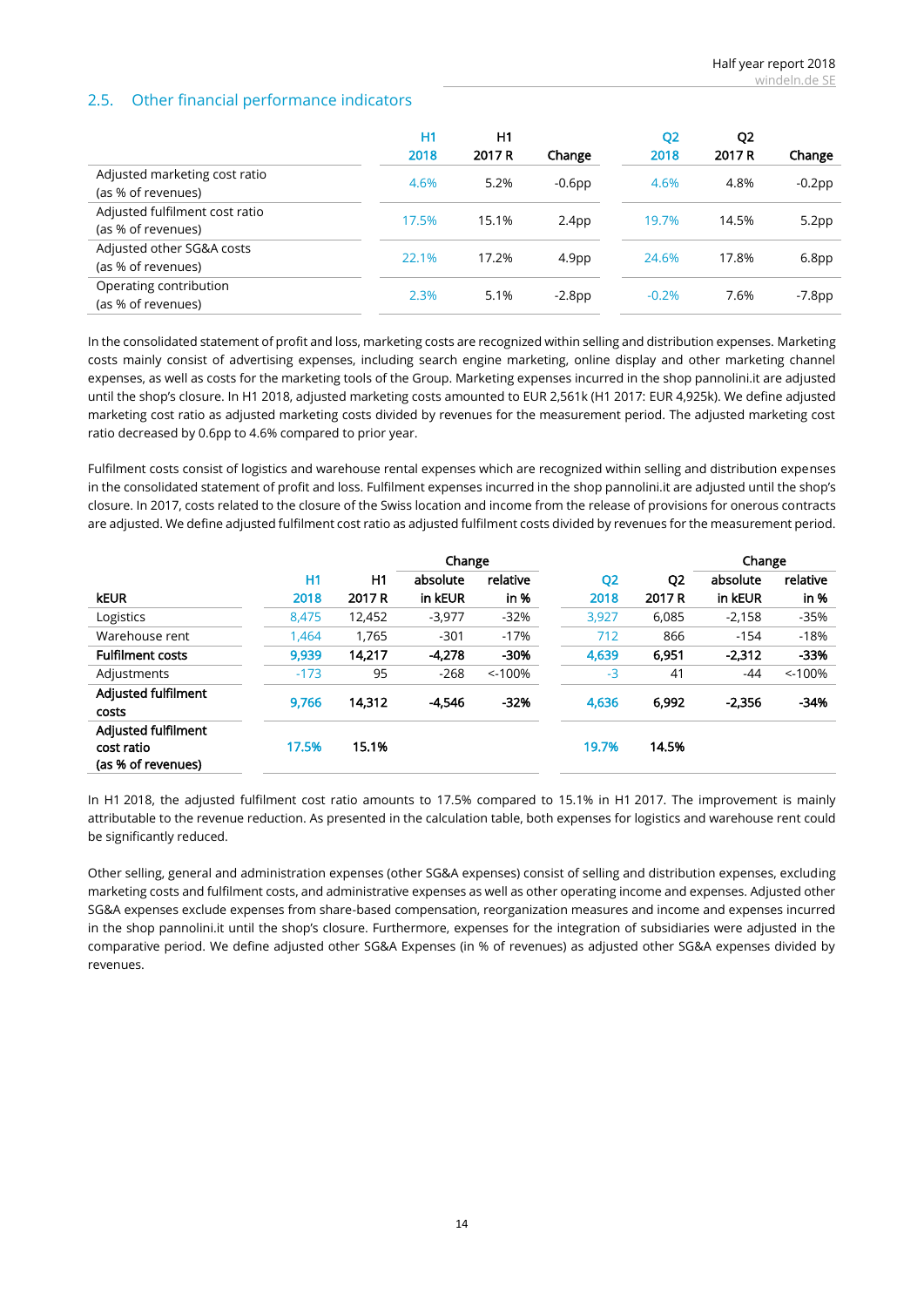|                          |           |          |          |          |                |                |          | windeln.de SE |
|--------------------------|-----------|----------|----------|----------|----------------|----------------|----------|---------------|
|                          |           |          | Change   |          |                |                | Change   |               |
|                          | <b>H1</b> | H1       | absolute | relative | Q <sub>2</sub> | Q <sub>2</sub> | absolute | relative      |
| <b>kEUR</b>              | 2018      | 2017 R   | in kEUR  | in %     | 2018           | 2017 R         | in kEUR  | in %          |
| Selling and distribution |           |          |          |          |                |                |          |               |
| expenses (w/o            | 9,050     | 9,961    | $-911$   | -9%      | 3,589          | 5,278          | $-1,689$ | $-32%$        |
| marketing and            |           |          |          |          |                |                |          |               |
| fulfilment costs)        |           |          |          |          |                |                |          |               |
| Administrative           | 4,291     | 11,889   | $-7,598$ | $-64%$   | 1,707          | 7,381          | $-5,674$ | $-77%$        |
| expenses                 |           |          |          |          |                |                |          |               |
| Other operating          |           | $-297$   | $-182$   | 61%      | $-317$         | $-224$         | $-93$    | 42%           |
| income                   | $-479$    |          |          |          |                |                |          |               |
| Other operating          | 456       | 491      | $-35$    | $-7%$    | 351            | 465            | $-114$   | $-25%$        |
| expenses                 |           |          |          |          |                |                |          |               |
| Other SG&A costs         | 13,318    | 22,044   | $-8,726$ | -40%     | 5,330          | 12,900         | $-7,570$ | -59%          |
| Adjustments              | $-987$    | $-5,681$ | 4,694    | $-83%$   | 473            | $-4,279$       | 4,752    | $< -100%$     |
| Adjusted other SG&A      |           | 16,363   | $-4,032$ | $-25%$   | 5,803          | 8,621          |          | -33%          |
| costs                    | 12,331    |          |          |          |                |                | $-2,818$ |               |
| Adjusted other SG&A      |           |          |          |          |                |                |          |               |
| costs                    | 22.1%     | 17.2%    |          |          | 24.6%          | 17.8%          |          |               |
| (as % of revenues)       |           |          |          |          |                |                |          |               |

In H1 2018, adjusted other SG&A costs (as % of revenues) came to 22.1% compared to 17.2% in the prior year period. The deterioration is mainly attributable to the revenue reduction. In absolute figures, especially administrative expenses could be reduced significantly.

We define operating contribution as adjusted gross profit excluding marketing costs and adjusted fulfilment costs. The adjustments of gross profit relate to income and expenses of the shop pannolini.it until the shop's closure, and expenses for share-based compensation.

|                                              |          |           | Change    |          |                |                | Change   |          |
|----------------------------------------------|----------|-----------|-----------|----------|----------------|----------------|----------|----------|
|                                              | H1       | H1        | absolute  | relative | Q <sub>2</sub> | Q <sub>2</sub> | absolute | relative |
| <b>keur</b>                                  | 2018     | 2017 R    | in kEUR   | in %     | 2018           | 2017 R         | in kEUR  | in %     |
| Gross profit                                 | 13,459   | 24,058    | $-10,599$ | $-44%$   | 5,589          | 12,952         | $-7,363$ | $-57%$   |
| Adjustments                                  | 138      | 12        | 126       | >100%    | 71             | 8              | 63       | >100%    |
| Adjusted gross profit                        | 13,597   | 24.070    | $-10.473$ | $-44%$   | 5,660          | 12,960         | $-7,300$ | -56%     |
| Adjusted marketing<br>expenses               | $-2.561$ | $-4,925$  | 2,364     | $-48%$   | $-1,076$       | $-2,315$       | 1,239    | $-54%$   |
| Adjusted fulfilment<br>costs                 | $-9.766$ | $-14.312$ | 4.546     | $-32%$   | $-4,636$       | $-6.992$       | 2,356    | $-34%$   |
| Operating contribution                       | 1,270    | 4,833     | $-3,563$  | $-74%$   | $-52$          | 3,653          | $-3.705$ | < 100%   |
| Operating contribution<br>(as % of revenues) | 2.3%     | 5.1%      |           |          | $-0.2%$        | 7.6%           |          |          |

Operating contribution amounts to EUR 1,270k in H1 2018 and is significantly lower than in the prior year (EUR 4,833k). The change is a result of the decreased gross profit. Adjusted marketing expenses and adjusted fulfilment costs could be significantly reduced, these savings, however, cannot compensate the decrease in gross profit. Accordingly, operating contribution as % of revenues has decreased from 5.1% in H1 2017 to 2.3% in H1 2018.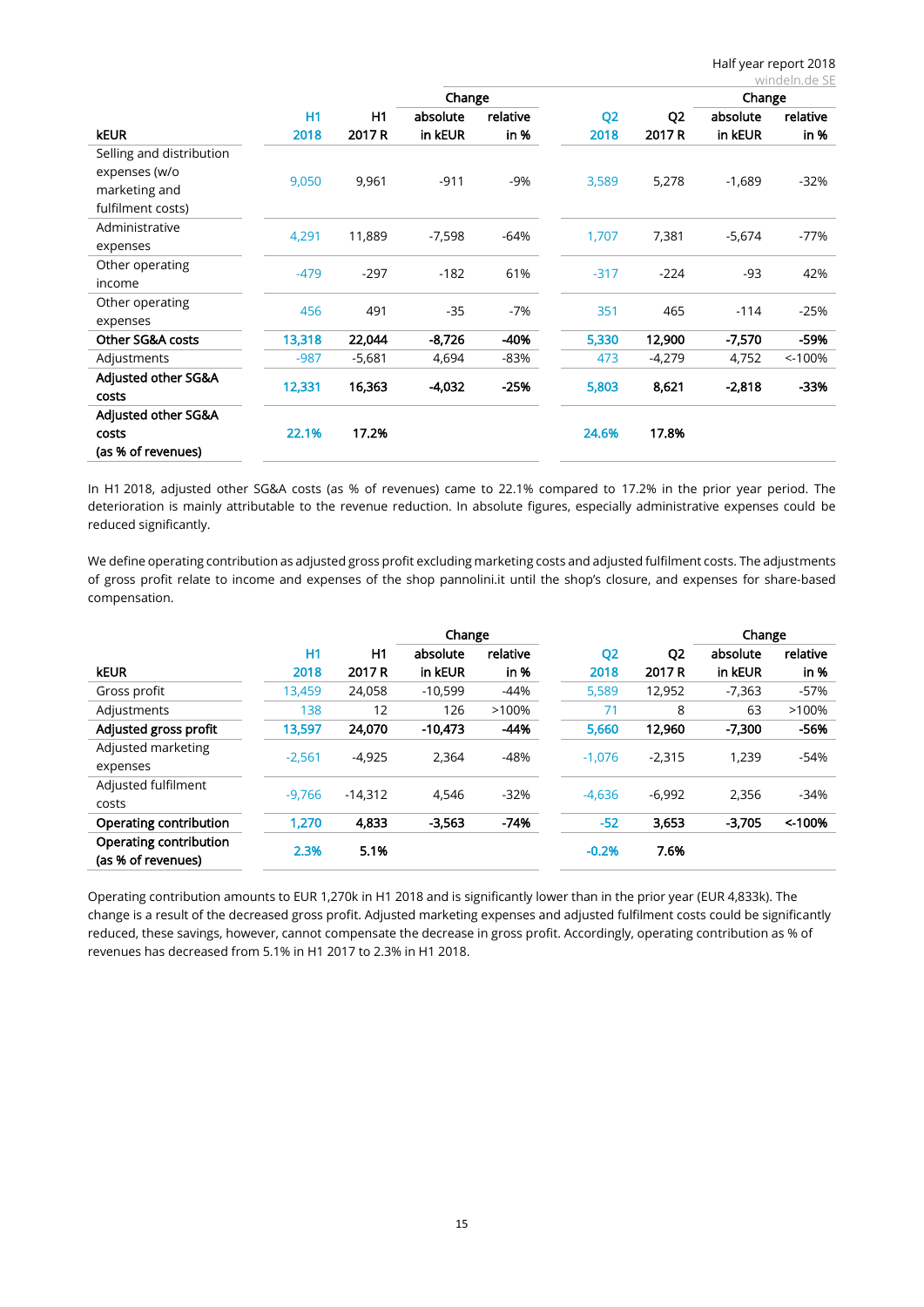## <span id="page-15-0"></span>2.6. Other non-financial performance indicators

|                                              | Η1<br>2018 | H1<br>2017 R | Q2<br>2018 | O <sub>2</sub><br>2017 R |
|----------------------------------------------|------------|--------------|------------|--------------------------|
| Site visits                                  | 21,382,234 | 40,667,318   | 9,126,914  | 18,118,798               |
| Mobile visit share (as % of site visits)     | 72.1%      | 70.9%        | 71.8%      | 71.4%                    |
| Mobile orders (as % of number of orders)     | 54.2%      | 48.3%        | 55.2%      | 48.8%                    |
| Number of orders                             | 613,671    | 991,279      | 283,462    | 468,192                  |
| Gross order intake (in EUR)                  | 55,287,823 | 90,877,992   | 25,514,022 | 45,712,184               |
| Returns (as % of gross revenues from orders) | 3.5%       | 3.4%         | 3.6%       | 2.8%                     |

Site visits have have decreased from 40,667,318 in the prior year period to 21,382,234, which is a direct result of lower marketing spent. For the same reason, the number of orders and the gross order intake decline. The share of mobile visits has improved from 70.9% to 72.1%. Also orders from mobile devices have increased from 48.3% in the prior year period to 54.2%. This is driven by the general trend towards mobile devices, but also by the constantly improved windeln.de App with its enhancement for pregnancy. The returns quota is almost unchanged to the low level of the prior year at 3.5%.

## 3. Outlook

The main strategic target of windeln.de, achieving profitability on the basis of adjusted EBIT, as communicated in the Annual Report 2017, is still planned early 2019. All other goals are subordinated in order to achieve this main target. Therefore, windeln.de deliberately accepts a decline in revenue growth in Germany and the rest of Europe in favor of profitability. For this reason and due to the sales weakness in China since March 2018, as described in notes [2.4.1](#page-7-0) an[d 2.4.4,](#page-12-0) windeln.de expects a significant revenue reduction compared to the prior year.

windeln.de succeeded in cutting operating expenses in H1 2018. This development is expected to continue in H2 2018 and is a requirement in order to become profitable in early 2019. Despite the improved cost structure, windeln.de expects a moderate deterioration of adjusted EBIT as % of revenues and operating contribution as % of revenues in 2018. With regards to the average order value, windeln.de also expects a slight deterioration due to lower sales in China. The outlook for the share of repeat customers remains unchanged.

Compared to prior year, windeln.de expects a significant improvement of the Group cash flow, the new financial key perfomance indicator. The goal is to ensure sufficient liquidity until achievement of profitability in early 2019.

## 4. Opportunities and risks report

As part of the closing process for the fiscal year 2017, windeln.de Group made a risk assessment. At the end of the first half year 2018, a planned reassessment has been performed. Compared to the assessment as of December 31, 2017, the assessment of some risks and opportunities have changed significantly. Especially the nature of risks of Feedo Group, that are part of windeln.de's Group opportunities and risk report, has changed.

Any assignment of risks or opportunities to another risk class based on the last evaluation is considered as a material change. For the classification as a low, medium or high risk the same thresholds for occurrence probability and extent of damage are applied as the ones for the annual report 2017. The extent of damage describes the worst-case scenario each risk could have on the Group's earnings before interest and taxes. EBIT as well as the amount and the change in net working capital are significant factors for the cash requirements of the Group. Therefore, the risk assessment as of December 31, 2017 and the below shown material changes of some risk categories are also a significant indicator for the liquidity risk of the Group.

#### Macroeconomic risks

New laws for exports of baby food could also significantly harm the business in China. The Group continuously monitors current developments in order to actively steer this risk. Nevertheless, due to the temporarily increased customs inspections on shipments to China in the past months, the Groups expects an increased occurrence probability of this risk and hence, the risk is deemed to be high.

#### Risk resulting from expansion activities

The signing of the agreement to sell the Feedo Group has significantly reduced the probability occurrence. Risks resulting from expansion activities can be eliminated only after the closing of the Feedo divestiture, i.e. when all closing conditions have been met.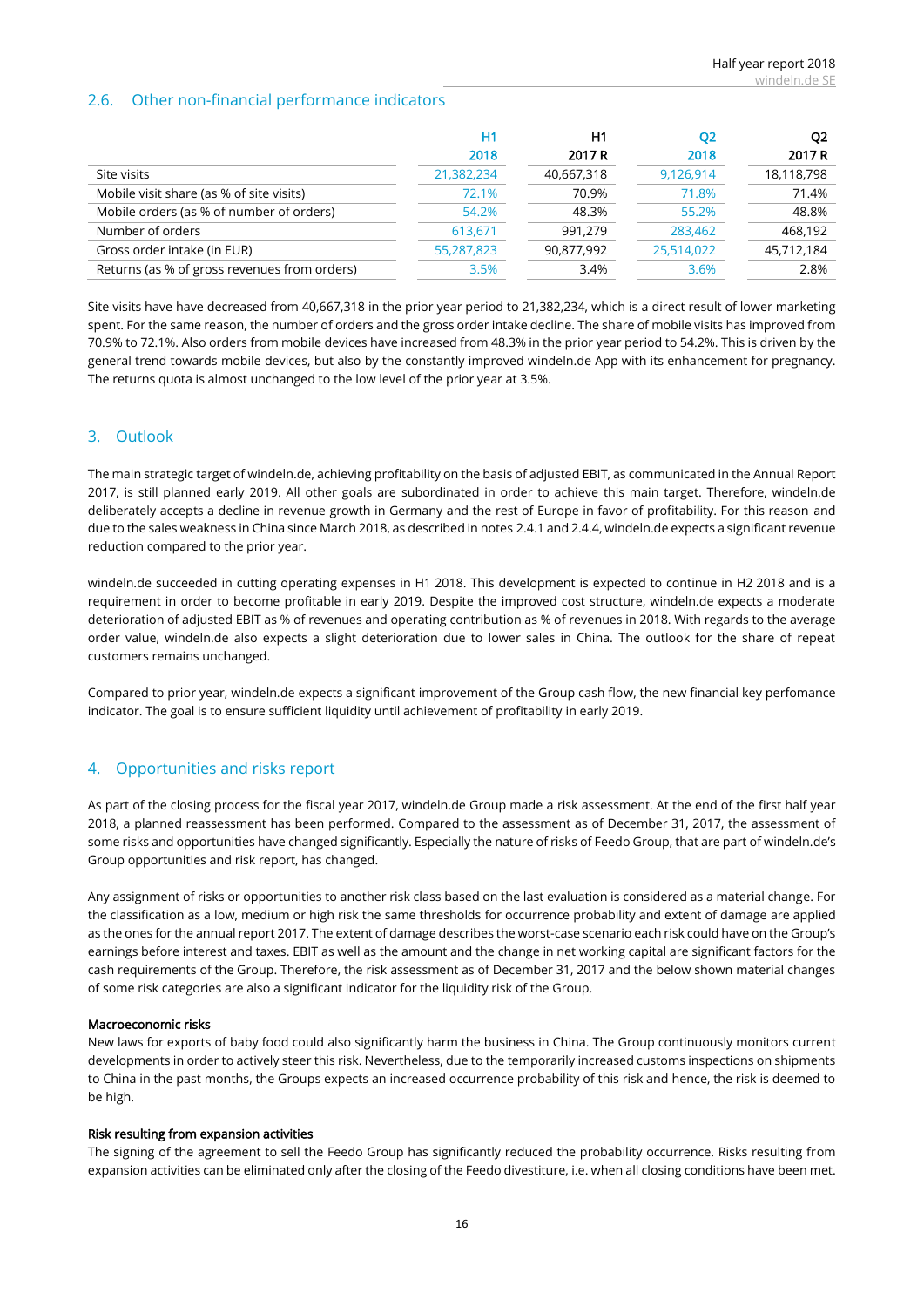#### Supplier and product quality risks

As the Group is dependent on a limited number of suppliers, in particular for baby food and diapers, it is subject to the risk that suppliers default or offer their products to less favorable conditions. The customer satisfaction with the offered product quality is also a decisive factor. As a consequence of the upcoming changes in product and formula recipes by leading suppliers for milk powedered products, the Group assumes that the extent of damage of this risk has increased while the occurrence probability has decreased. The risk is deemed to be a medium risk. At the same time, the Group sees an increase of opportunities related to these risks due to the negotiation of better purchasing conditions with suppliers.

#### Logistics and payment risks

Due to the implementation of several logistics projects, the logistics risks have significantly reduced. The Group only expects a low to medium risk.

#### Personnel related risks

The Group depends on key employees in management. Losing one of these employees would have correspondingly negative effects on the economic success. The Group counters this risk by installing remuneration models with a long-term focus. Furthermore, a higher than expected employee illness and turnover rate could lead to additional costs. Due to an increased employee fluctuation rate, the Group sees an increased risk related to these topics and hence, the risk is deemed to be high.

#### Financial risks

The subsequent purchase price payments which are a part of the acquisition agreement represented a high risk for the Group in the risk assessment as of December 31, 2017. Due to the final settlement agreement this risk has significantly decreased and hence, the Group only assumes a low risk.

## 5. Financial risk management and financial instruments

The Group is exposed to various financial risks (the market price risk, comprising currency and interest rate risk, the credit risk and the liquidity risk) on account of its business activities. The Group's risk management system focuses on the unpredictability of developments on financial markets and aims at minimizing potential adverse effects on the financial position of the Group. The assessment of market risk and credit risk is unchanged compared to the Annual Report 2017.

With regards to the liquidity risks, there are two changes compared to prior year. Firstly, the credit line agreements amounting to EUR 10 million expired as of March 31, 2018. The credit line was undrawn at the time of expiry. Secondly, the management board decided to introduce the Group cash flow as an key perfomance indicator. The Group cash flow, and related thereto the liquidity of the Group, is closely monitored.

The assessment as of December 31, 2017, did not change due to these two developments. A delay of the strategic measures initiated in 2018, the occurrence of risk factors as presented in opportunities and risks report as well as a deviation from the business plan in 2018 could result in a material deterioration of the liquidity situation of the Group.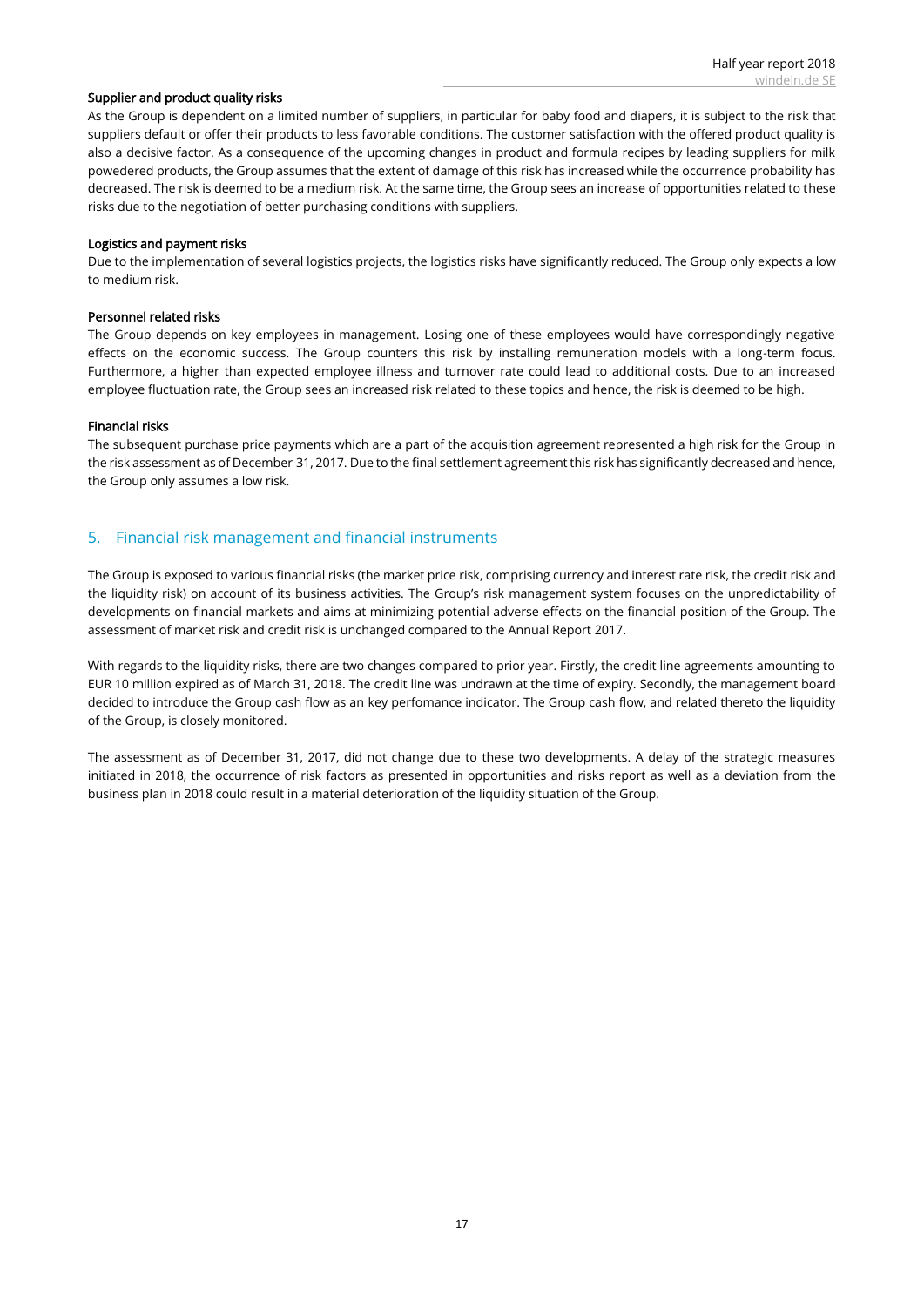## INTERIM CONSOLIDATED FINANCIAL STATEMENTS

## CONSOLIDATED INCOME STATEMENT AND OTHER COMPREHENSIVE INCOME

|                                                                   | H1        | H1        | <b>Q2</b> | Q <sub>2</sub> |
|-------------------------------------------------------------------|-----------|-----------|-----------|----------------|
| <b>kEUR</b>                                                       | 2018      | 2017 R    | 2018      | 2017 R         |
| <b>Continuing operations</b>                                      |           |           |           |                |
| Revenues                                                          | 56,371    | 94,909    | 23,548    | 48,324         |
| Cost of sales                                                     | $-42,912$ | $-70,851$ | $-17,959$ | $-35,372$      |
| Gross profit                                                      | 13,459    | 24,058    | 5,589     | 12,952         |
|                                                                   |           |           |           |                |
| Selling and distribution expenses                                 | $-21,637$ | $-29,103$ | $-9,307$  | $-14,544$      |
| Administrative expenses                                           | $-4.291$  | $-11,889$ | $-1,707$  | $-7,381$       |
| Other operating income                                            | 479       | 297       | 317       | 224            |
| Other operating expenses                                          | $-456$    | $-491$    | $-351$    | $-465$         |
| Earnings before interest and taxes (EBIT)                         | $-12,446$ | $-17,128$ | $-5,459$  | $-9,214$       |
| Financial income                                                  | 6         | 4         | 3         | 2              |
| Financial expenses                                                | $-26$     | $-40$     | $-2$      | $-12$          |
| <b>Financial result</b>                                           | $-20$     | $-36$     |           | $-10$          |
| Earnings before taxes (EBT)                                       | $-12,466$ | $-17,164$ | $-5,458$  | $-9,224$       |
| Income taxes                                                      | $-14$     | 3         | $-11$     |                |
| Profit or loss from continuing operations                         | $-12,480$ | $-17,161$ | $-5,469$  | $-9,223$       |
| Profit or loss after taxes from discontinued operations           | $-9,862$  | $-2,079$  | $-985$    | $-982$         |
| PROFIT OR LOSS FOR THE PERIOD                                     | $-22,342$ | $-19,240$ | $-6,454$  | $-10,205$      |
|                                                                   |           |           |           |                |
| Other comprehensive income that may be reclassified to            |           |           |           |                |
| profit or loss in subsequent periods:                             |           |           |           |                |
| Exchange differences on translation of foreign operations         | 316       | 180       | 301       | $-177$         |
| OTHER COMPREHENSIVE INCOME OR LOSS, NET OF TAX                    | 316       | 180       | 301       | $-177$         |
| TOTAL COMPREHENSIVE INCOME OR LOSS, NET OF TAX                    | $-22,026$ | $-19,060$ | $-6,153$  | $-10,382$      |
| Basic earnings per share (in EUR)                                 | $-0.73$   | $-0.73$   | $-0.21$   | $-0.39$        |
| Diluted earnings per share (in EUR)                               | $-0.70$   | $-0.64$   | $-0.20$   | $-0.34$        |
| Basic earnings per share from continuing operations (in           | $-0.41$   | $-0.65$   | $-0.18$   | $-0.35$        |
| EUR)                                                              |           |           |           |                |
| Diluted earnings per share from continuing operations (in<br>EUR) | $-0.39$   | $-0.57$   | $-0.17$   | $-0.31$        |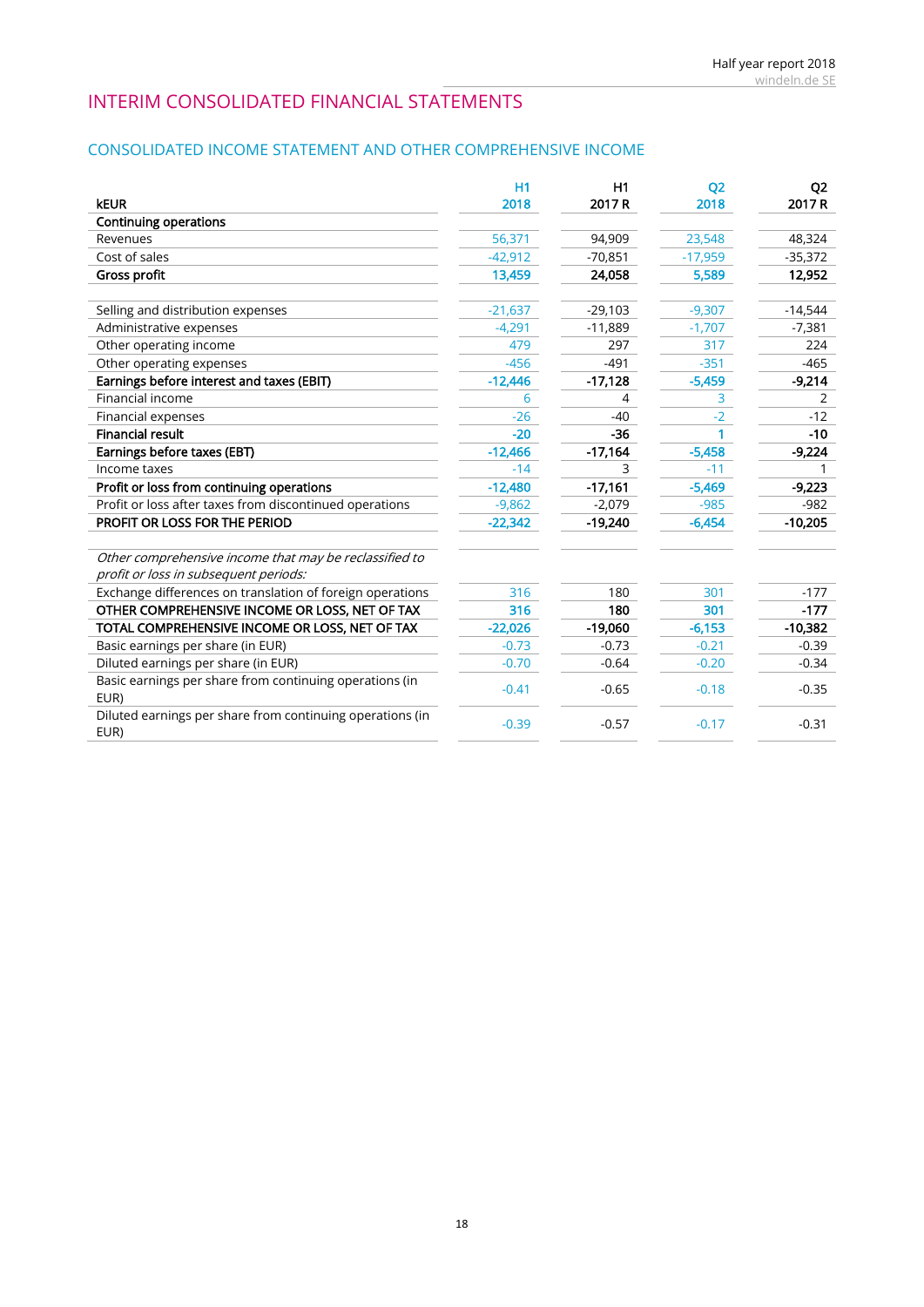## CONSOLIDATED STATEMENT OF FINANCIAL POSITION

| Assets<br><b>kEUR</b>                                           | <b>June 30,</b><br>2018 | December 31,<br>2017 R |
|-----------------------------------------------------------------|-------------------------|------------------------|
| <b>NON-CURRENT ASSETS</b>                                       |                         |                        |
| Intangible assets                                               | 11,898                  | 21,002                 |
| Fixed assets                                                    | 188                     | 625                    |
| Other financial assets                                          | 247                     | 866                    |
| Other non-financial assets                                      | 191                     | 206                    |
| Deferred tax assets                                             | 10                      | 15                     |
| <b>Total non-current assets</b>                                 | 12,534                  | 22,714                 |
| <b>CURRENT ASSETS</b>                                           |                         |                        |
| Inventories                                                     | 12,886                  | 19,174                 |
| Prepayments                                                     | 82                      | 332                    |
| Trade receivables                                               | 1,151                   | 2,258                  |
| Income tax receivables                                          | 4                       | 3                      |
| Other financial assets                                          | 3,802                   | 7,783                  |
| Other non-financial assets                                      | 2,726                   | 3,266                  |
| Cash and cash equivalents                                       | 15,354                  | 26,465                 |
| <b>Total current assets</b>                                     | 36,005                  | 59,281                 |
| Assets held for sale                                            | 2,874                   |                        |
| <b>TOTAL ASSETS</b>                                             | 51,413                  | 81,995                 |
|                                                                 |                         |                        |
| <b>Equity and liabilities</b>                                   | <b>June 30,</b>         | December 31,           |
| <b>kEUR</b>                                                     | 2018                    | 2017 R                 |
| <b>EQUITY</b>                                                   |                         |                        |
| Issued capital                                                  | 31,136                  | 28,472                 |
| Share premium                                                   | 170,437                 | 168,486                |
| <b>Accumulated loss</b>                                         | $-165,769$              | $-143.427$             |
| Cumulated other comprehensive income                            | 18                      | $-298$                 |
| <b>Total equity</b>                                             | 35,822                  | 53,233                 |
| <b>NON-CURRENT LIABILITIES</b>                                  |                         |                        |
| Defined benefit obligations and other accrued employee benefits | 5                       | 51                     |
| Other provisions                                                | 4                       | 5                      |
| <b>Financial liabilities</b>                                    | 24                      | 59                     |
| Other financial liabilities                                     | 37                      | 59                     |
| Deferred tax liabilities                                        | 475                     | 2,115                  |
| <b>Total non-current liabilities</b>                            | 545                     | 2,289                  |
| <b>CURRENT LIABILITIES</b>                                      |                         |                        |
| Other provisions                                                | 185                     | 315                    |
| <b>Financial liabilities</b>                                    | 54                      | 3,575                  |
| Trade payables                                                  | 5,919                   | 14,779                 |
| Deferred revenues                                               | 1,947                   | 3,057                  |
| Income tax payables                                             | $\overline{4}$          | $\overline{2}$         |
| Other financial liabilities                                     | 2,602                   | 3,055                  |
| Other non-financial liabilities                                 | 1,461                   | 1,690                  |
| <b>Total current liabilities</b>                                | 12,172                  | 26,473                 |
| Liabilities associated with assets held for sale                | 2,874                   |                        |
| TOTAL EQUITY AND LIABILITIES                                    | 51,413                  | 81,995                 |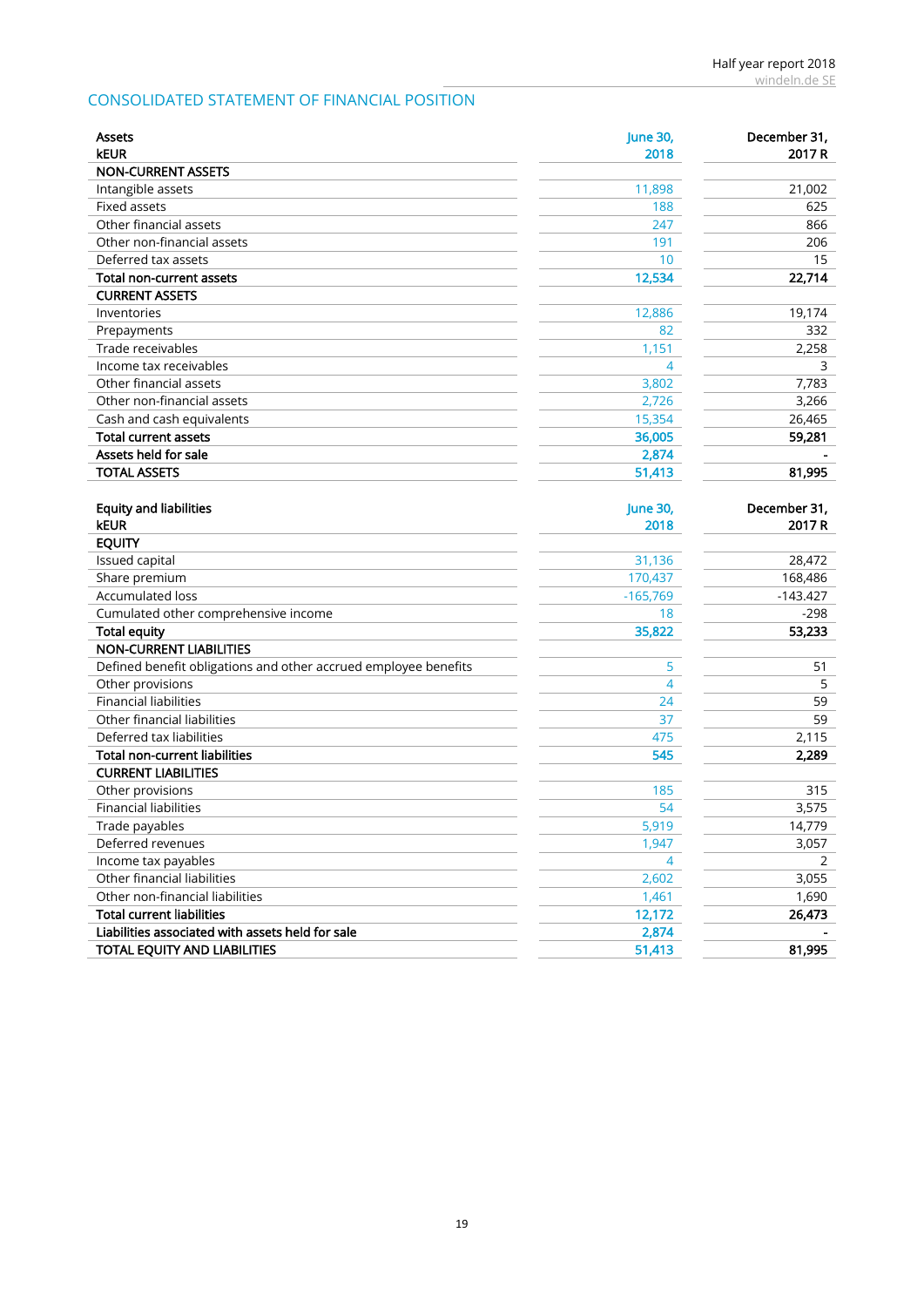## CONSOLIDATED STATEMENT OF CASH FLOWS

|                                                                                           | <b>H1</b> | H1        |
|-------------------------------------------------------------------------------------------|-----------|-----------|
| <b>kEUR</b>                                                                               | 2018      | 2017 R    |
| Profit or loss for the period                                                             | $-22,342$ | $-19,240$ |
| Amortization (+) / impairment (+) of intangible assets                                    | 664       | 690       |
| Depreciation (+) / impairment (+) of fixed assets                                         | 134       | 233       |
| Payments (-) from share-based payment obligations                                         |           | $-176$    |
| Increase (+) / decrease (-) in other provisions                                           | $-130$    | $-285$    |
| Non-cash expenses (+) from employee benefits                                              | $-520$    | 5,983     |
| Other non-cash expense (+) / income (-) items                                             | 7,912     | $-132$    |
| Increase (-) / decrease (+) in inventories                                                | 4,332     | 2,091     |
| Increase (-) / decrease (+) in prepayments                                                | 247       | $-411$    |
| Increase (-) / decrease (+) in trade receivables                                          | 789       | 517       |
| Increase (-) / decrease (+) in other assets                                               | 2,746     | $-532$    |
| Increase (+) / decrease (-) in trade payables                                             | $-6,215$  | $-235$    |
| Increase (+) / decrease (-) in deferred revenues                                          | $-1,019$  | $-1,441$  |
| Increase (+) / decrease (-) in other liabilities                                          | $-397$    | $-196$    |
| Gain (-) / loss (+) from disposal of intangible and fixed assets                          | 0         | 32        |
| Interest expenses (+) / income (-)                                                        | 10        | 3         |
| Income tax expenses (+) / income (-)                                                      | 13        | -6        |
| Income tax paid (-) / received (+)                                                        | $-8$      | $-9$      |
| Net cash flows from / used in operating activities                                        | $-13,784$ | $-13,114$ |
| Proceeds (+) from sales of intangible and fixed assets                                    | 6         | 27        |
| Purchase (-) of intangible assets                                                         | $-183$    | $-832$    |
| Purchase (-) of fixed assets                                                              | $-54$     | $-142$    |
| Purchase (-) or proceeds (+) from financial investments                                   | 1,250     | 625       |
| Payments (-) or refunds (+) in connection with additions to group structure less acquired | 365       |           |
| cash and cash equivalents                                                                 |           | -8        |
| Interest received (+)                                                                     | 3         | 2         |
| Net cash flows from / used in investing activities                                        | 1,387     | $-328$    |
| Proceeds (+) from issue of shares                                                         | 5,242     |           |
| Transaction cost (-) on issue of shares                                                   | $-104$    |           |
| Repayment (-) of finance lease liabilities                                                | $-28$     | $-35$     |
| Proceeds (+) from financial liabilities                                                   |           | 19        |
| Repayment (-) of financial liabilities                                                    | $-3,507$  | $-6$      |
| Interest paid (-)                                                                         | $-13$     | $-4$      |
| Net cash flows from / used in financing activities                                        | 1,590     | -26       |
| Cash and cash equivalents at the beginning of the period                                  | 26,465    | 51,302    |
| Net increase / decrease in cash and cash equivalents                                      | $-10,807$ | $-13,468$ |
| Change in cash and cash equivalents due to foreign exchange rates                         |           | 3         |
| Cash and cash equivalents at the end of the period                                        | 15,656    | 37,837    |
| thereof attributable to disposal groups                                                   | 302       |           |
| thereof attributable to continuing operations                                             | 15,354    | 37,837    |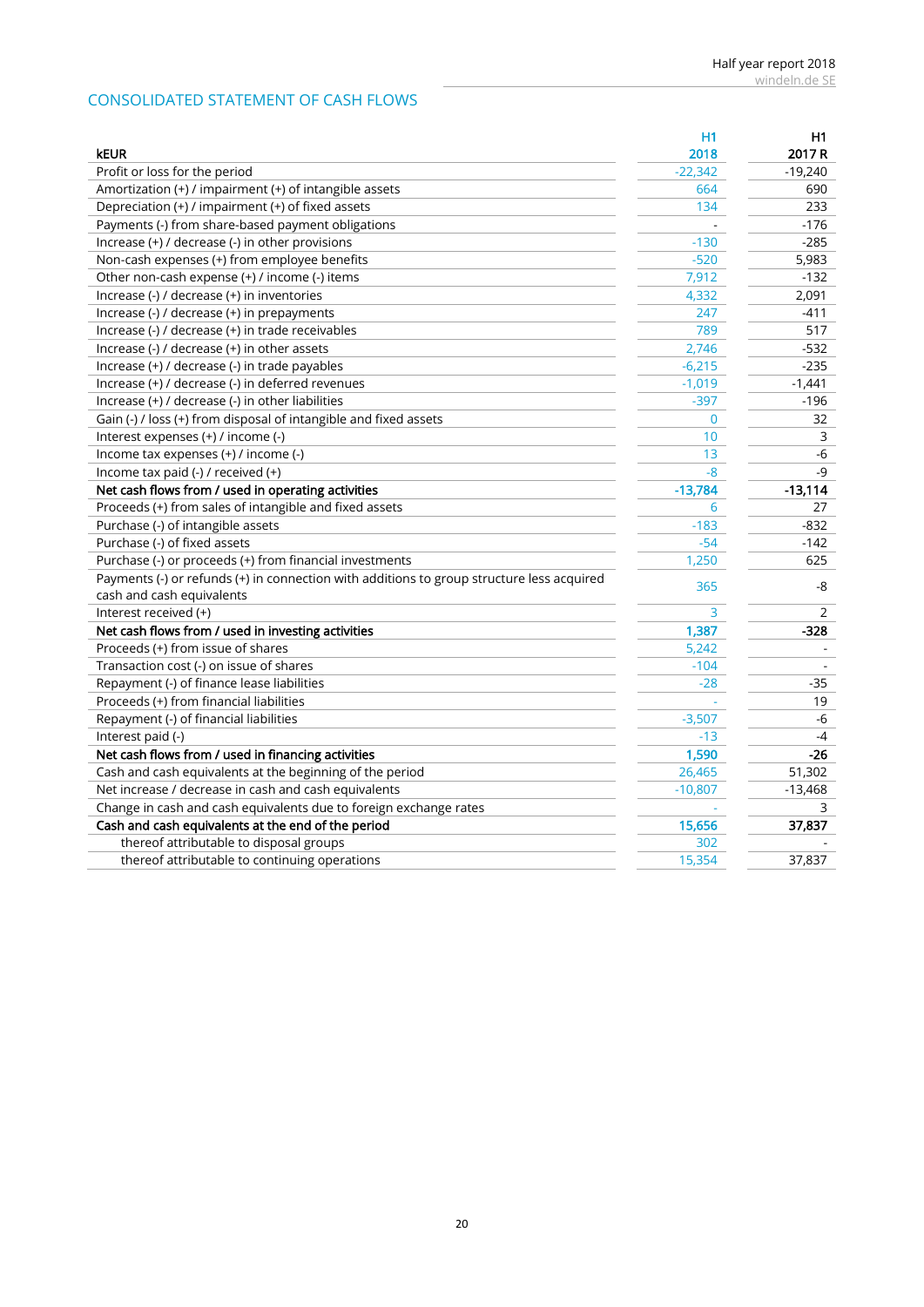## CONSOLIDATED STATEMENT OF CHANGES IN EQUITY

| <b>kEUR</b>                                         | <b>Issued</b><br>capital | Share<br>premium | Treasury<br>shares | Accumulated<br>loss | Actuarial gains or<br>losses from<br>remeasurement<br>of defined<br>benefit pension<br>plans | Exchange<br>differences<br>on<br>translation<br>of foreign<br>operations | Other<br>comprehensive<br>income or loss | Total equity |
|-----------------------------------------------------|--------------------------|------------------|--------------------|---------------------|----------------------------------------------------------------------------------------------|--------------------------------------------------------------------------|------------------------------------------|--------------|
| As at January 1, 2018 R                             | 28,472                   | 168,486          |                    | $-143,427$          |                                                                                              | $-301$                                                                   | $-298$                                   | 53,233       |
| Total comprehensive income<br>or loss of the period |                          |                  |                    | $-22,342$           |                                                                                              | 316                                                                      | 316                                      | $-22,026$    |
| Issue of share capital                              | 2,664                    | 2,577            |                    |                     |                                                                                              |                                                                          |                                          | 5,241        |
| <b>Transaction costs</b>                            |                          | $-154$           |                    |                     |                                                                                              |                                                                          |                                          | $-154$       |
| Share-based payments                                |                          | $-472$           |                    |                     |                                                                                              |                                                                          |                                          | $-472$       |
| As at June 30, 2018                                 | 31,136                   | 170,437          |                    | $-165,769$          | 3.                                                                                           | 15                                                                       | 18                                       | 35,822       |
| As at January 1, 2017 R                             | 26,318                   | 159,993          | $-370$             | $-105,608$          | 14                                                                                           | $-247$                                                                   | $-233$                                   | 80,100       |
| Total comprehensive income<br>or loss of the period |                          |                  |                    | $-19,240$           |                                                                                              | 180                                                                      | 180                                      | $-19,060$    |
| Issue of share capital                              |                          |                  |                    |                     |                                                                                              |                                                                          |                                          |              |
| <b>Transaction costs</b>                            |                          |                  |                    |                     |                                                                                              |                                                                          |                                          |              |
| Share-based payments                                |                          | 5,569            |                    |                     |                                                                                              |                                                                          |                                          | 5,569        |
| As at June 30, 2017 R                               | 26,318                   | 165,562          | $-370$             | $-124,848$          | 14                                                                                           | $-67$                                                                    | $-53$                                    | 66,609       |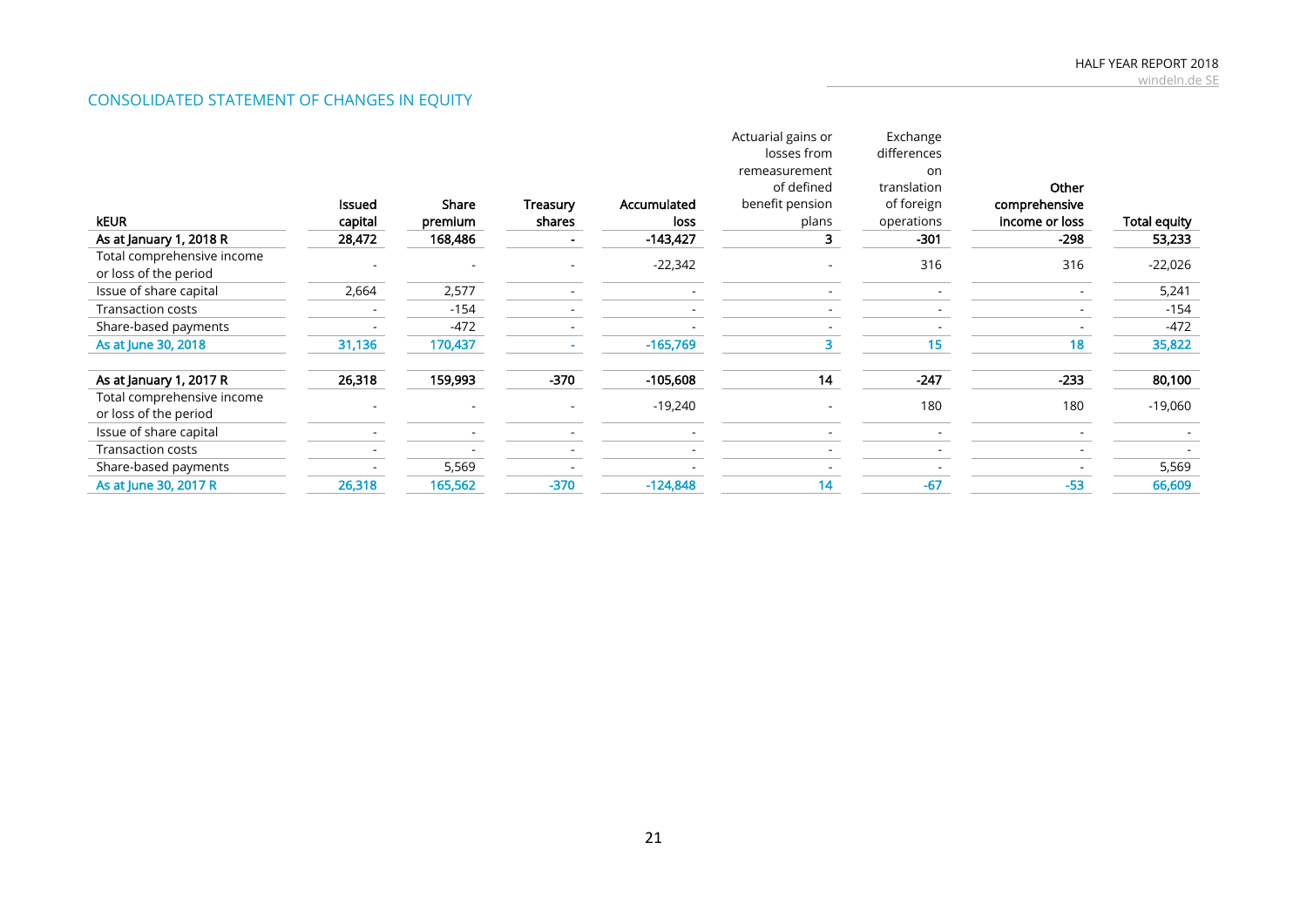## NOTES TO THE CONSOLIDATED FINANCIAL STATEMENTS FOR THE FINANCIAL YEAR FROM JANUARY 1 TO JUNE 30, 2018

## 1. Corporate information

windeln.de SE (the "Company") is a stock corporation under European law whose shares are publicly traded on the regulated market (Prime Standard) of the Frankfurt Stock Exchange since May 6, 2015. The Company is entered in the commercial register at Munich local court under HRB 228000. The registered offices of the Company are located at Hofmannstr. 51 in 81379 Munich, Germany. windeln.de SE is the parent of the windeln.de Group ("windeln.de" or the "Group").

The condensed and unaudited interim consolidated financial statements as of June 30, 2018, were approved for publication by resolution of the management board on August 07, 2018.

## <span id="page-21-0"></span>2. Basic accounting policies

The condensed interim consolidated financial statements as of June 30, 2018, were prepared in accordance with the International Financial Reporting Standards (IFRS) as adopted in the European Union (EU). These interim consolidated financial statements conform with the regulation IAS 34 "Interim financial reporting".

The condensed interim consolidated financial statements do not include all the information and disclosures required in the annual financial statements, and should therefore be read in conjunction with the consolidated financial statements for the year ended December 31, 2017.

Generally, the same accounting and measurement principles were applied as in the consolidated financial statements for the financial year ended December 31, 2017. Exceptions relate to new or revised accounting standards that either require first application in fiscal year 2018 or that are early adopted in fiscal year 2018. We refer to section 3.2 "New accounting standards issued by the IASB" of our notes to the consolidated financial statements as of December 31, 2016.

Except for IFRS 9, the first adoption of new or revised IFRS standards had no effect on the Group's net assets, financial position and results of operation.

### IFRS 9 "Financial instruments"

The standard was adopted in fiscal year 2018 and impacts the Group's net assets, financial position and results of operation as follows:

#### Impairment of financial assets

Trade receivables of the windeln.de Group have no significant financing component and can therefore be assessed under the simplified impairment model in IFRS 9, where the expected credit losses are recognized over the cumulated runtime. Expected impairments on trade receivables are recognized when the original claim is incurred, and not when the claim actually becomes overdue.

The Group measures the expected credit loss upon a future expected ageing and historic default quotas. All supportable information for a retrospective remeasurement is available without undue cost and effort and without the use of hindsight. Therefore, windeln.de applies IFRS 9 retrospectively. Please refer to notes [4.2](#page-24-0) and [4.3.](#page-24-1)

#### Classification of financial assets

• Until December 31, 2017, windeln.de categorized its debt instruments as loans and receivables (LaR) or as held-to-maturity investments (htm) that are all measured at amortized cost. These debt instruments are measured at amortized cost under IFRS 9 because they are held with the intention to generate contractual cash flows, that solely represent redemption and interest payments.

windeln.de sells receivables from customers to third parties on a regular basis. The derecognition of the original receivable and the recognition of the new receivable from third parties happens simultaneously at the time of origination. Therefore, at no balance sheet date, there are trade receivables designated for sale to third parties. The business model to sell customer receivables to third parties (factoring) has no impact on the cash flow conditions introduced by IFRS 9.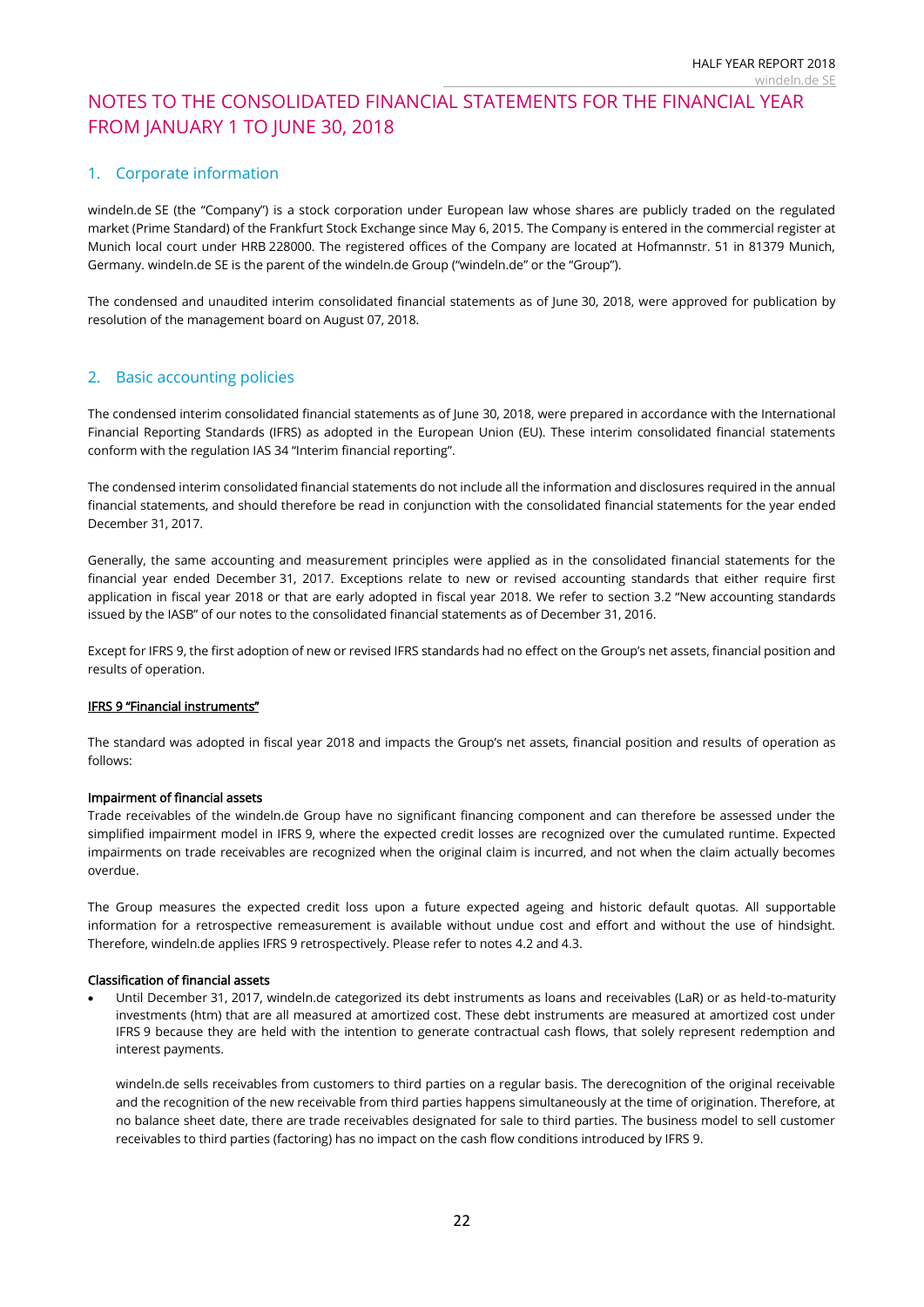- Equity instruments are of immaterial amount. Until December 31, 2017, they were categorized as available-for-sale financial assets (afs) but recognized at cost because they cannot be reliably measured. Also under IFRS 9, a measurement at fair value would be required, but continues to be practically not possible. The FVOCI option is not be applied.
- Until December 31, 2017, derivatives were of immaterial amount and if they had a positive value as of the balance sheet date – were categorized as assets held for trading (hft) as they were not designated as a hedging instrument in effective hedging relationships. Derivatives do not fulfil the cash flow conditions introduced in IFRS 9, therefore they continue to be recognized at fair value through profit or loss under IFRS 9.

New regulations on measurement of financial liabilities and accounting of hedging instruments are not applicable at windeln.de.

#### IFRS 16 Leases (effective date January 1, 2019)

Implementation progress and expected impacts on the consolidated financial statements are as follows:

The application of the new standard will affect leased items such as office and warehouse spaces and leased company cars if they exceed terms of twelve months or quantitative threshold (net future lease payments) of EUR 5,000. Their recognition as "right-ofuse" (formerly finance lease) will result in a capitalization of that right of use, and simultaneously a capitalization of financial liabilities. windeln.de Group opts to continue to recognize short-term and low-value lease agreements as "service leases" (formerly operating lease).

The new standard will be adopted on January 1, 2019, using the retrospective modified method that allows to recognize all lease agreements under IAS 17 as right-of-use assets in the sense of IFRS 16, irrespective of whether they had been previously classified as finance leases or operating leases. windeln.de will apply the practical expedients and

- apply a single discount rate to a portfolio of leases,
- adjust the right-of-use asset by the amount of any provision for onerous leases pursuant to IAS 37, and
- exclude short-term and low-value lease agreements from capitalization.

In the course of adoption, comparative periods are not restated; an adjustment to the opening balance of retained earnings is recognized instead.

The Group currently analyzes all lease agreements, whereas the analysis and the estimate of the use of renewal options is completed for most of the agreements. Currently, some new agreements are being negotiated or the decision about their renewal is being made. Additionally, we cannot predict the discounts rates to be applied as of the date of adoption. Therefore, no estimate of the quantitative impact on the Group's net assets can yet be provided. IFRS 16 will not impact the financial position of the Group, however, presentation of cash flows in the cash flow statements will change. In addition, a shift of expenses from operating lease expenses to financial expenses from lease liabilities is expected.

## 3. Discontinued operations

windeln.de SE intends to sell Feedo Group, comprising the legal entities Feedo Sp. z o.o. and MyMedia s.r.o. with all their assets (including domains) and liabilities. Details are outlined in note [2.3](#page-5-0) in the Interim Group Management Report.

As the requirements of IFRS 5 are met, the Feedo Group was classified as a disposal group held for sale. The assets and liabilities of the Feedo Group are presented as "Assets held for sale" and "Liabilities associated with assets held for sale" on the face of the balance sheet of the Group. As a result, the Feedo Group was remeasured in accordance with IFRS 5, resulting in expenses amounting to EUR 7,598k in H1 2018.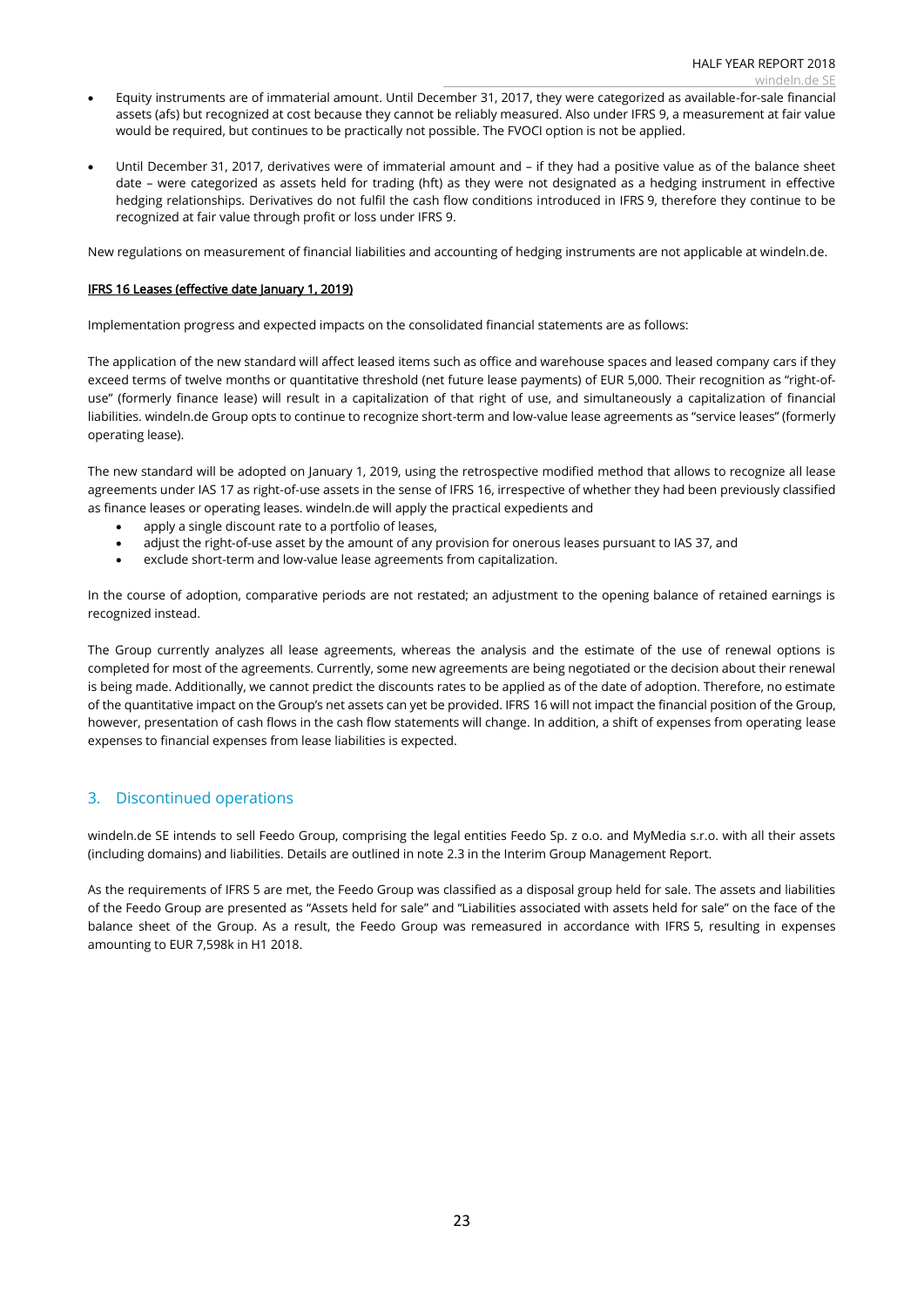In addition, the Feedo Group meets the requirement for a discontinued operation in accordance with IFRS 5. As a result, profit or loss of the Feedo Group is presented in the separate position "Profit or loss after taxes from discontinued operations" in the consolidated income statement. Comparative periods are to be restated accordingly (please refer to note [4.3\)](#page-24-1). The results and financial position of discontinued operations is outlined as follows:

|                                                                     | H1        | H1        | <b>Q2</b> | Q <sub>2</sub> |
|---------------------------------------------------------------------|-----------|-----------|-----------|----------------|
| <b>keur</b>                                                         | 2018      | 2017      | 2018      | 2017           |
| Discontinued operations                                             |           |           |           |                |
| Revenues                                                            | 11,112    | 11,572    | 5,310     | 6,278          |
| Operating expenses                                                  | $-13,377$ | $-13,680$ | $-6,535$  | $-7,277$       |
| Earnings before interest and taxes (EBIT)                           | $-2,265$  | $-2,108$  | $-1,225$  | -999           |
| Profit or loss after interest and taxes                             | $-2,264$  | -2,079    | $-1,226$  | -982           |
| Profit or loss from remeasurement of the disposal group             | $-9,215$  |           | 263       |                |
| Attributable tax benefit                                            | 1,617     |           | $-22$     |                |
| Profit or loss after taxes from discontinued operations             | $-9,862$  | $-2,079$  | $-985$    | -982           |
| Basic earnings per share from discontinued operations<br>(in EUR)   | $-0.32$   | $-0.08$   | $-0.03$   | $-0.04$        |
| Diluted earnings per share from discontinued operations<br>(in EUR) | $-0.31$   | $-0.07$   | $-0.03$   | $-0.03$        |
| Net cash flows:                                                     |           |           |           |                |
| Net cash flows used in operating activities                         | $-2,887$  | $-1,236$  | $-994$    | $-256$         |
| Net cash flows used in investing activities                         | $-22$     | -86       | $-11$     | $-20$          |
| Net cash flows from / used in financing activities                  | $-11$     | 10        | $-7$      | $-34$          |

The assets held for sale mainly comprise inventories (EUR 1,486k), accrued advertising subsidies (EUR 393k), trade receivables (EUR 310) and cash and cash equivalents (EUR 302k). Trade payables (EUR 2,463k) are the main position of the liabilities associated with assets held for sale.

## 4. Restatements

## 4.1. Time deposits

In the last published interim consolidated financial statements as of June 30, 2017, the current tranche of a time deposit in the amount of EUR 625k, that was due on August 5, 2017, was recognized as cash equivalent. Since the redemption plan of the time deposit was entered into in November 2016, the amount should have been recognized within other current financial assets. The presentation was adjusted retrospectively and has the following impact on the consolidated statement of cash flows of the sixmonths-period 2017:

|                                                    | As presented |              | <b>Adjusted</b> |
|----------------------------------------------------|--------------|--------------|-----------------|
| <b>kEUR</b>                                        | H1 2017      | Time deposit | H1 2017 R       |
| Net cash flows used in operating activities        | $-13,114$    |              | $-13.114$       |
| Net cash flows from / used in investing activities | 297          | $-625$       | $-328$          |
| Net cash flows used in financing activities        | $-26$        |              | $-26$           |
| Net decrease in cash and cash equivalents          | $-12,843$    | $-625$       | $-13,468$       |
| Cash and cash equivalents at the end of the period | 38,462       | $-625$       | 37,837          |

Financial data as of December 31, 2017, do not require correction. The correction has no impact on the Group's results of operations.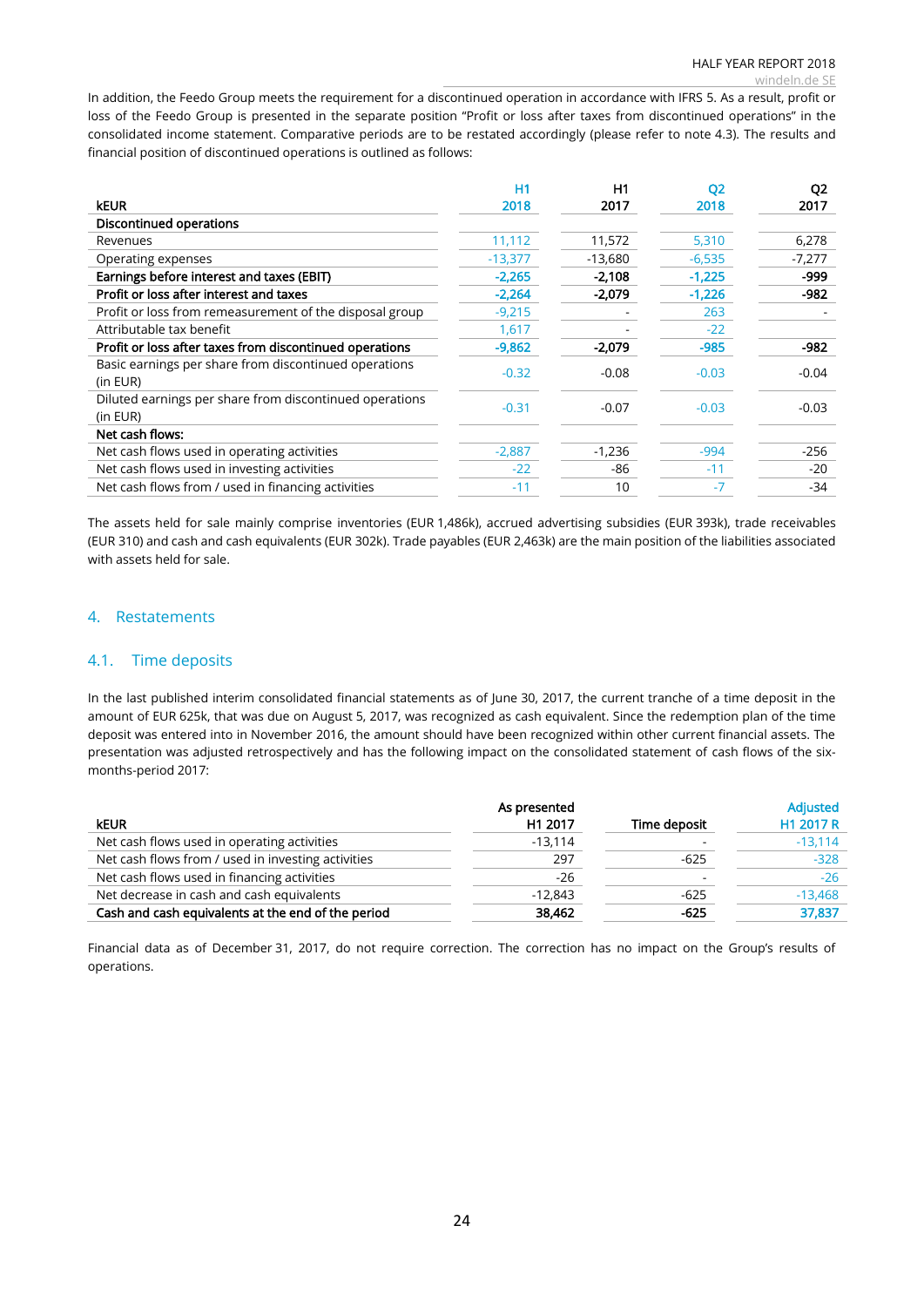## <span id="page-24-0"></span>4.2. Impairments of trade receivables

In connection with the adoption of IFRS 9, impairments of trade receivables were restated. The change in accounting policy is described in note [2](#page-21-0) and has the following impact on the consolidated statement of financial position:

|                         | As presented                    |                              | <b>Adjusted</b>                         |
|-------------------------|---------------------------------|------------------------------|-----------------------------------------|
|                         | December 31,                    | Adoption of                  | December 31,                            |
| <b>keur</b>             | 2017                            | <b>IFRS 9</b>                | 2017 R                                  |
| Trade receivables       | 2,298                           | $-40$                        | 2,258                                   |
| Accumulated loss        | $-143,387$                      | $-40$                        | $-143,427$                              |
| <b>Total assets</b>     | 82,035                          | -40                          | 81,995                                  |
| <b>kEUR</b>             | As presented<br>January 1, 2017 | Adoption of<br><b>IFRS 9</b> | <b>Adjusted</b><br>January 1,<br>2017 R |
| Trade receivables       | 2,508                           | $-135$                       | 2,373                                   |
| <b>Accumulated loss</b> | $-105,473$                      | $-135$                       | $-105,608$                              |
| <b>Total assets</b>     | 121,675                         | $-135$                       | 121,540                                 |

## <span id="page-24-1"></span>4.3. Adjustments to the consolidated income statement

Due to the adoption of IFRS 9 and the discontinued operation, the consolidated income statement and other comprehensive income of the first six months of 2017 and of the second quarter 2017 is restated as follows:

|                                                          | As presented | Adoption of       | <b>Discontinued</b> | <b>Adjusted</b> |
|----------------------------------------------------------|--------------|-------------------|---------------------|-----------------|
| <b>kEUR</b>                                              | H1 2017      | IFRS <sub>9</sub> | operations          | H1 2017 R       |
| Revenues                                                 | 106,481      |                   | $-11,572$           | 94,909          |
| Cost of sales                                            | $-80,267$    |                   | 9,416               | $-70,851$       |
| Gross profit                                             | 26,214       |                   | $-2,156$            | 24,058          |
| Selling and distribution expenses                        | $-32,434$    | $-156$            | 3,487               | $-29,103$       |
| Administrative expenses                                  | $-12,945$    |                   | 1,056               | $-11,889$       |
| Other operating income                                   | 654          |                   | $-357$              | 297             |
| Other operating expenses                                 | $-569$       |                   | 78                  | $-491$          |
| Earnings before interest and taxes<br>(EBIT)             | $-19,080$    | $-156$            | 2,108               | $-17,128$       |
| Financial income                                         | 33           |                   | $-29$               | 4               |
| Financial expenses                                       | $-43$        |                   | 3                   | $-40$           |
| <b>Financial result</b>                                  | $-10$        |                   | $-26$               | $-36$           |
| Earnings before taxes (EBT)                              | $-19,090$    | $-156$            | 2,082               | $-17,164$       |
| Income taxes                                             | 6            |                   | -3                  | 3               |
| Profit or loss from continuing                           | $-19,084$    | $-156$            | 2,079               | $-17,161$       |
| operations                                               |              |                   |                     |                 |
| Profit or loss after taxes from                          |              |                   | $-2,079$            | $-2,079$        |
| discontinued operations                                  |              |                   |                     |                 |
| PROFIT OR LOSS FOR THE PERIOD                            | $-19,084$    | $-156$            |                     | $-19,240$       |
| OTHER COMPREHENSIVE INCOME OR<br><b>LOSS, NET OF TAX</b> | 180          |                   |                     | 180             |
| TOTAL COMPREHENSIVE INCOME OR                            | $-18,904$    | $-156$            |                     | $-19,060$       |
| LOSS, NET OF TAX                                         |              |                   |                     |                 |
| Basic earnings per share (in EUR)                        | $-0.73$      |                   |                     | $-0,73$         |
| Diluted earnings per share (in EUR)                      | $-0.63$      |                   |                     | $-0,64$         |
| Basic earnings per share from                            | $-0.73$      |                   |                     | $-0,65$         |
| continuing operations (in EUR)                           |              |                   |                     |                 |
| Diluted earnings per share from                          | $-0.63$      |                   |                     | $-0,57$         |
| continuing operations (in EUR)                           |              |                   |                     |                 |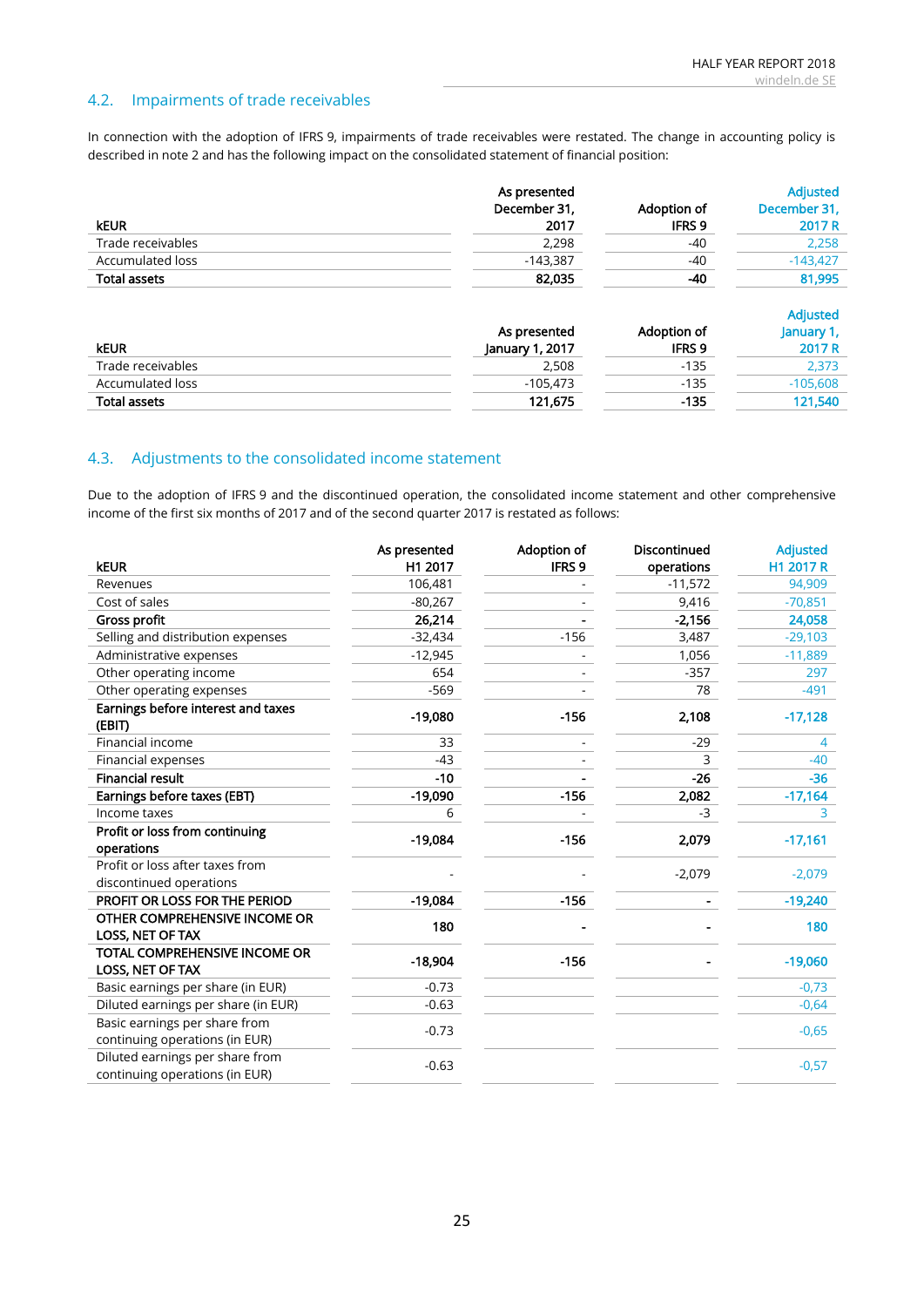### HALF YEAR REPORT 2018

|                                                                   |              |               |                     | windeln.de SE   |
|-------------------------------------------------------------------|--------------|---------------|---------------------|-----------------|
|                                                                   | As presented | Adoption of   | <b>Discontinued</b> | <b>Adjusted</b> |
| <b>kEUR</b>                                                       | Q2 2017      | <b>IFRS 9</b> | operations          | Q2 2017 R       |
| Revenues                                                          | 54,602       |               | $-6,278$            | 48,324          |
| Cost of sales                                                     | $-40,488$    |               | 5,116               | $-35,372$       |
| Gross profit                                                      | 14,114       |               | $-1,162$            | 12,952          |
| Selling and distribution expenses                                 | $-16,310$    | $-71$         | 1,837               | $-14,544$       |
| Administrative expenses                                           | $-7,833$     |               | 452                 | $-7,381$        |
| Other operating income                                            | 394          |               | $-170$              | 244             |
| Other operating expenses                                          | $-507$       |               | 42                  | $-465$          |
| Earnings before interest and taxes<br>(EBIT)                      | $-10,142$    | $-71$         | 999                 | $-9,214$        |
| Financial income                                                  | 15           |               | $-13$               | $\overline{2}$  |
| Financial expenses                                                | $-10$        |               | $-2$                | $-12$           |
| <b>Financial result</b>                                           | 5            |               | $-15$               | $-10$           |
| Earnings before taxes (EBT)                                       | $-10,137$    | $-71$         | 984                 | $-9,224$        |
| Income taxes                                                      | 3            |               | $-2$                |                 |
| Profit or loss from continuing<br>operations                      | $-10,134$    | $-71$         | 982                 | $-9,223$        |
| Profit or loss after taxes from<br>discontinued operations        |              |               | $-982$              | $-982$          |
| PROFIT OR LOSS FOR THE PERIOD                                     | $-10,134$    | $-71$         |                     | $-10,205$       |
| OTHER COMPREHENSIVE INCOME OR<br><b>LOSS, NET OF TAX</b>          | $-177$       |               |                     | $-177$          |
| TOTAL COMPREHENSIVE INCOME OR<br>LOSS, NET OF TAX                 | $-10,311$    | $-71$         |                     | $-10,382$       |
| Basic earnings per share (in EUR)                                 | $-0.39$      |               |                     | $-0.39$         |
| Diluted earnings per share (in EUR)                               | $-0.34$      |               |                     | $-0.34$         |
| Basic earnings per share from<br>continuing operations (in EUR)   | $-0.39$      |               |                     | $-0.35$         |
| Diluted earnings per share from<br>continuing operations (in EUR) | $-0.34$      |               |                     | $-0.31$         |

The tables in the presented interim consolidated financial statements are marked with "R" if the disclosed numbers have been restated compared to the last published consolidated financial statements as of December 31, 2017, and the interim consolidated financial statements as of June 30, 2017.

## 5. Segment reporting

The basis of segmentation remains unchanged compared to the last consolidated financial statements as of December 31, 2016. Since 2017, windeln.de is managed as a One-Segment-Group.

## 6. Basis of consolidation

The scope of consolidation remains unchanged to December 31, 2017. The planned divestiture of Feedo Group, comprising the legal entities Feedo Sp. z o.o. and MyMedia s.r.o. will change the future Group structure. Details are outlined in note [2.3](#page-5-0) in the Interim Group Management Report and note [10](#page-30-0) in the notes to the consolidated financial statements.

## <span id="page-25-0"></span>7. Notes on the subsequent measurement of the acquisitions

#### Subsequent accounting for the acquisition of Feedo

After two amendments of the Share Purchase Agreement in 2015 and 2017 and the following payment for the Earn Out years 2015 and 2016, windeln.de and the two founders of Feedo Group agreed in June 2018 on a final settlement relating to claims by windeln.de and subsequent purchase price payments. The main results of the settlement agreement are outlined as follows:

- The founders of Feedo Group agreed to settle the claim from seller guarantees by immediate payment to windeln.de in the amount of EUR 365k and a further payment of EUR 70k in 2019.
- The founders waive their claims from subsequent purchase price payments for the year 2018.
- In return, windeln.de waives its claims from seller guarantees of EUR 145k.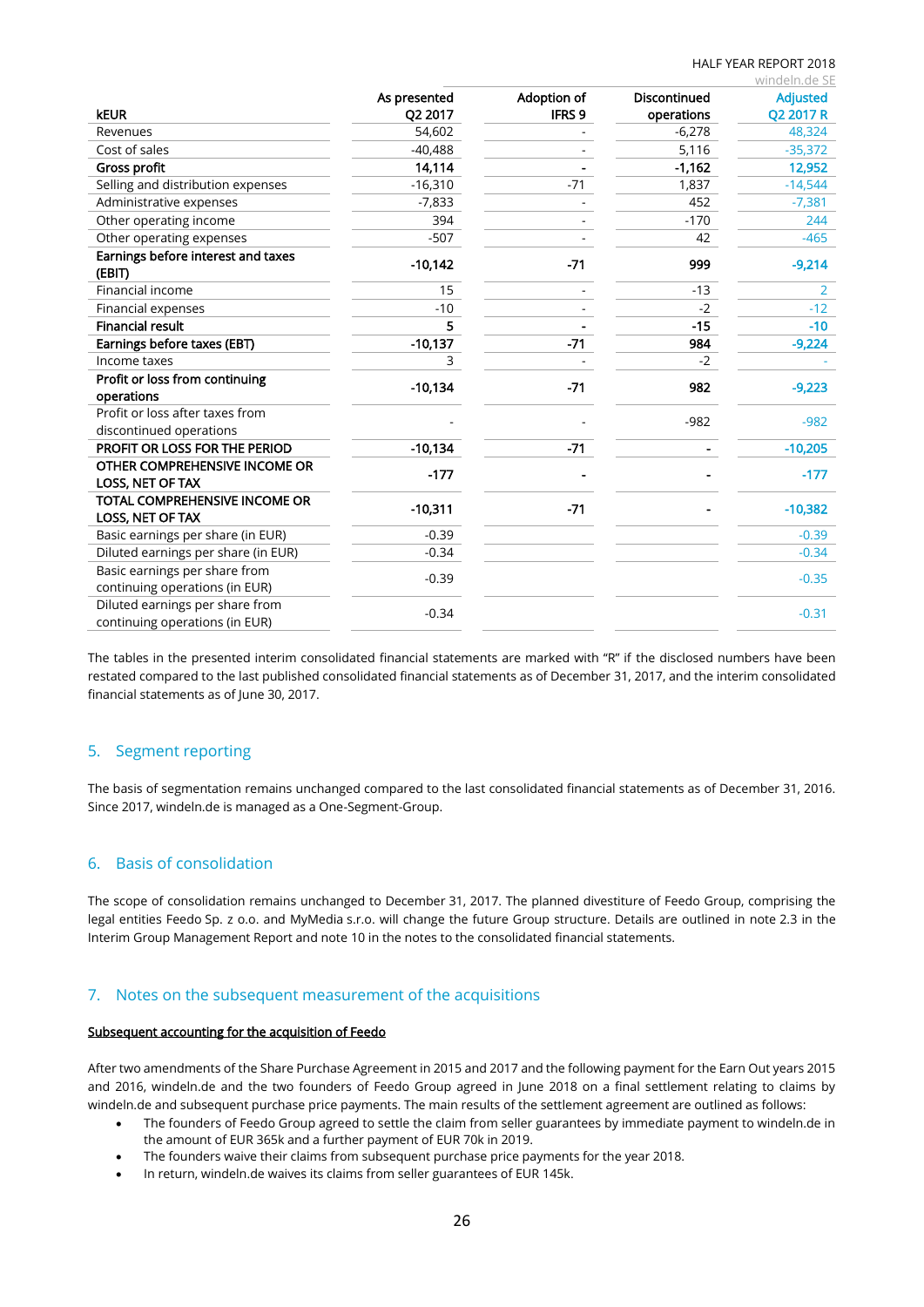Irrespective of the settlement agreement, an obligation about subsequent purchase price payments for 2018 and a claim asset from seller guarantees in the amount of EUR 28k exist with another seller. The subsequent purchase price for the year 2017 was valued at EUR 0.00.

#### Accounting

From an economic perspective, the subsequent purchase price is composed of contingent purchase price payments (Earn Outs) and share-based payment obligations that can be settled in either cash or with equity instruments.

Share-based payment obligations are recognized within share premium based on an assumed equity-settlement. As of June 30, 2018, share based payment obligations are unchanged at an amount of EUR 1,370k. The agreed waiver of subsequent purchase price payments by the founders qualifies as a cancellation pursuant to IFRS 2.28. As the fair value of the share-based payment obligations amounts to EUR 0.00, the cancellation has no effect on share premium.

The non-financial assets recognized in connection with the prepayments of share-based compensation as of the acquisition date and in 2017 to the founders of the Feedo Group, were reduced by EUR 179k in H1 2018, recognized as personnel expense within administrative expenses. As of June 30, 2018, there are no further non-financial assets in connection with the acquisition of Feedo Group (December 31, 2017: EUR 179k).

As the recognized fair value of the contingent purchase prices amounts to EUR 0.00 as of the date of the final settlement agreement, the derecognition of the financial liabilities had no impact on the result. The same accounting treatment was applied for the contingent purchase price to the other seller of the Feedo Group for 2017: the payment obligation is valued at EUR 0.00, equal to the recognized fair value at that time. The fair value of the contingent purchase price for 2018 to the other seller of Feedo Group is unchanged at an amount of EUR 0.00.

The present value of the claim from purchase price adjustments from seller guarantees decreased from EUR 576k to EUR 41k in H1 2018. This is mostly attributable to the final settlement agreement with the two founders of Feedo Group and the corresponding payment to windeln.de in June 2018.

#### Subsequent accounting for the acquisition of Bebitus

#### Accounting

In connection with the acquisition of Bebitus Retail S.L.U. (hereinafter referred to as "Bebitus"), equity-settled share-based payment awards were granted to members of the local management board in 2015. From an economic perspective, the equity-settled sharebased payment awards are part of the purchase price. The vesting period was already completed with the settlement agreement between windeln.de and the two founders of Bebitus in 2017. As of June 30, 2018, an amount of EUR 13,663k remains unchanged compared to prior year in the share premium. Please refer to the Annual Report 2017 for further information.

In the second half of 2018, there will be a final purchase price payment to the two founders of Bebitus. The amount of the purchase price payment depends on the share price of windeln.de SE and is not yet finally determined. Currently, windeln.de expects a settlement in shares.

## 8. Notes to the consolidated statement of financial position and the consolidated statement of comprehensive income

#### 8.1. Intangible assets

As of June 30, 2018, intangible assets mainly comprise capitalized purchase prices of the domains of Bebitus of EUR 8,390k (December 31, 2017: EUR 8,390k). In 2018, the domains of the Feedo Group (December 31, 2017: EUR 8,620k) were reclassified as assets held for sale, and afterwards remeasured as part of the disposal group.

The changed outlook for the current business year and the low market capitalization are events that might indicate an impairment. windeln.de assessed these events and concluded, that as of June 30, 2018, there are no indications for assets of the Group – in particular for the goodwills and domains of Bebitus and windeln.ch – to be impaired.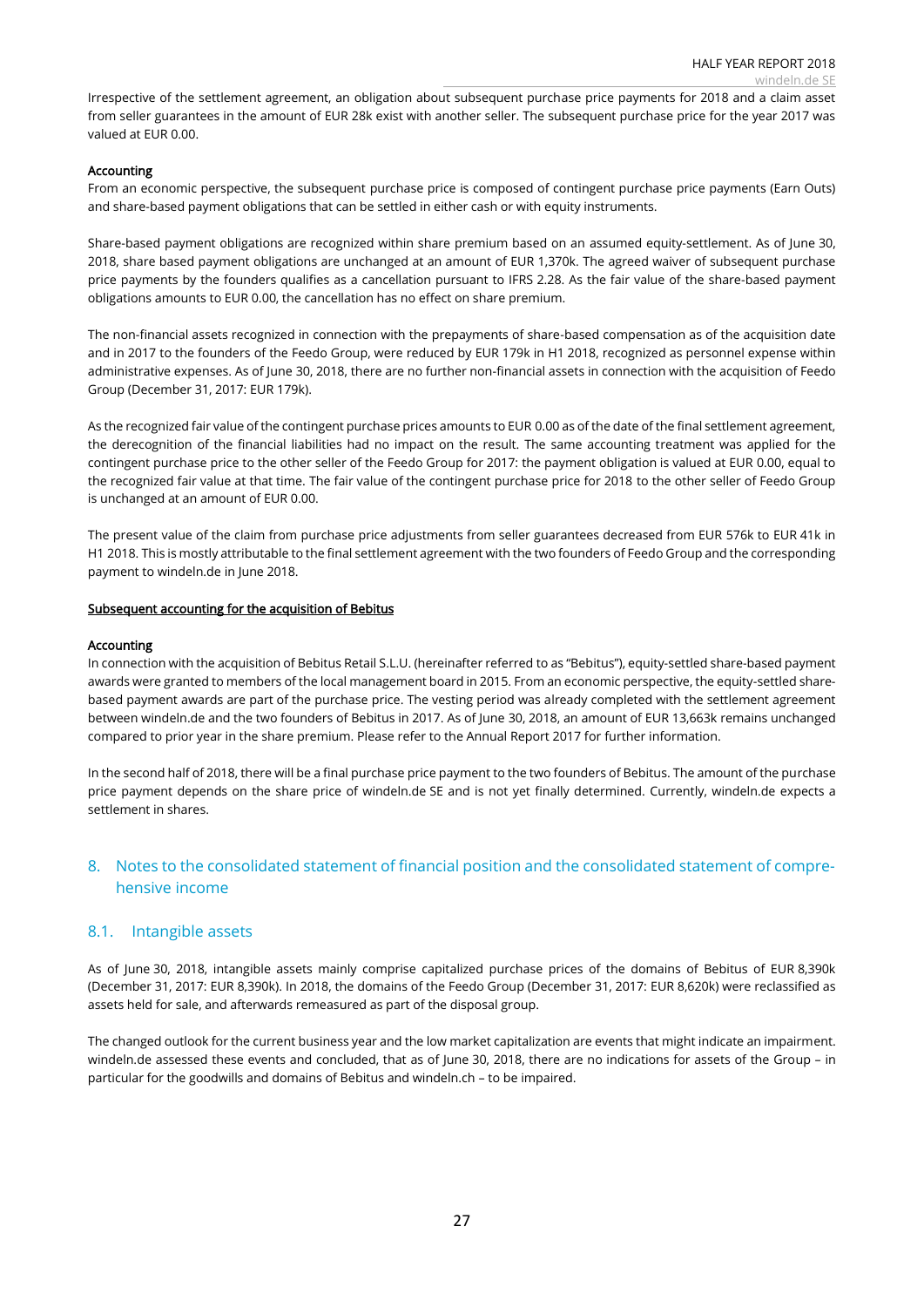## 8.2. Financial assets and financial liabilities

The following table shows the carrying amounts and fair values of the financial assets (except for cash and cash equivalents and financial assets in the disposal group) and the allocation of financial statement positions to the measurement categories:

|                                                        | June 30, 2018 |       | December 31, 2017 R |        |
|--------------------------------------------------------|---------------|-------|---------------------|--------|
|                                                        | Carrying      | Fair  | Carrying            | Fair   |
| <b>kEUR</b>                                            | amount        | value | amount              | value  |
| Debt instruments at amortized cost:                    |               |       |                     |        |
| Trade receivables                                      | 1,151         | 1,151 | 2,258               | 2,258  |
| Other financial assets                                 | 4,049         | 4,049 | 8,649               | 8,649  |
| Debt instruments at fair value through OCI:            |               |       |                     |        |
| ---                                                    |               |       |                     |        |
| Equity instruments at fair value through OCI:          |               |       |                     |        |
| ---                                                    |               |       |                     |        |
| Financial assets at fair value through profit or loss: |               |       |                     |        |
| ---                                                    |               |       |                     |        |
| Total                                                  | 5,200         | 5,200 | 10,907              | 10,907 |
| current                                                | 4,953         | 4,953 | 10,041              | 10,041 |
| non-current                                            | 247           | 247   | 866                 | 866    |

Due to the short-term maturities of trade receivables and other current financial assets, the fair values less impairment for these items are assumed to be equal to the carrying amounts.

Other current financial assets include cooperative shares of EUR 14k (December 31, 2017: EUR 14k). Those assets qualify as "equity instruments at fair value through OCI" but are recognized at cost because they cannot be measured at fair value and because of their immaterial amount.

As of June 30, 2018, the disposal group contains financial assets in the amount of EUR 767k, thereof EUR 310k trade receivables and EUR 457k other financial assets, that are both measured at amortized cost.

The following table shows the carrying amounts and fair value of all financial liabilities (except for financial liabilities in the disposal group) and the allocation of financial statement positions to the measurement categories:

|                                                       | June 30, 2018 |       | December 31, 2017 |        |
|-------------------------------------------------------|---------------|-------|-------------------|--------|
|                                                       | Carrying      | Fair  | Carrying          | Fair   |
| <b>kEUR</b>                                           | amount        | value | amount            | value  |
| Financial liabilities at amortized cost:              |               |       |                   |        |
| Finance lease liabilities                             | 78            | 78    | 106               | 106    |
| Money market loans and other financial debt           |               |       | 3,528             | 3,528  |
| Trade payables                                        | 5,919         | 5.919 | 14.779            | 14.779 |
| Other financial liabilities                           | 2,639         | 2,639 | 3,114             | 3,114  |
| Financial liabilities at fair value through profit or |               |       |                   |        |
| loss:                                                 |               |       |                   |        |
| Derivative financial instruments                      |               |       | 0                 | 0      |
| Contingent consideration                              |               |       |                   |        |
| <b>Total financial liabilities</b>                    | 8,636         | 8,636 | 21,527            | 21,527 |
| current                                               | 8,575         | 8,575 | 21,409            | 21,409 |
| non-current                                           | 61            | 61    | 118               | 118    |

Due to the short-term maturities of trade payables and other current financial liabilities, the fair values for these items are assumed to be equal to the carrying amounts. As of June 30, 2018, no derivative financial instruments exist. As of December 31, 2017, there were obligations from contingent consideration (Earn Out) towards three parties. Since obligations towards two of the parties had expired and were derecognized in H1 2018, there are obligations from contingent consideration towards only one party as of June 30, 2018. At both dates, the obligations were measured at a fair value of zero. Refer to note [7.](#page-25-0)

As of June 30, 2018, the disposal group contains financial liabilities in the amount of EUR 2,633k, thereof trade payables of EUR 2,463k, financial liabilities of EUR 21k, and other financial liabilities of EUR 149k. All positions are measured at amortized cost.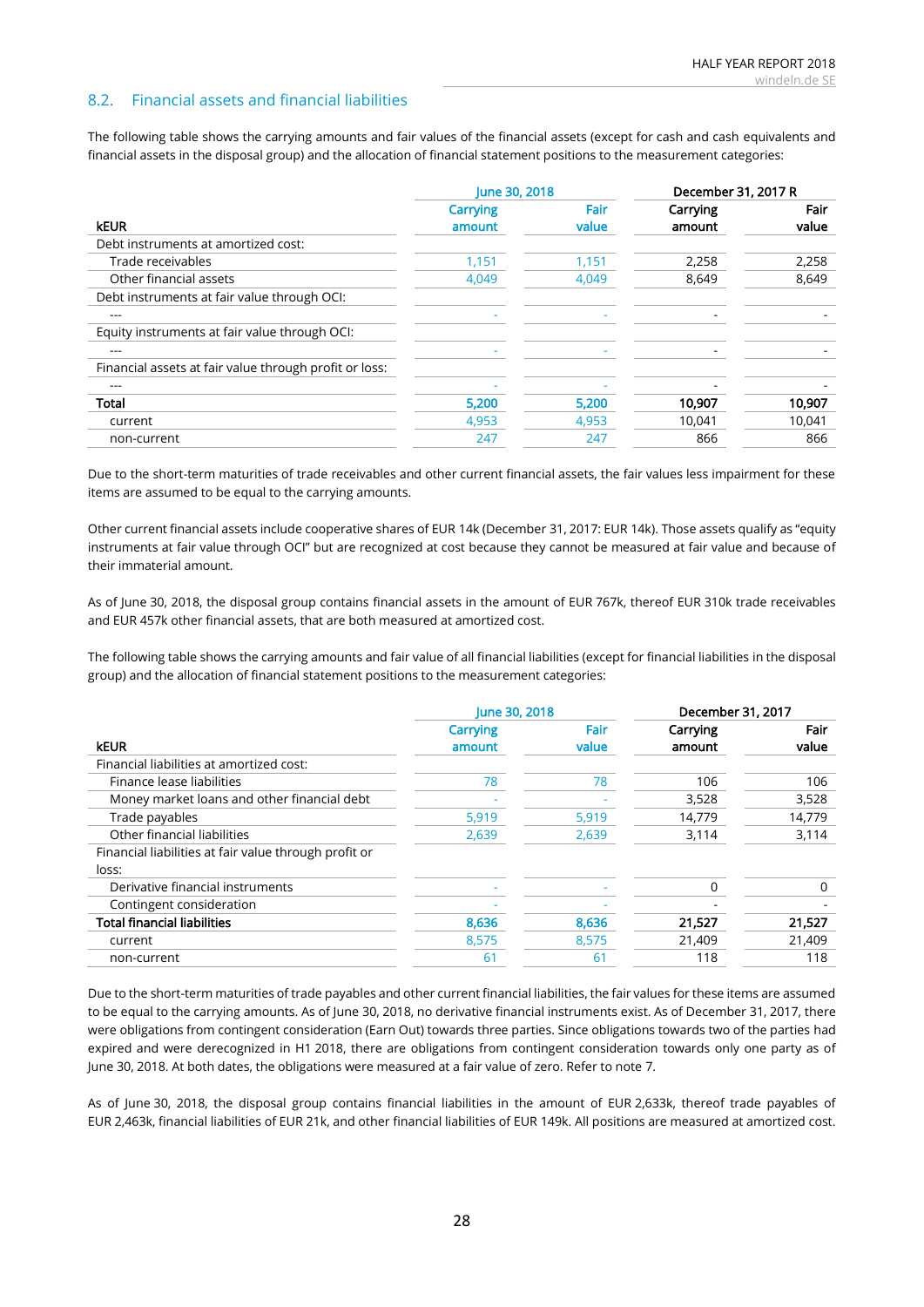## 8.3. Fair value hierarchy

As of June 30, 2018, and December 31, 2017, no financial assets were measured at fair value. Financial liabilities measured at fair value are outlined as follows:

- As of June 30, 2018, and December 31, 2017, obligations from contingent consideration are in place, but measured at a fair value of zero. The fair values are calculated on a quarterly basis. The accounting policies are explained in note [7](#page-25-0) and were applied consistently throughout the reporting period. The financial instruments are to be classified as Level 3, because the fair values are calculated on the basis of the estimated future performance of the acquired companies. Changes in the fair value are recognized in the statement of comprehensive income as financial income or financial expenses.
- Derivative financial instruments had only existed as of December 31, 2017, and were classified as Level 1.

There were no reclassifications between the different levels in the reporting period.

## 8.4. Cash and cash equivalents

In addition to cash and cash equivalent, further cash deposits are held with banks, namely time deposits and restricted cash that are not recognized as cash and cash equivalents, but as other financial assets due to their maturity. The total cash position and bank deposits breaks down as follows:

| <b>keur</b>                                                     | June 30, 2018 | December 31, 2017 |
|-----------------------------------------------------------------|---------------|-------------------|
| Cash and cash equivalents attributable to continuing operations | 15,354        | 24,465            |
| Current time deposits (<3 months)                               | 625           | 625               |
| Current time deposits (3-12 months)                             | 625           | 1,875             |
| Current and non-current restricted cash                         | 226           | 250               |
| Cash and cash equivalents attributable to disposal groups       | 302           |                   |
| Total cash available                                            | 17.132        | 29,215            |

### <span id="page-28-0"></span>8.5. Equity

#### Capital increases

On February 6, 2018, windeln.de SE successfully completed a capital increase. A total of 2,628,323 shares were issued out of Authorized Capital 2016. The shares were offered at a price of EUR 1.98, leading to gross issuing proceeds of EUR 5,204,080. Shareholders' subscription rights were excluded. The new shares are entitled to dividend payments from January 1, 2018, onwards.

In May and June 2018, 35,727 subscription rights from the stock option programs VSOP 1 and 2 were exercised at an exercise price of EUR 1.05. The capital increase was recorded in the commercial register on June 28, 2018. The new shares were issued out of Authorized Capital 2016.

At the Annual General Meeting held on June 25, 2018, the remaining Authorized Capital 2016 in the amount of EUR 6,955,296 was cancelled and replaced by the new Authorized Capital 2018 in the amount of EUR 15,000,000. The management board has authorization – after approval by the supervisory board – to increase the share capital by EUR 15,000,000 by means of issuance of no-par value bearer shares against cash or in-kind contribution on one or several occasions. Shareholders are generally granted a subscription right. The changes became effective on July 27, 2018, the date of the entry in the commercial register.

Additionally, at the Annual General Meeting held on June 25, 2018, the Conditional Capital 2017 in the amount of EUR 1,200,000 was cancelled and replaced by the Conditional Capital 2018 in the amount of EUR 1,200,000. The previous authorization to grant subscription rights under the Long Term Incentive Program 2018-2020 from June 2, 2017, was revoked, and a new authorization for a new Long Term Incentive Program 2018-2020 – with amended performance condition and other amendments – was given. The changes became effective on July 27, 2018, the date of the entry in the commercial register. Until June 30, 2018, no stock options were granted under the new Long Term Incentive Program 2018-2020 from the authorization granted on June 25, 2018.

The Conditional Capital 2016/I and 2016/II stand unchanged to the prior year at EUR 7,997,804 and EUR 555,206.

#### Issued capital

As of June 30, 2017, the issued capital of the Group parent amounts to EUR 31,136k (December 31, 2017: EUR 28,472k). It has been fully paid in and comprises 31,136,470 no-par value bearer shares.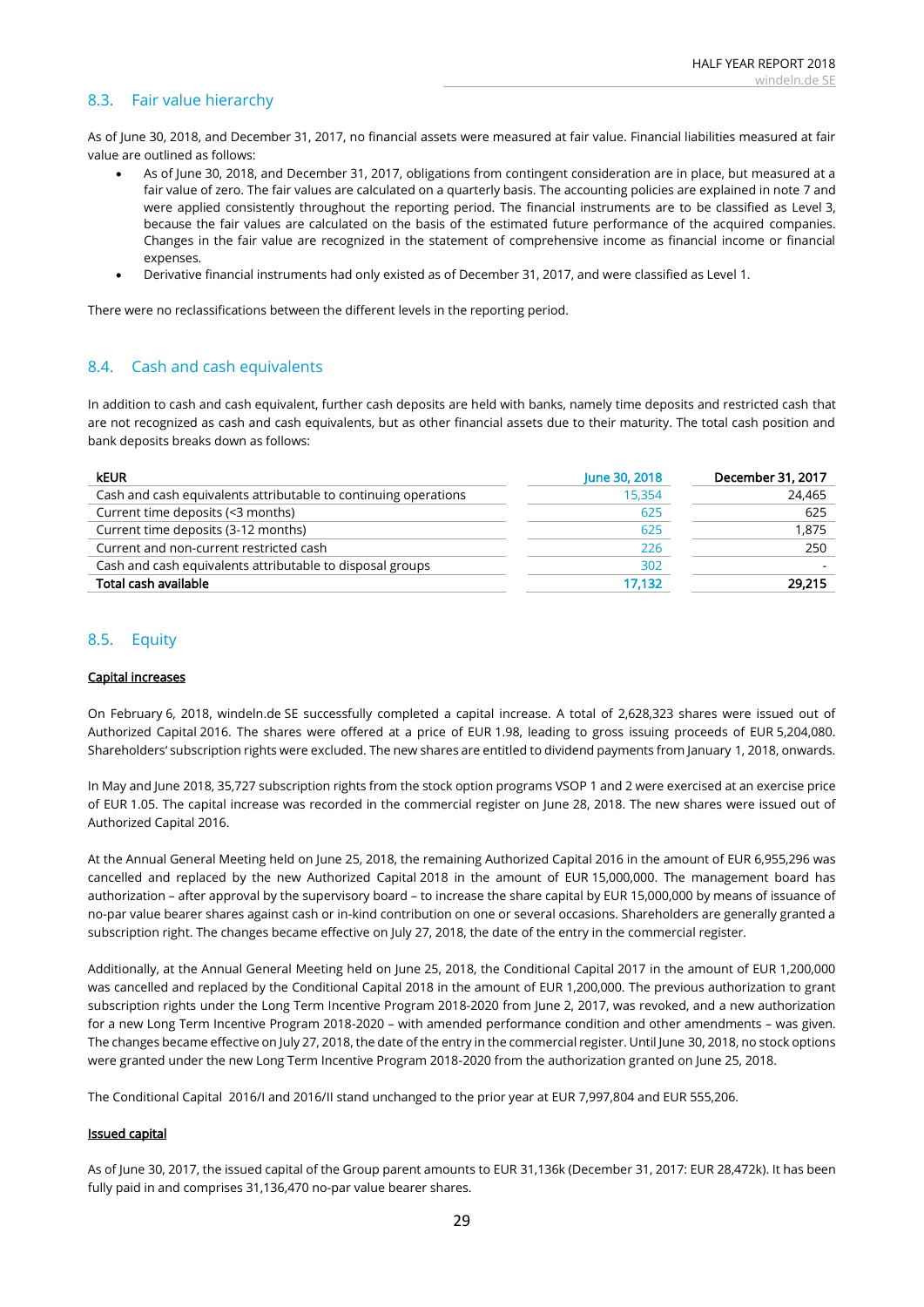#### Share premium

As of June 30, 2018, the share premium amounts to EUR 170,437k (December 31, 2017: EUR 168,486k) and breaks down as follows:

| <b>keur</b>                              | June 30, 2018 | December 31, 2017 |
|------------------------------------------|---------------|-------------------|
| Premium from financing rounds and/or IPO | 167,916       | 165,341           |
| Capital increases from company funds     | $-25,232$     | $-25,232$         |
| Contributions in kind                    | 4,465         | 4.465             |
| Costs of equity transactions             | $-5,664$      | $-5,510$          |
| Share-based payments                     | 28,912        | 29.384            |
| Premium from exercise of stock options   | 40            | 38                |
| Share premium                            | 170.437       | 168,486           |

#### Accumulated loss

The accumulated loss results from losses carried forward from prior periods and the result for the current reporting period.

## 8.6. Share-based payments

#### Share-based compensation as component of employee remuneration

The subscription rights recognized in equity changed as follows:

|                                                                           | $VSOP 1 - 2$ | <b>LTIP - RSU</b> | LTIP - SO |
|---------------------------------------------------------------------------|--------------|-------------------|-----------|
| Outstanding at the beginning of the reporting period<br>(January 1, 2018) | 177.666      | 77.138            | 181,470   |
| Expired during the reporting period                                       |              |                   |           |
| Forfeited during the reporting period                                     |              | -4,766            | $-14,297$ |
| Exercised during the reporting period                                     | $-35,727$    |                   |           |
| Granted during the reporting period                                       | 2,698        | 18,890            | 47,782    |
| Outstanding at the end of the reporting period (June 30, 2018)            | 144,637      | 91,262            | 214,955*  |
| Exercisable at the end of the reporting period (June 30, 2018)            | 144,637      |                   |           |

\* As of June 30, 2018, management concluded that the performance targets stipulated in LTIP 2015-2017 will probably not be met, in particular the defined average revenue growth during the four-year vesting period. Therefore, management expects that all of the issued stock options (SO) with performance targets will not fully vest. Pursuant to IFRS 2, the expectation was incorporated into the numeral structure of the plan. This resulted in a write-back of EUR 429k.

The net income recognized in H1 2018 from share-based payment obligations amounts to EUR 387k (H1 2017: expense of EUR 300k), and is fully attributable to equity-settled share-based payments. In the prior year period, expenses of EUR 1k were attributable to cash-settled share-based payments. The income mainly results from described adjustment of the numeral structure of the plan LTIP-SO.

As of June 30, 2018, and December 31, 2017, the fair value of cash-settled share-based payment obligations amounts to nil.

As of June 30, 2018, a figure of EUR 11,879k is reported in the share premium from equity-settled share-based payment obligations (December 31, 2017: EUR 12,266k).

#### Share-based payment commitments in the course of acquisitions

In addition, as part of the acquisition of Feedo Group, shares with contingent return obligations were issued that fall within the scope of IFRS 2. Parts of contingent considerations in connection with the acquisition of Feedo Group and Bebitus also fall within the scope of IFRS 2 and/or IAS 19. See note [7](#page-25-0) for further details.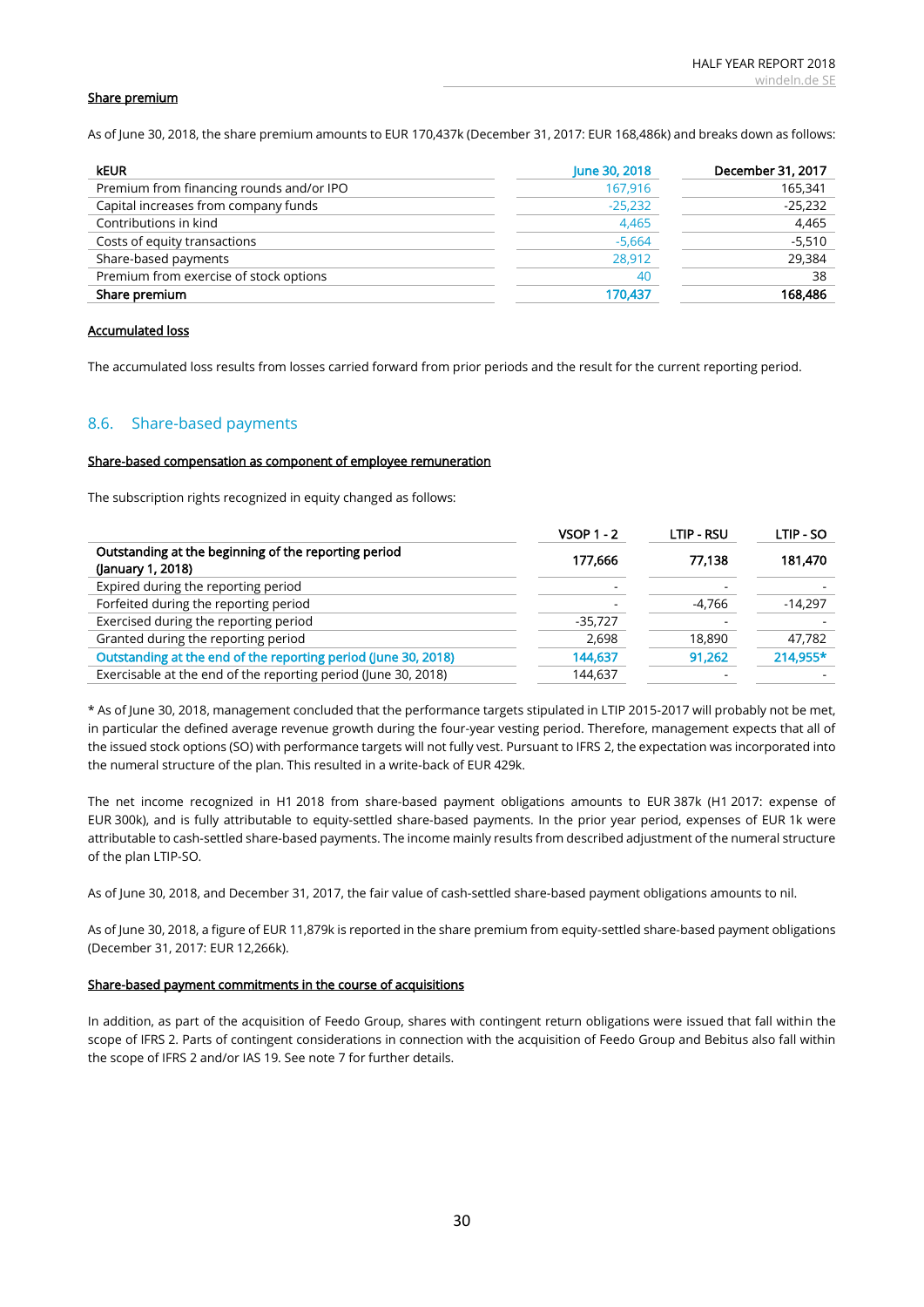## 8.7. Revenues

The Group's revenue is mainly generated through the sale of baby and toddler products in Germany, China and other European countries.

|                                               | H1     | H1     | <b>O2</b> | Q <sub>2</sub> |
|-----------------------------------------------|--------|--------|-----------|----------------|
| <b>kEUR</b>                                   | 2018   | 2017 R | 2018      | 2017 R         |
| Revenues from continuing operations by type   |        |        |           |                |
| Revenue from the sale of merchandise          | 56,255 | 94,566 | 23,516    | 48,194         |
| Revenue from other services                   | 116    | 343    | 32        | 130            |
|                                               | 56,371 | 94,909 | 23,548    | 48,324         |
| Revenues from continuing operations by region |        |        |           |                |
| Germany, Austria, Switzerland (GSA)           | 12,599 | 24,306 | 5,316     | 10,963         |
| China                                         | 29,089 | 50,920 | 11,624    | 27,280         |
| Other/rest of Europe                          | 14,683 | 19.683 | 6,608     | 10,081         |
|                                               | 56,371 | 94.909 | 23,548    | 48.324         |

### 9. Related party disclosures

Pursuant to the principles in IAS 24, the members of the management board and the supervisory board of windeln.de SE are classified as key management personnel. Konstantin Urban and Alexander Brand, both members of the management board, retired from their positions on March 31, 2018. The supervisory board members Petra Schäfer and Nenad Marovac retired from their positions on June 25, 2018. From the day of their leave, these persons cease to qualify as related parties.

Matthias Peuckert entered into the Chief Executive Officer position on May 1, 2018, and is therefore listed as related party. The Annual General Meeting held on June 25, 2018, elected Dr. Hanna Eisinger and Clemens Jakopitsch as members of the supervisory board. They qualify as related parties since June 25, 2018.

Transactions with related parties have not materially changed in the reporting period compared to the consolidated financial statements 2017.

## <span id="page-30-0"></span>10. Events after the reporting date

In July 2018, management decided to liquidate the subsidiary pannolini.it s.r.l. The entity performed services for the Italian webshop pannolini.it whose operations were ceased in February 2018.

On July 10, 2018, the liquidation of the subsidiary windeln.ch AG was agreed by the entity's General Assembly. In future, the entity name has the addendum "in liquidation". The liquidation has no impact on the Group's activities in the Swiss market. The closure of the Swiss office is part of the STAR program. Services formerly provided by the legal entity were rendered by the Munich offices since 2017, or were outsourced to third-party providers.

On July 20, 2018, windeln.de signed an agreement about the divestiture of Feedo Group. The contract partner is Dětská galaxie s.r.o., a subsidiary of AGS 92 s.r.o. The sale of Feedo Group is structured as a share deal. Closing conditions comprise the conversion of loans granted to Feeod Group into equity and other conditions. windeln.de receives a purchase price of EUR 400k. The purchase price is due for payment two years after the closing conditions were fulfilled, it is interest-bearing. The closing conditions are expected to be fulfilled in H2 2018. Until then, windeln.de Group keeps control over the Feedo Group.

Munich, August 07, 2018

Matthias Peuckert Jürgen Vedie Dr. Nikolaus Weinberger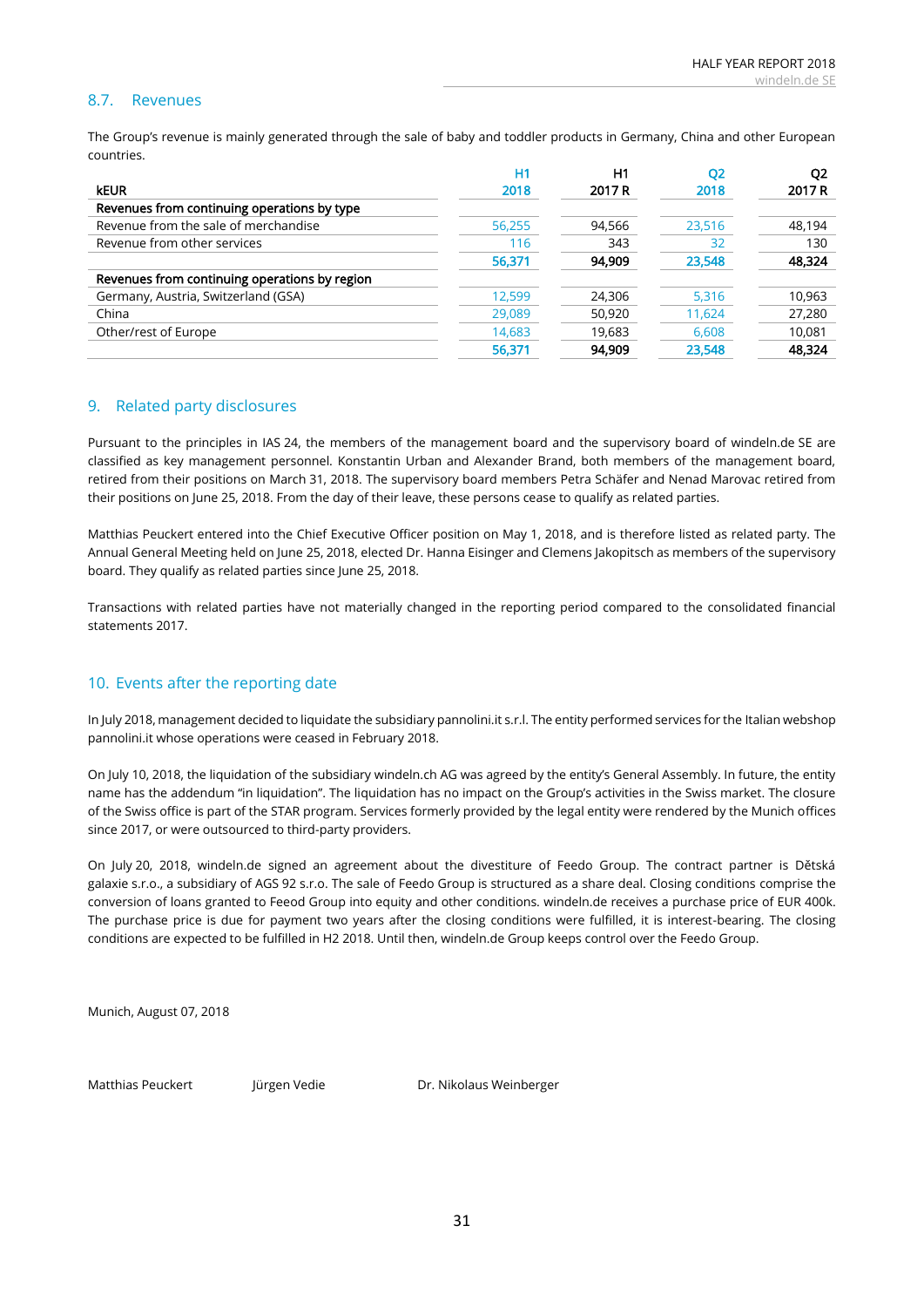## RESPONSIBILITY STATEMENT

To the best of our knowledge, and in accordance with the applicable reporting principles for interim financial reporting, the interim consolidated financial statements give a true and fair view of the net assets, financial position and results of operations of the Group, and the interim group management report includes a fair review of the development and performance of the business and the position of the Group, together with a description of the material opportunities and risks associated with the expected development of the Group.

Munich, August 07, 2018

windeln.de SE The management board

Matthias Peuckert Jürgen Vedie **Dr. Nikolaus Weinberger**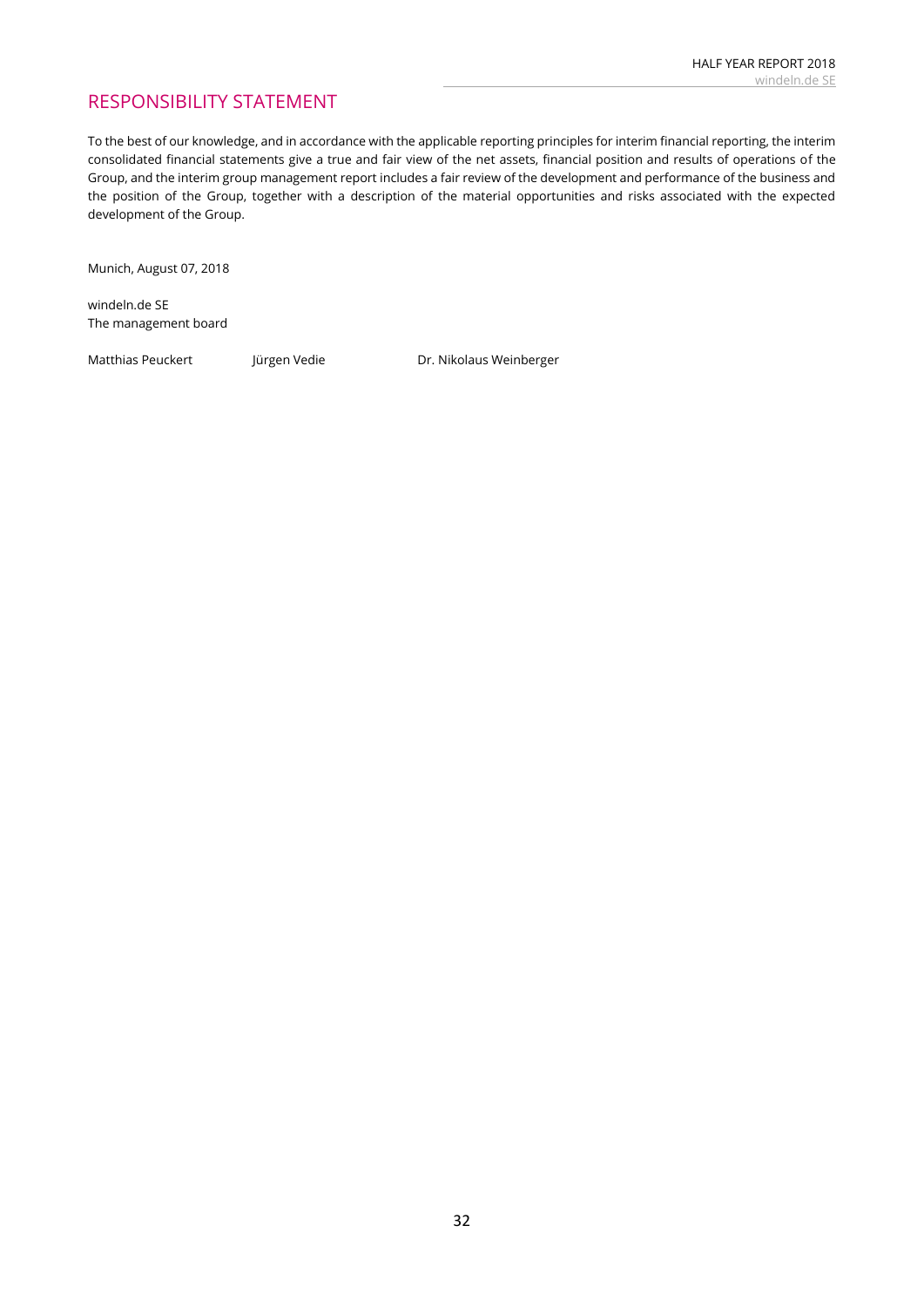## **SERVICE**

#### 1. Glossary

### Site visits

We define Site Visits as the number of series of page requests from the same device and source in the measurement period and include visits to our online magazine. A visit is considered ended when no requests have been recorded in more than 30 minutes. The number of site visits depends on a number of factors including the availability of the products we offer, effectiveness of our marketing campaigns and the popularity of our online shops. Measured by Google Analytics.

#### Mobile Visit Share

We define Mobile Visit Share (in % of Site Visits) as the number of visits via mobile devices (smartphones and tablets) to our mobile optimized websites and mobile apps divided by the total number of Site Visits in the measurement period. We excluded visits from China because the most common online translation services on which most of our customers who order for delivery to China rely to translate our website content are not able to do so from their mobile devices. Measured by Google Analytics.

### Mobile Orders

We define Mobile Orders (in % of Number of Orders) as the number of orders via mobile devices to our mobile optimized websites and mobile apps divided by the total Number of Orders in the measurement period. We have excluded orders from China. Measured by Google Analytics.

#### Active Customers

We define Active Customers as the number of unique customers placing at least one order in the 12 months preceding the end of the measurement period, irrespective of returns.

#### Number of orders

We define Number of Orders as the number of customer orders placed in the measurement period irrespective of returns. An order is counted on the day the customer places the order. Orders placed and orders delivered may differ due to orders that are in transit at the end of the measurement period or have been cancelled. Every order which has been placed, but for which the products in the order have not been shipped (e.g., the products are not available or the customer cancels the order), is considered ''cancelled''.

#### Average Orders per Active Customer

We define Average Orders per Active Customer as Number of Orders divided by the number of Active Customers in the last 12 months.

#### Orders from repeat customers

We define Orders from Repeat Customers as the number of orders from customers who have placed at least one previous order, irrespective of returns.

#### Share of Repeat Customer Orders

We define Share of Repeat Customer Orders as the number of orders from Repeat Customers in the last twelve months divided by the Number of Orders in the last twelve months.

#### Gross Order Intake

We define Gross Order Intake as the aggregate Euro amount of customer orders placed in the measurement period minus cancellations. The Euro amount includes value added tax and excludes marketing rebates.

#### Average Order Value

We define Average Order Value as Gross Order Intake divided by the Number of Orders in the measurement period.

#### Returns (in % of Gross Revenues from Orders)

We define Returns (in % of Gross Revenues from Orders (until Q1 2017 in % of Net Merchandise Value)) as the returned amount in Euro divided by Gross Revenues from Orders in the measurement period. From Q2 2016 onwards including Bebitus and Feedo returns. Gross Revenues from Orders are defined as the total aggregated Euro amount spent by our customers minus cancellations but irrespective of returns. The Euro amount does not include value added tax. As the Gross Revenues from Orders do not exclude returns and include all marketing rebates it is more reasonable to use this KPI for the return rate calculation than the Net Merchandise Value. The change of the calculation logic has no material impact on the reported return rate. Therefore, the calculation has been changed accordingly from Q2 2017 onwards.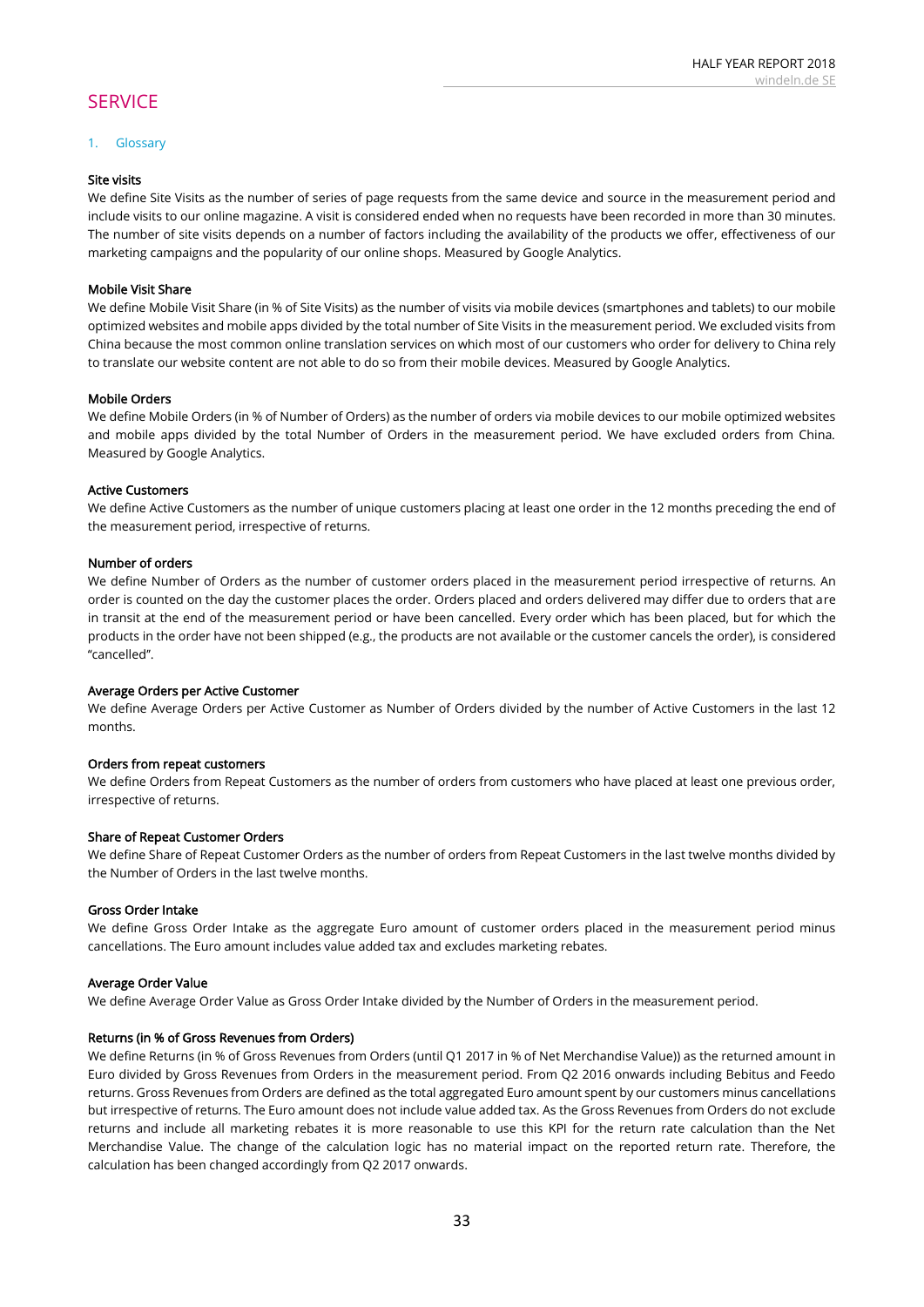#### Adj. Fulfilment Cost Ratio

We define Adj. Fulfilment Cost Ratio as Adjusted Fulfilment Costs divided by revenues for the measurement period. Fulfilment costs consist of logistics and warehouse rental expenses which are recognized within selling and distribution expenses in the consolidated statement of profit and loss. Adjusted fulfilment costs exclude costs and income in connection with the reorganization of warehouse locations. In 2017, costs related to the closure of the Swiss location and income from the release of provisions for onerous contracts are adjusted. In 2016, costs in connection with the reorganization of the Spanish warehouse were adjusted.

#### Marketing Cost Ratio

We define Marketing Cost Ratio as Marketing Costs divided by revenues for the measurement period. Marketing Costs, which are recognized within selling and distribution expenses, mainly consist of advertising expenses, including search engine marketing, online display and other marketing channel expenses, as well as costs for the marketing tools of the Group.

#### Adjusted Other SG&A Expenses

We define Adjusted Other SG&A Expenses as Adjusted Other SG&A Expenses divided by revenues. The Other SG&A Expenses are selling and distribution Expenses, excluding Marketing Costs and Fulfilment costs, and administrative expenses as well as other operating income and expenses. Adjusted Other SG&A Expenses exclude expenses and income in connection with share-based compensation, expansion and reorganization as well as expenses for purchased intangible assets. In 2016, also expenses for company-law restructuring and ERP system change were excluded.

#### Operating contribution

We define operating contribution as adjusted gross profit exluding marketing costs and adjusted fulfilment costs. The adjustments of gross profit mainly relate to costs for share-based compensation.

#### 2. Financial calendar

| Hamburg Investor Day HIT Montega, Hamburg:                        | August 23, 2018         |
|-------------------------------------------------------------------|-------------------------|
| Commerzbank Sector Conference, Frankfurt:                         | August 30, 2018         |
| DVFA Equity Forum Herbstkonferenz, Frankfurt:                     | September 3, 2018       |
| Berenberg Goldman Sachs – 7. German Corporate Conference, Munich: | September 24 - 25, 2018 |
| windeln.de's Capital Markets Day, Munich:                         | October 4, 2018         |
| Publication of nine months results 2018:                          | November 8, 2018        |
| Deutsches Eigenkapitalforum, Frankfurt:                           | November 26 - 28, 2018  |

#### 3. Imprint

Editorial team and contact Windeln.de SE Hofmannstraße 51 81379 München, Deutschland corporate.windeln.de

Corporate Communications Judith Buchholz E-Mail: investor.relations@windeln.de

Concept, text, layout and design windeln.de SE

Picture credits Fotolia, iStock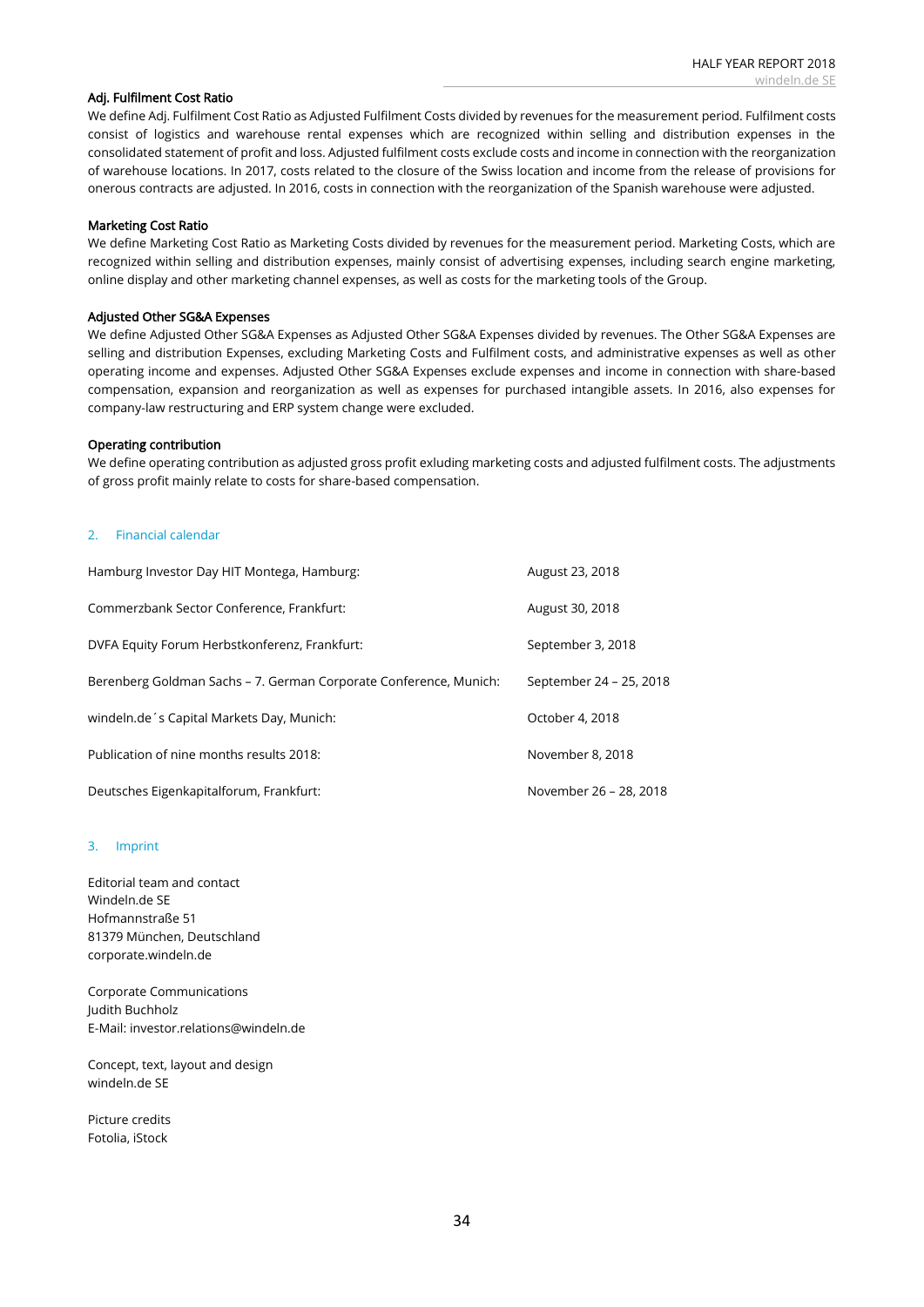#### Statement relating to the future

This annual report contains statements that relate to the future and are based on assumptions and estimates made by the management of windeln.de SE. Even if the management is of the opinion that these assumptions and estimates are appropriate, the actual development and the actual future results may vary from these assumptions and estimates as a result of a variety of factors. These factors include, for example, changes to the overall economic environment, the statutory and regulatory conditions in Germany and the EU and changes in the industry.

windeln.de SE makes no guarantee and accepts no liability for future development and the actual results achieved in the future matching the assumptions and estimates stated in this interim report.

It is neither the intention of windeln.de SE nor does windeln.de SE accept a special obligation to update statements related to the future in order to align them with events or developments that take place after this report is published.

The annual report is available in English. If there are variances, the German version has priority over the English translation. It is available for download in both languages at corporate.windeln.de.